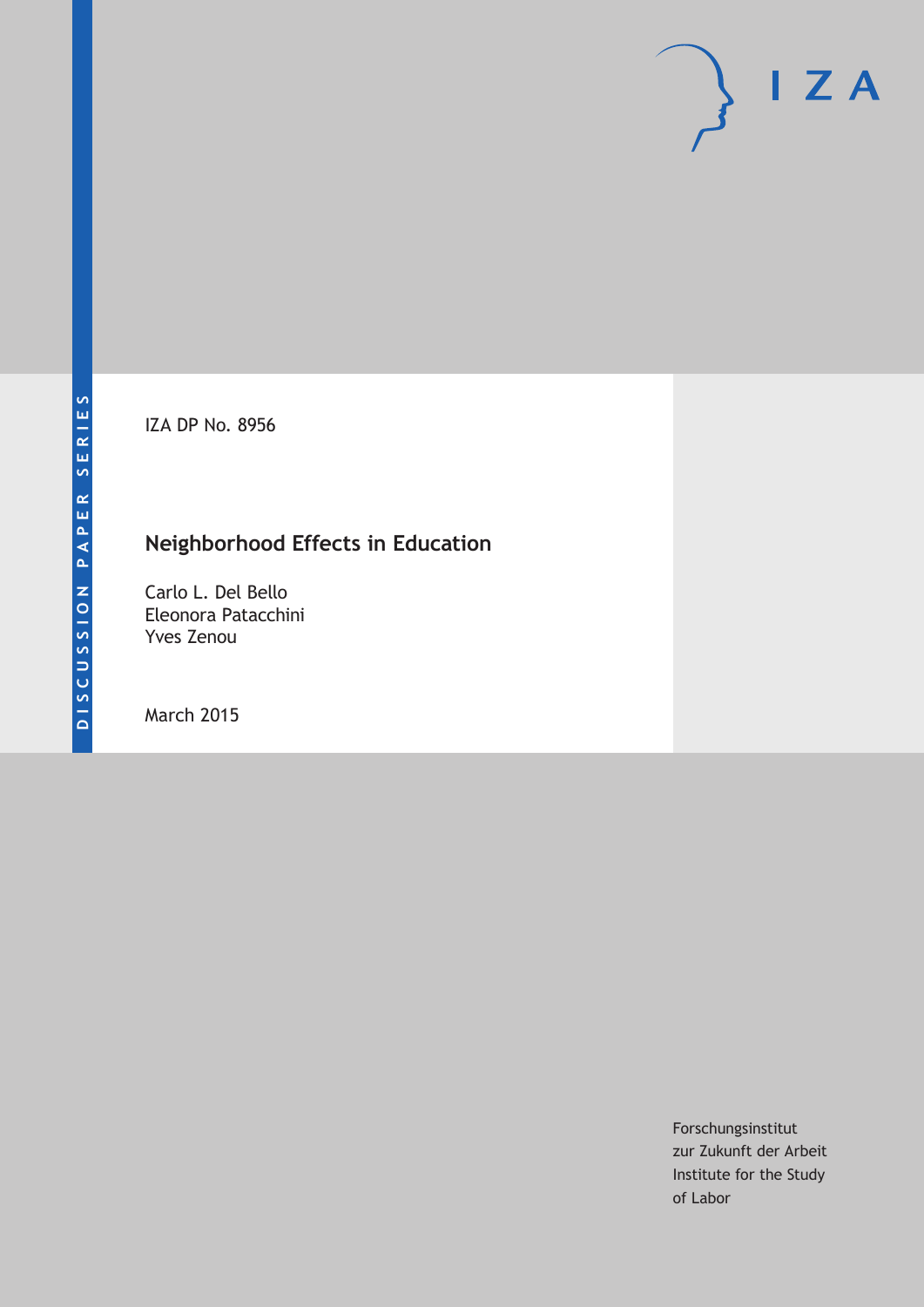# **Neighborhood Effects in Education**

## **Carlo L. Del Bello**

*Paris School of Economics*

## **Eleonora Patacchini**

*Cornell University, CEPR and IZA*

## **Yves Zenou**

*Stockholm University, IFN, CEPR and IZA*

Discussion Paper No. 8956 March 2015

IZA

P.O. Box 7240 53072 Bonn Germany

Phone: +49-228-3894-0 Fax: +49-228-3894-180 E-mail: iza@iza.org

Any opinions expressed here are those of the author(s) and not those of IZA. Research published in this series may include views on policy, but the institute itself takes no institutional policy positions. The IZA research network is committed to the IZA Guiding Principles of Research Integrity.

The Institute for the Study of Labor (IZA) in Bonn is a local and virtual international research center and a place of communication between science, politics and business. IZA is an independent nonprofit organization supported by Deutsche Post Foundation. The center is associated with the University of Bonn and offers a stimulating research environment through its international network, workshops and conferences, data service, project support, research visits and doctoral program. IZA engages in (i) original and internationally competitive research in all fields of labor economics, (ii) development of policy concepts, and (iii) dissemination of research results and concepts to the interested public.

IZA Discussion Papers often represent preliminary work and are circulated to encourage discussion. Citation of such a paper should account for its provisional character. A revised version may be available directly from the author.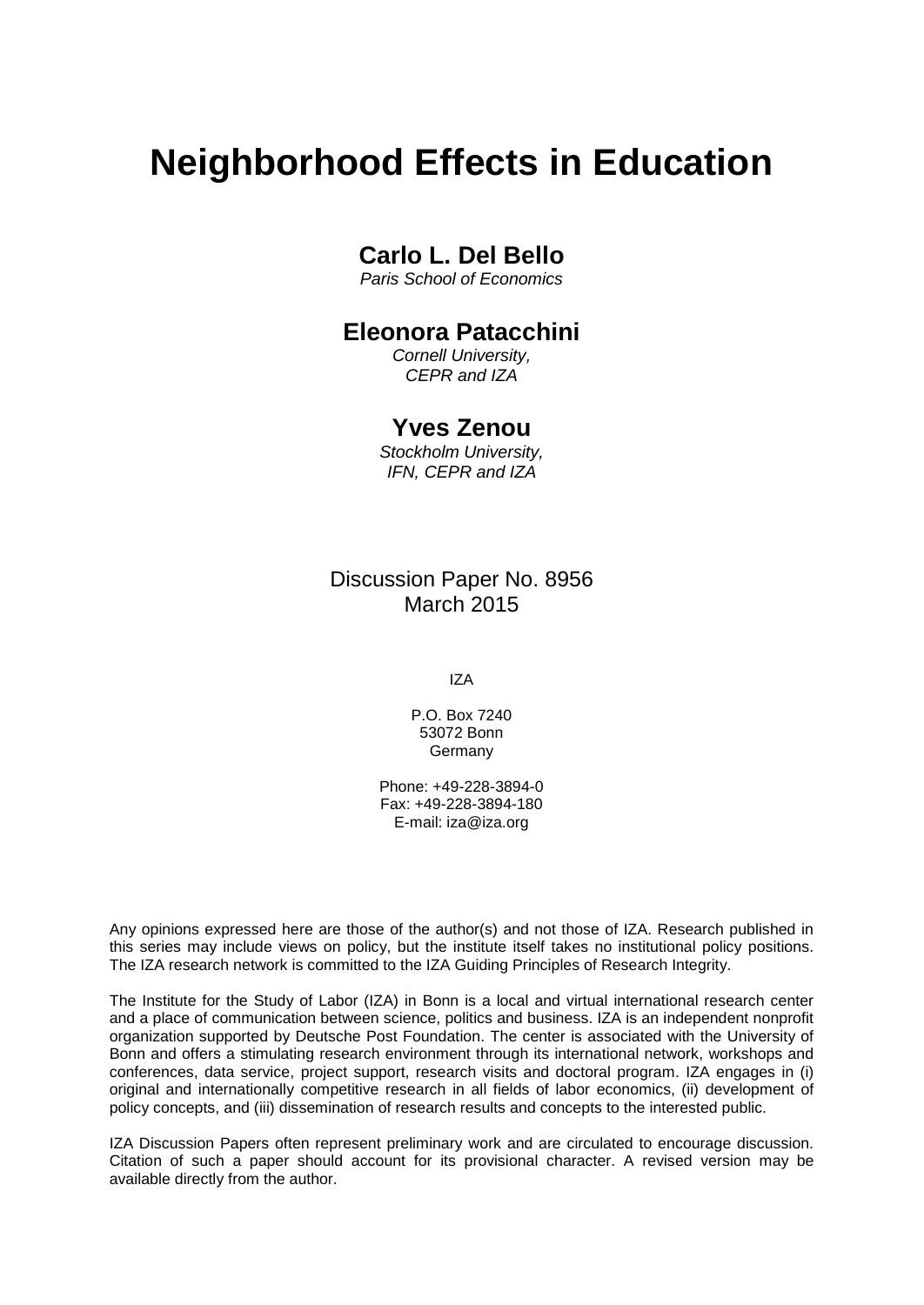IZA Discussion Paper No. 8956 March 2015

## **ABSTRACT**

## **Neighborhood Effects in Education**

Using unique geo-coded information on the residential address of a representative sample of American adolescents and their friends, we revisit the importance of geographical proximity in shaping education outcomes. Our findings reveal no evidence of residential neighborhood effects. Social proximity, as measured by similarity in religion, race and family income as well as in unobserved characteristics, appears to play a major role in facilitating peer influence. Our empirical strategy is able to control for the endogeneity of both social network and location choices.

## **NON-TECHNICAL SUMMARY**

This paper examines the relative importance of neighborhood versus peer effects in education outcomes by using the actual social interaction patters of the individuals who live in the same census block group. Our main results show that, when using this more precise definition of neighbors and when accounting for neighbor choices, there is no evidence of neighborhood effects on education. On the contrary, we show that peer effects are important in education and mainly operate at schools. This suggests that, in terms of education, social interactions between friends at school are more important than between friends who also reside close to each other. In terms of policy implications, our analysis suggests that schoolbased policies could be more effective than place-based policies.

JEL Classification: C21, Z13

Keywords: neighborhood effects, social networks, link formation, education

Corresponding author:

Yves Zenou Stockholm University Department of Economics 106 91 Stockholm **Sweden** E-mail: [yves.zenou@ne.su.se](mailto:yves.zenou@ne.su.se)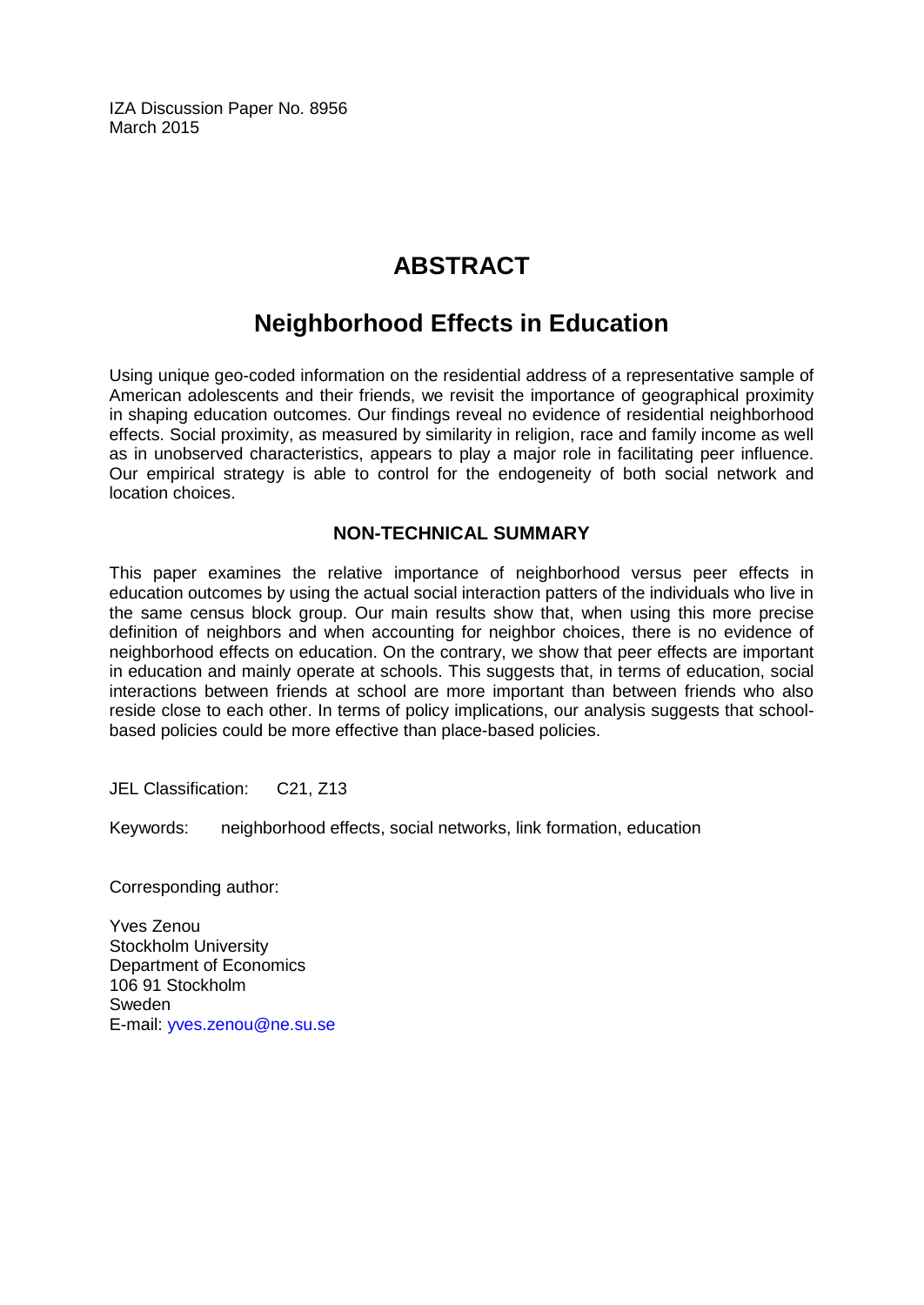## 1 Introduction

The impact of neighborhood on education outcomes has been the focus of researchers for a long time. The general consensus is that the neighborhood where individuals grow up matters, although the effects are small after controlling for individual and family characteristics and parental selection of residential neighborhood (see e.g., Durlauf, 2004; Dujardin et al., 2009; Ioannides 2012). For example, Solon et al. (2000), Oreopolous (2003), and the papers using the Moving to Opportunity (MTO) programs (Katz et al., 2001; Rosenbaum and Harris, 2001; Kling et al., 2005, 2007; Sanbonmatsu et al., 2006) find little evidence of neighborhood effects on education. On the contrary, there are strong evidence suggesting that peer effects matter in education outcomes and they mainly operate at schools (Sacerdote, 2011, 2014). These two results suggest that school-based policies could be more effective in enhancing education than place-based policies (Fryer and Katz, 2013; Katz, 2015).

This paper is among the first to examine the relative importance of neighborhood versus peer effects in education outcomes by using the actual social interaction patters of the individuals who live in the same census block group. Our main results show that, when using this more precise definition of neighbors and when accounting for neighbor choices, there is no evidence of neighborhood effects on education. On the contrary, we show that peer effects are important in education and mainly operate at schools.

Our analysis is made possible by the unique information contained in the National Longitudinal Survey of Adolescent Health (AddHealth). While the AddHealth data has been extensively used for its social network information based on friends' nomination, this dataset also contains another unique information that has not been much exploited. Indeed, the AddHealth also provides the geographical coordinates of the residential location of each respondent. This dataset allows us to obtain information not only on the residential Census block, but also on the precise location of individuals within (and across) Census blocks.

Using the Census-block as a measure of residential neighborhood, we begin our analysis by differentiating between *peers at school*, who are the friends nominated by a student but who do not live in the same neighborhood (or Census block) and peers in the neighborhood, who are the friends nominated by a student who also reside in the same neighborhood. We estimate the effects of these different peers on own education using a Bayesian methodology that takes into account both the observable and unobservable characteristic differences between the students by explicitly modelling the friendship formation process of these students. When we implement such a strategy, we find that the effect of peers-in-the-neighborhood on own GPA becomes insignificant. This indicates that the correlation in behavior between peers who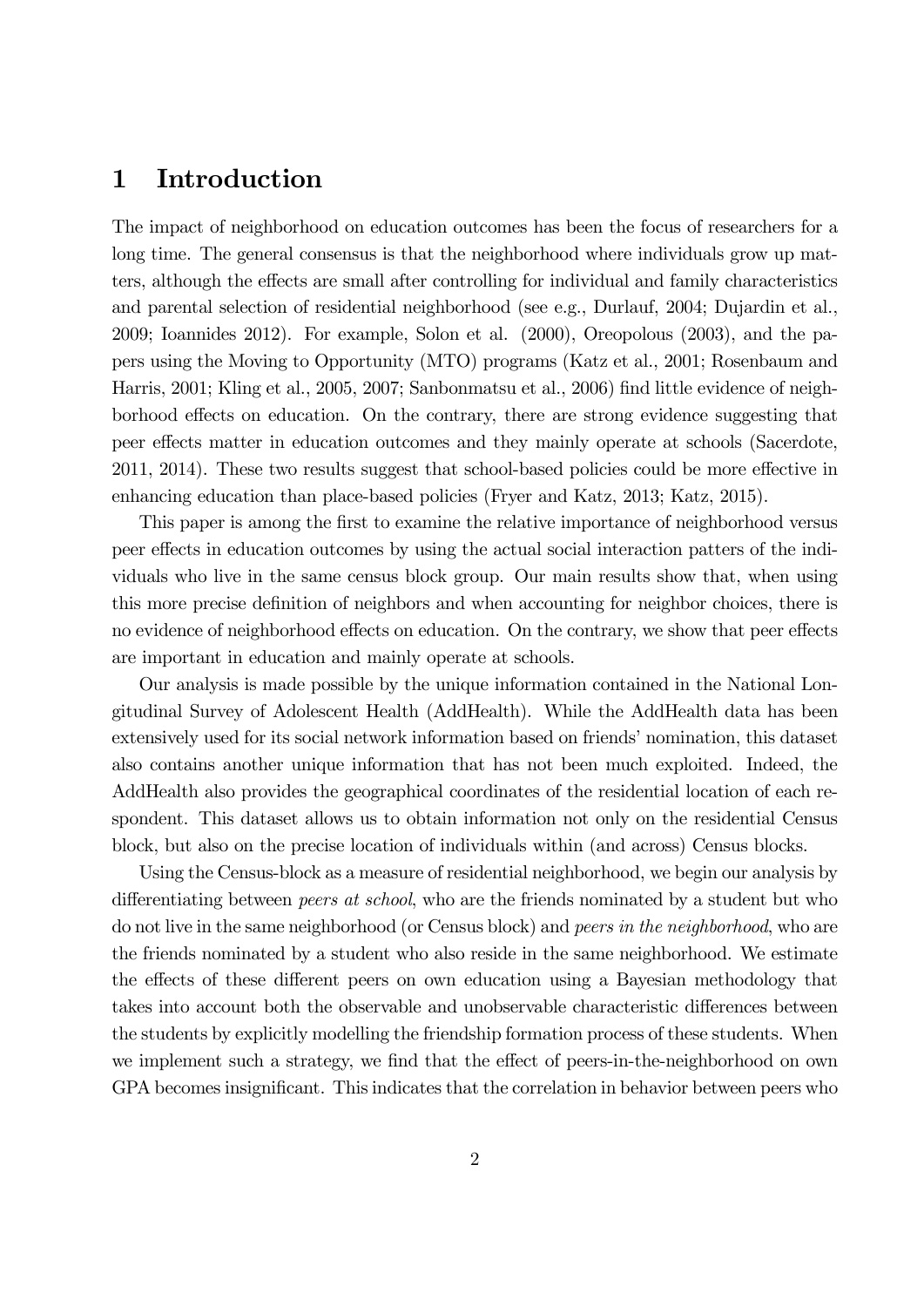reside in the same neighborhood is mainly due to the unobservable common characteristics that drive the link formation process and thus there is no "real" impact of peers-in-theneighborhood on own GPA. This implies that the standard estimates of peer effects in education can be misleading given that peers are not differentiated by their place of residence and link formation is not included in the model.

We then investigate more closely the relationship between physical distance and peer effects by exploiting the more detailed information on each student's residential location. For each individual, we construct concentric rings with an increasing radius and study the spatial decay of the peer effects. When all the individuals within each ring are considered as peers (i.e. geographical peers), we find the traditional results known in the literature on neighborhood effects: peer effects are generally decreasing with physical distance. Furthermore, when neighborhood fixed effects are included in the model, only highly localized social interactions seem to be conducive of peer effects. When we then consider as peers the nominated friends, the decreasing relationship disappears: distant friends seem to be as important as friends who reside close by.

Such evidence is consistent with a social network formation model where there is a trade off between the costs and benefits of friendship. We propose a simple theoretical framework where each agent chooses both education effort and friendship links. Our framework helps understand the mechanism behind our results, i.e. why neighborhood effects or more precisely the importance of geographical distance in shaping peer effects disappears once neighbors are defined as the actual (chosen) friends. Indeed, in our model, an individual would choose a more distant friend only if the expected value of this friendship is higher than the costs of interacting with distant friends. As a result, distant friends may be as important as close friends.

The rest of the paper unfolds as follows. In the next section, we discuss the related literature, while highlighting our contribution. In Section 3, we describe our data while, in Section 4, we discuss the different identification issues and explain how we address them. In Section 5, we present our empirical results. Section 6 proposed a theoretical framework which is consistent with our evidence. In Section 7, we investigate the relative importance of the geographical and social distance between students in facilitating peer effects. Finally, Section 8 concludes and discusses some policy implications of our results.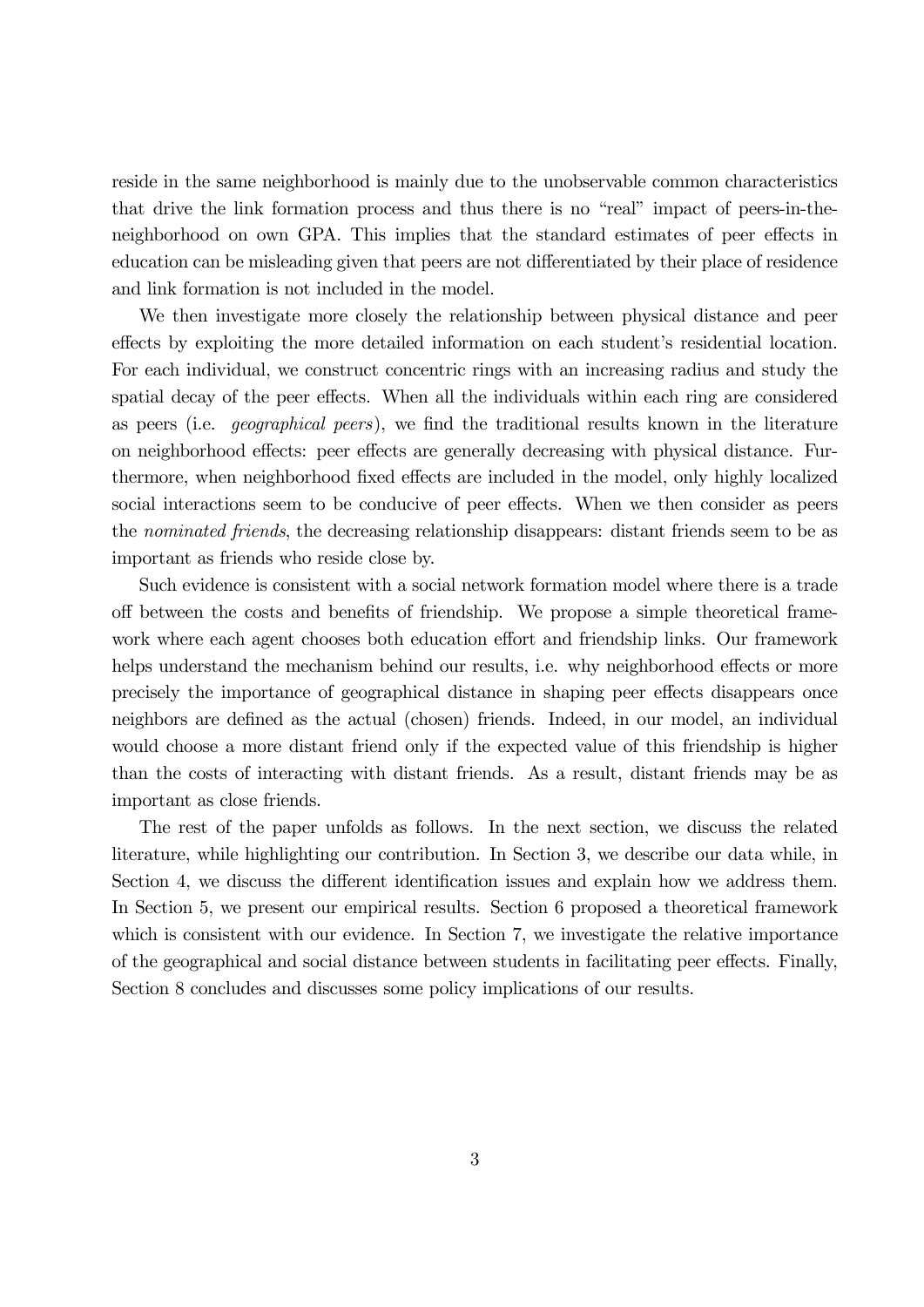## 2 Related Literature

Our paper contributes to different literatures. They are briefly reviewed below, while highlighting our contribution.

### 2.1 Neighborhood versus network effects

As mentioned in the Introduction, there is a large empirical literature of neighborhood effects on education, with mixed results.<sup>1</sup> A more recent literature has looked at the effect of social networks and peers on education. The empirical evidence here seems to point towards an important role of social contacts.2

There is, however, little research that tries to understand the role of both the neighborhood (geographical space) and the social network (social space) on education outcomes.<sup>3</sup> Recent empirical evidence has shown that the link between these two spaces is quite strong, especially within community groups (see e.g. Bayer et al., 2008; Hellerstein et al., 2011, 2014; Ioannides, 2012; Ioannides and Topa, 2010; Patacchini and Zenou, 2012; Topa, 2001; Topa and Zenou, 2015). For example, using Census data on residential and employment locations, Bayer et al. (2008) show that individuals residing in the same city block are more likely to work together than those in nearby blocks. Similarly, using matched employer-employee data at the establishment level, Hellerstein et al. (2011) show the presence and importance of labor market networks based on residential proximity, in determining the establishments at which people work.4

Our paper contribute to this literature by explicitly examining the role of network and

<sup>&</sup>lt;sup>1</sup>See Dujardin et al. (2009), Ioannides (2011), Ioannides and Topa (2010), Overman et al. (2015) and Topa and Zenou (2015) for recent surveys on neighborhood effects.

 $^{2}$ Apart from the classical peer-effect papers of Sacerdote (2001) and Zimmerman (2003), there are recent papers that also found peer effects in education. For example, Lavy et al. (2012) find that high-ability high school students in Israel benefit from the presence of other high ability students. Imberman et al. (2012) use the unexpected arrival of Hurricane Katrina evacuees as a shock to peer groups and find that high achieving students benefit the most from the arrival of high achieving peers and are hurt the most by the arrival of low achieving peers. Surveys on the importance of social networks in education can be found in Ioannides and Loury (2004) and Sacerdote (2011, 2014).

<sup>&</sup>lt;sup>3</sup>There are some recent theoretical papers that look at the effect of these two spaces on labor-market outcomes. See Zenou, (2013), Picard and Zenou (2014), Helsley and Zenou (2014), Sato and Zenou (2015).

<sup>4</sup>Beaman (2012) and Edin et al. (2003) exploit natural experiments, consisting of refugee resettlement programs in the U.S. and Sweden, respectively, to try to disentangle social network referral effects from sorting or correlation in unobservable attributes. Beaman (2011) finds that a one standard deviation increase in the number of network members in a given year lowers the employment probability of someone arriving one year later by 4.9 percentage points. She also finds that a greater number of tenured network members improves the probability of employment and raises the hourly wage. Edin et al. (2003) find similar positive results. See also the recent papers by Damm (2014) and Damm and Dustmann (2014).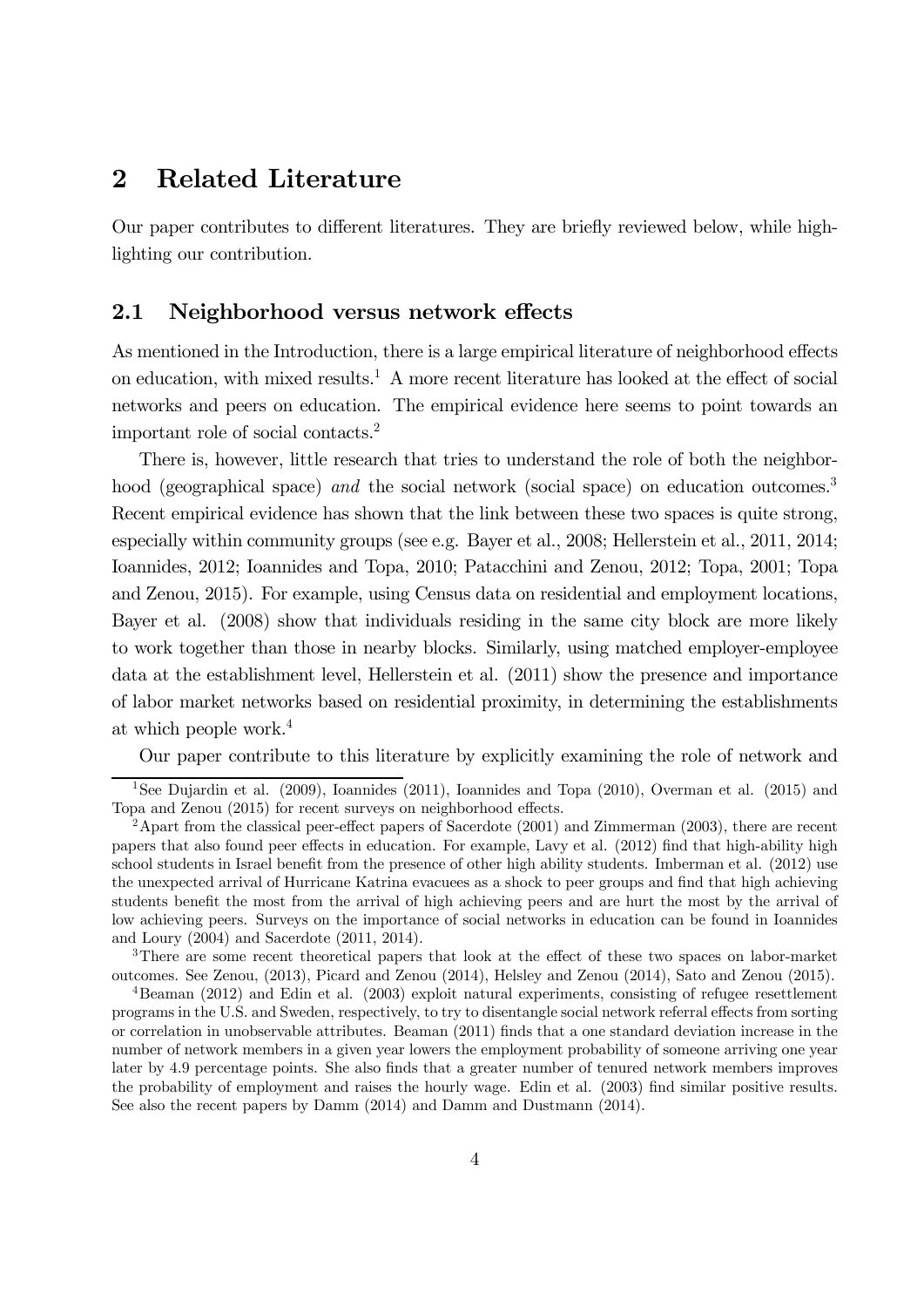neighborhood effects for education outcomes. More specifically, this is the first paper that investigates the importance of social and geographical proximity in facilitating peer influence in education.

### 2.2 The identification of neighborhood effects

The identification of neighborhood effects is difficult because of nonrandom sorting of families into neighborhoods and the likely presence of unobserved individual and neighborhood characteristics. The existing studies have followed a variety of approaches. Some studies base their estimates of neighborhood effects on the random component of neighborhood choice induced by special social experiments. Most notably, Katz et. al. (2001), Kling et al. (2001, 2007), Ludwig et al. (2001, 2013) and Sanbonmatsu et al. (2006) have used the randomized housing voucher allocation associated with the Moving to Opportunity (MTO) programs to examine neighborhood effects on a very wide set of individual outcomes, including health, labor market activity, crime, education, and more.<sup>5</sup> As stated in the Introduction, these studies find very little effect of neighborhood on education outcomes. For example, Sanbonmatsu et al. (2006), who use data on more than 5,000 children aged six to 20 at all five MTO sites (Boston, Baltimore, Chicago, Los Angeles, and New York), looking at medium-term outcomes four to seven years after random assignment, show that there are no significant effects on test scores for any age group of these children. Another set of papers deal with neighborhood-level sorting by aggregating to a higher level of geography - for example by using metropolitan area level data rather than neighborhood level data.<sup>6</sup> A different approach is instead followed by studies that adopt a structural approach. Those papers use models generating a rich stochastic structure that can be taken to data for estimation. The parameters of these models can then be estimated by matching moments from the simulated spatial distribution generated by the model with their empirical counterparts from spatial data on neighborhoods or cities. For example, Glaeser et al. (1996) explain the very high variance of crime rates across U.S. cities through a model in which agents' propensity to engage in crime is influenced by neighbors' choices.7 Finally, some more recent papers have

<sup>&</sup>lt;sup>5</sup>Studies that examine neighborhood effects using other social experiments include Jacob (2004) and Oreopoulos (2003).

 $6$ See for example Cutler and Glaeser (1997), Evans et al. (1992), Ross (1998), Weinberg (2000), and Ross and Zenou (2004)

<sup>&</sup>lt;sup>7</sup>Their model is a version of the voter model, in which agents' choices regarding criminal activity are positively affected by their social contacts' choices. One important innovation in this paper is to allow for "fixed agents", who are not affected by their neighbors' actions. The variance of crime outcomes across replications of the economy (i.e., cities) is inversely proportional to the fraction of fixed agents in an economy. The distance between pairs of fixed agents in the model yields a measure of the degree of interactions. By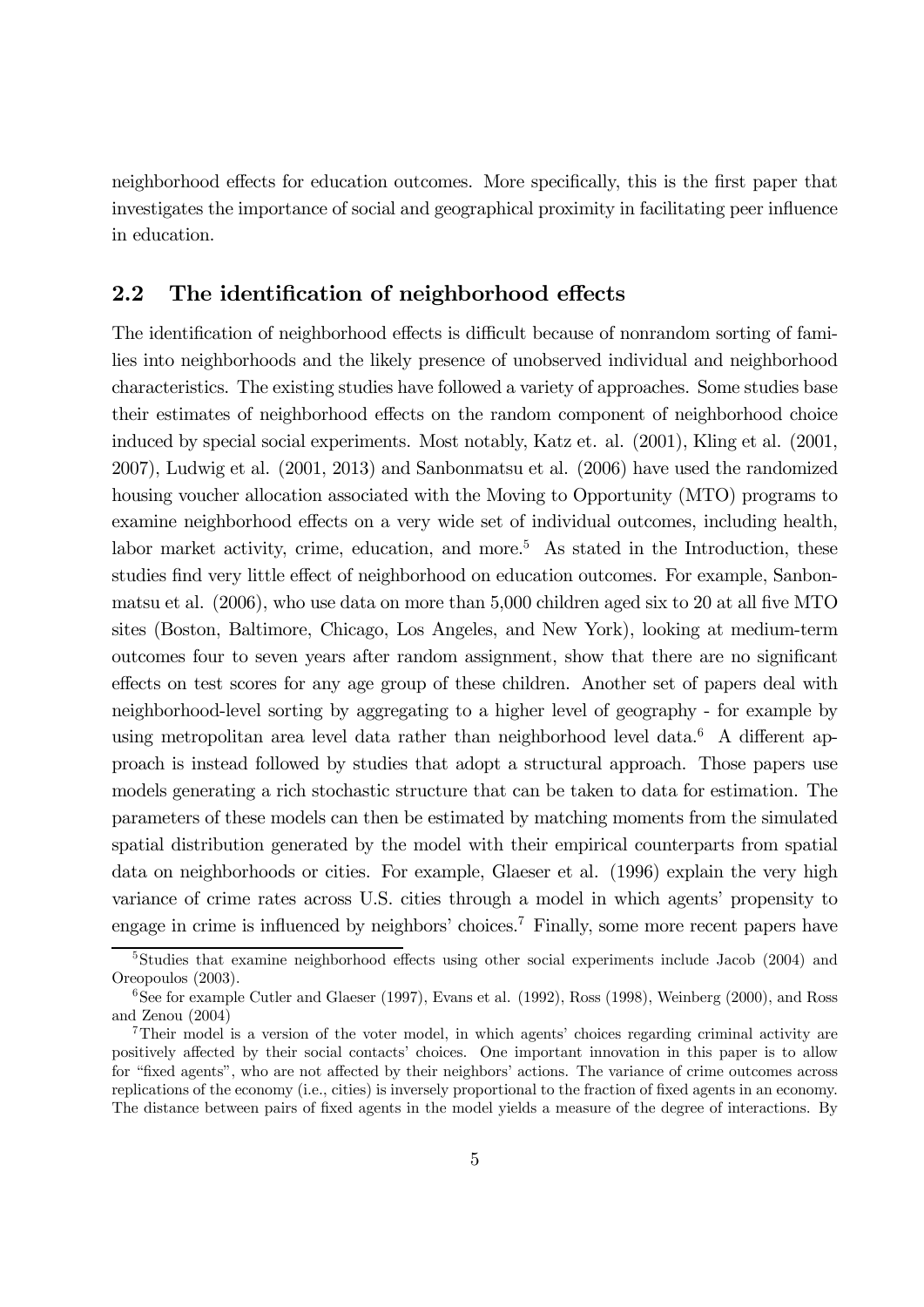proposed innovative identification strategies to identify neighborhood effects by exploiting the extremely detailed information on geography. The above mentioned papers by Bayer et al.  $(2008)$  and Hellerstein et al.  $(2011)$  belong to this literature.<sup>8</sup>

Our paper contributes to this latter strand of the literature and makes progress in the following directions. Our data provide information on the precise location of individuals within (and across) Census blocks. For each individual, we can thus define as neighbors all the individuals who live within a given radius and consider the influence of individuals at different distances. Sorting effects (or the presence of unobserved individual and local area correlated characteristics) are controlled for by including Census Block fixed effects. Our main assumption (as well as in Bayer et al., 2008) is that, while individuals are able to choose their residential neighborhood (block group), the exact home that they choose within this block group is as good as randomly assigned with respect to the characteristics of their neighbors. This assumption is motivated by two considerations. First, the thinness of the housing market at such small geographic scales restricts an individual's ability to choose a specific block. Secondly, it may be difficult for individuals to identify block-by-block variation in neighbor characteristics at the time of purchase or lease. That is, while an individual may have a reasonable sense of the socio-demographic structure of the neighborhood, the variation across blocks within a neighborhood is less easily observed a priori. In addition, because we have network data within neighborhoods, we can separately identify endogenous from exogenous effects, i.e. the effects of peers that stem from their behavior from the effects that stem from peer characteristics. In so doing, we would overcome the so-called reflection problem (Manski, 1993). As a result, our analysis is able to identify the effects of neighbors' school performance as distinct from the effects of neighbors' characteristics. Furthermore, the geographical connotation of the data allows us also to estimate the spatial reach of the effects. Observe that, while Bayer et al. (2008) document convincing evidence of the presence of peer effects (local referral effect in their context), their data structure does not allow to separately identify endogenous from exogenous effects, nor estimate the spatial reach of the effects.

matching the empirical cross-city variance of various types of crime with that implied by the model, the authors estimate the extent of neighborhood effects for these different types of crime. Other studies following a structural approach are Topa (2001) and Conley and Topa (2002).

<sup>8</sup>Other papers exploiting detailed information on geography to identify neighborhood effects include Hellerstein et al. (2014), Patacchini and Zenou (2012) and Schmutte (2015).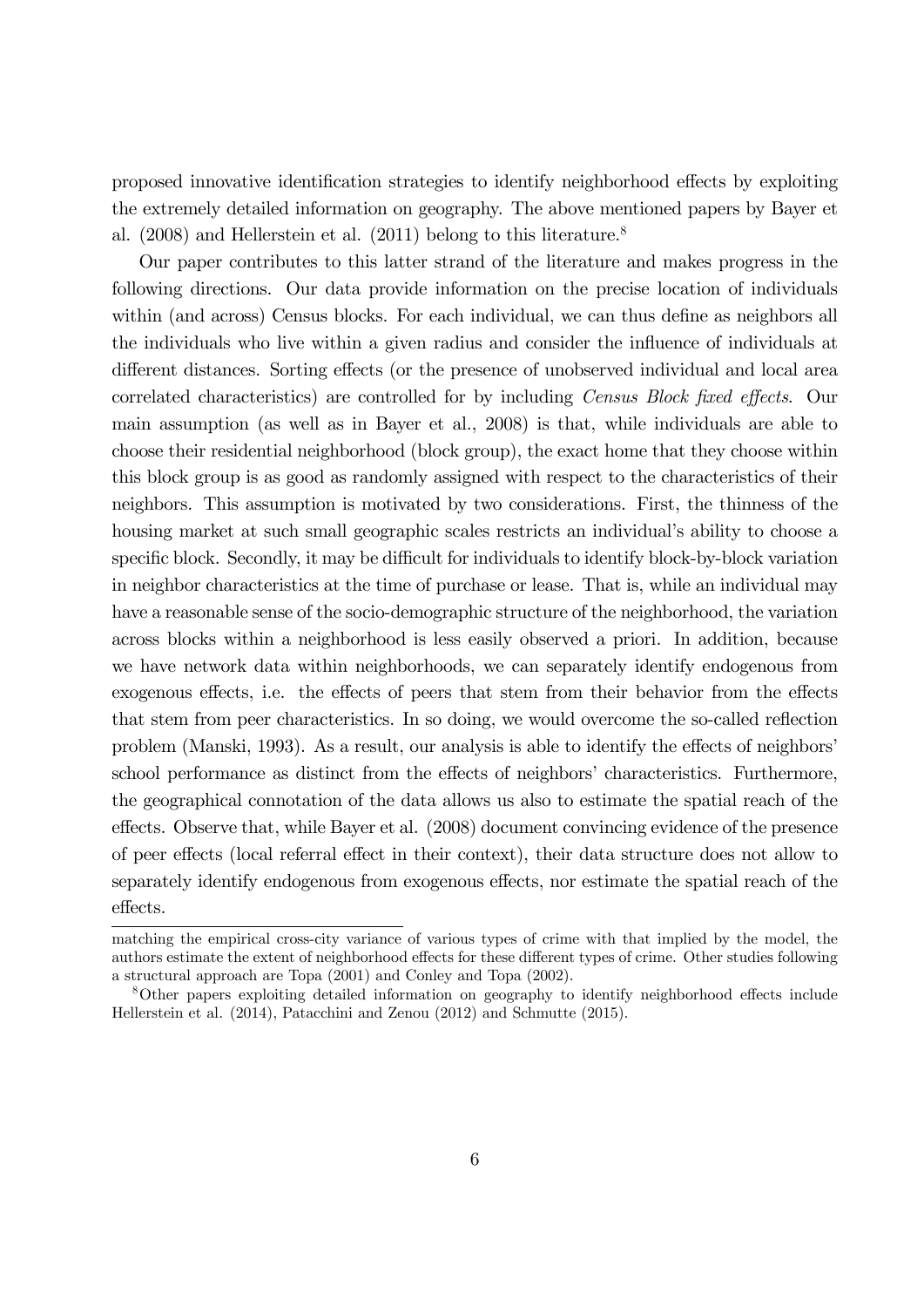### 2.3 The identification of social network effects

The most challenging issue faced by all studies using social network data to identify peer effects is that individuals sort into groups in a non-random way.<sup>9</sup> If the variables that drive this process of selection are not fully observable by the researcher, then potential correlations between (unobserved) group-specific factors and the target regressors are major sources of bias. To address this issue, most of the existing papers (see, in particular, Bramoullé et al., 2009; Calvó-Amengol et al., 2009; Lin, 2010; Lee et al., 2010) use the architecture of the networks by introducing *network fixed effects* in the econometric equation.<sup>10</sup> The underlying assumption is that the unobservable factors that drive friendship formation are common to all individuals belonging to the same network. This means that it is assumed that the structure of interactions is (conditionally) exogenous. However, if there are individuallevel unobservables that drive both network formation and outcome choices, this strategy will not work.<sup>11</sup> By failing to account for similarities in unobserved characteristics, similar behaviors might mistakenly be attributed to peer influence when they are simply due to similar unobserved characteristics.

In this paper, we model explicitly network formation and estimate a model of link formation and outcomes using a Bayesian approach.<sup>12</sup> By doing so, a possible presence of unobservable individual characteristics affecting both network formation and outcome decisions is taken into account. The importance of this methodological innovation is confirmed by the fact that the results are dramatically different when including or not the network formation.

## 3 Data description

We use a unique database on friendship networks from the National Longitudinal Survey of Adolescent Health (AddHealth).13 The AddHealth survey has been designed to study

<sup>&</sup>lt;sup>9</sup>This is similar to the nonrandom sorting into geographical locations addressed above. However, the sorting is now into social networks and thus deal with friendship and network formation.

 $10$ This is a similar approach to the neighborhood fixed-effect approach mentioned above.

 $11$  For a general discussion and overview on these issues, see Blume et al. (2011), Goldsmith-Pinkham and Imbens (2013), Graham (2015), and Jackson et al. (2015).

<sup>&</sup>lt;sup>12</sup>A similar modeling approach is used by Goldsmith-Pinkham and Imbens (2013) and Hsieh and Lee (2013)

<sup>&</sup>lt;sup>13</sup>This research uses data from Add Health, a program project directed by Kathleen Mullan Harris and designed by J. Richard Udry, Peter S. Bearman, and Kathleen Mullan Harris at the University of North Carolina at Chapel Hill, and funded by grant P01-HD31921 from the Eunice Kennedy Shriver National Institute of Child Health and Human Development, with cooperative funding from 23 other federal agencies and foundations. Special acknowledgment is due Ronald R. Rindfuss and Barbara Entwisle for assistance in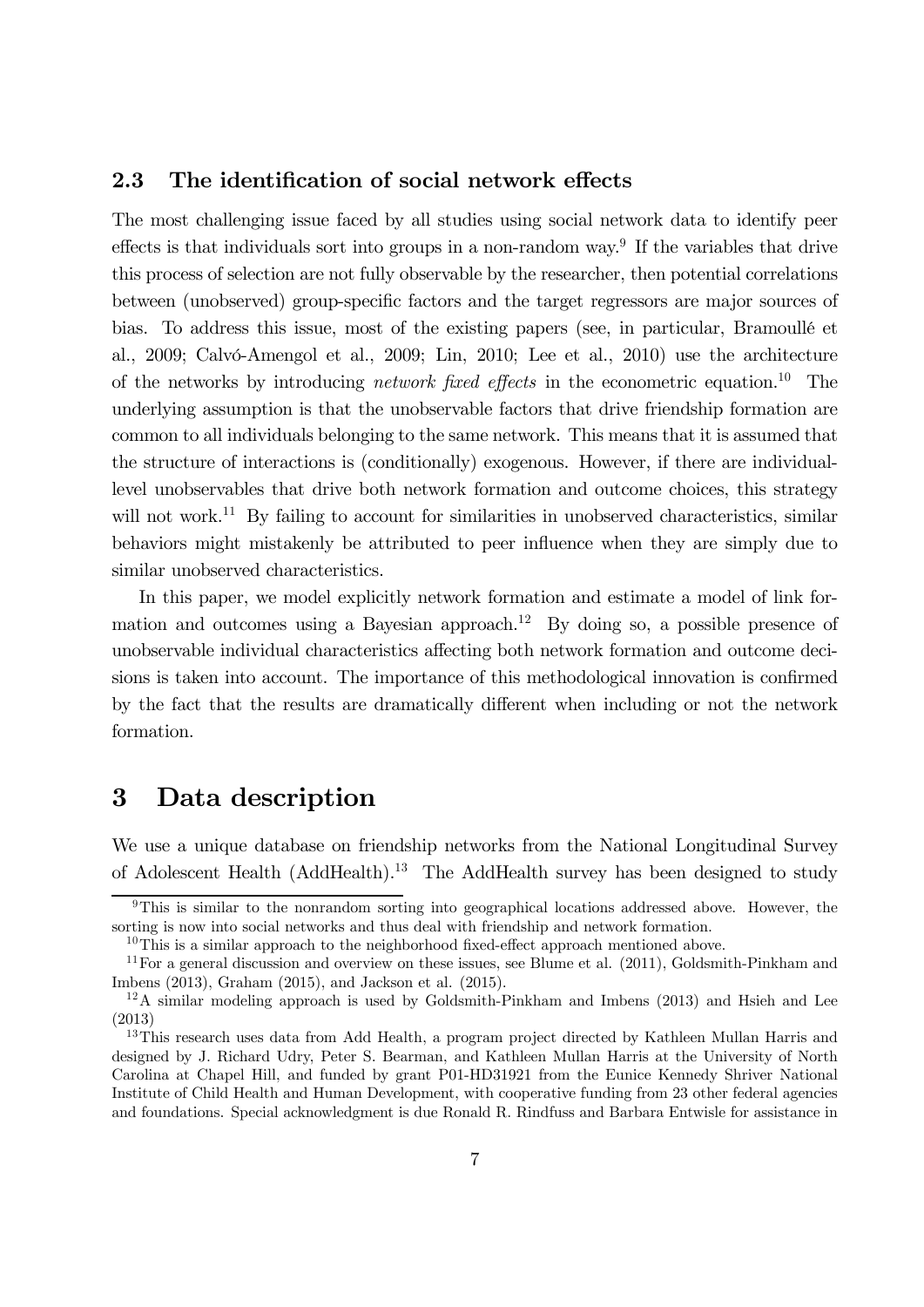the impact of the social environment (i.e. friends, family, neighborhood and school) on adolescents' behavior in the United States by collecting data on students in grades 7-12 from a nationally representative sample of roughly 130 private and public schools in years 1994-95. A random subset of those adolescents, about 12,000 individuals, is also asked to compile a longer questionnaire containing sensitive individual and household information (*core sample* survey data), and includes the geographical coordinates of the residential address.

From a network perspective, the most interesting aspect of the AddHealth data is the friendship information, which is based upon actual friends nominations. Indeed, pupils were asked to identify their best friends from a school roster (up to five males and five females).<sup>14</sup> As a result, one can reconstruct the whole geometric structure of the friendship networks, summarized in the adjacency matrix  $\mathbf{G} = \{g_{ij}\}\$ , where  $g_{ij} = 1$  if i and j are friends, and  $g_{ij} = 0$ , otherwise. Such a detailed information on social interaction patterns allows us to measure the peer group precisely by knowing exactly who nominates whom in a network (i.e. who interacts with whom in a social group).

For each individual, we calculate an index of school performance using the respondent's scores received in the more recent grading period in several subjects, namely mathematics, English, history and science. The scores are coded as  $1=D$  or lower,  $2=C$ ,  $3=B$ ,  $4=A$ . The final average score (GPA index or grade point average index) has mean equal to 2.93 and standard deviation equal to 0.75.

To analyze the relationship between neighborhood and social interactions, we use the clustering of respondents into statistical spatial units made possible by the AddHealth data. The spatial file of the AddHealth dataset provides information on the residential area where each student of the core sample resides at an extremely high level of spatial disaggregation. For each student, we use the residential Census block-group identifier and merge this information with the nomination data.<sup>15</sup> This information allows us to decompose the peers (friends) of student *i* between his/her *peers at school*, who are the friends nominated by *i* at school but who do not live in the same neighborhood as  $i$ , and the *peers in the neighborhood*, who are the peers nominated by  $i$  at school who also live in the same neighborhood as  $i$ .

To illustrate our decomposition, consider the following simple example (Figure 1) of an economy composed of 3 individuals and 2 neighborhoods,  $\mathcal{N}_1$  and  $\mathcal{N}_2$ . In the social space,

the original design. Information on how to obtain the Add Health data files is available on the Add Health website (http://www.cpc.unc.edu/addhealth). No direct support was received from grant P01-HD31921 for this analysis.

<sup>&</sup>lt;sup>14</sup>The limit in the number of nominations is not binding (even by gender). Less than  $1\%$  of the students in our sample show a list of ten best friends.

<sup>&</sup>lt;sup>15</sup>For confidentiality concerns, respondents can only be grouped into neighborhoods by using pseudo-IDs, which correspond to Census block groups, but they cannot be directly matched to Census data.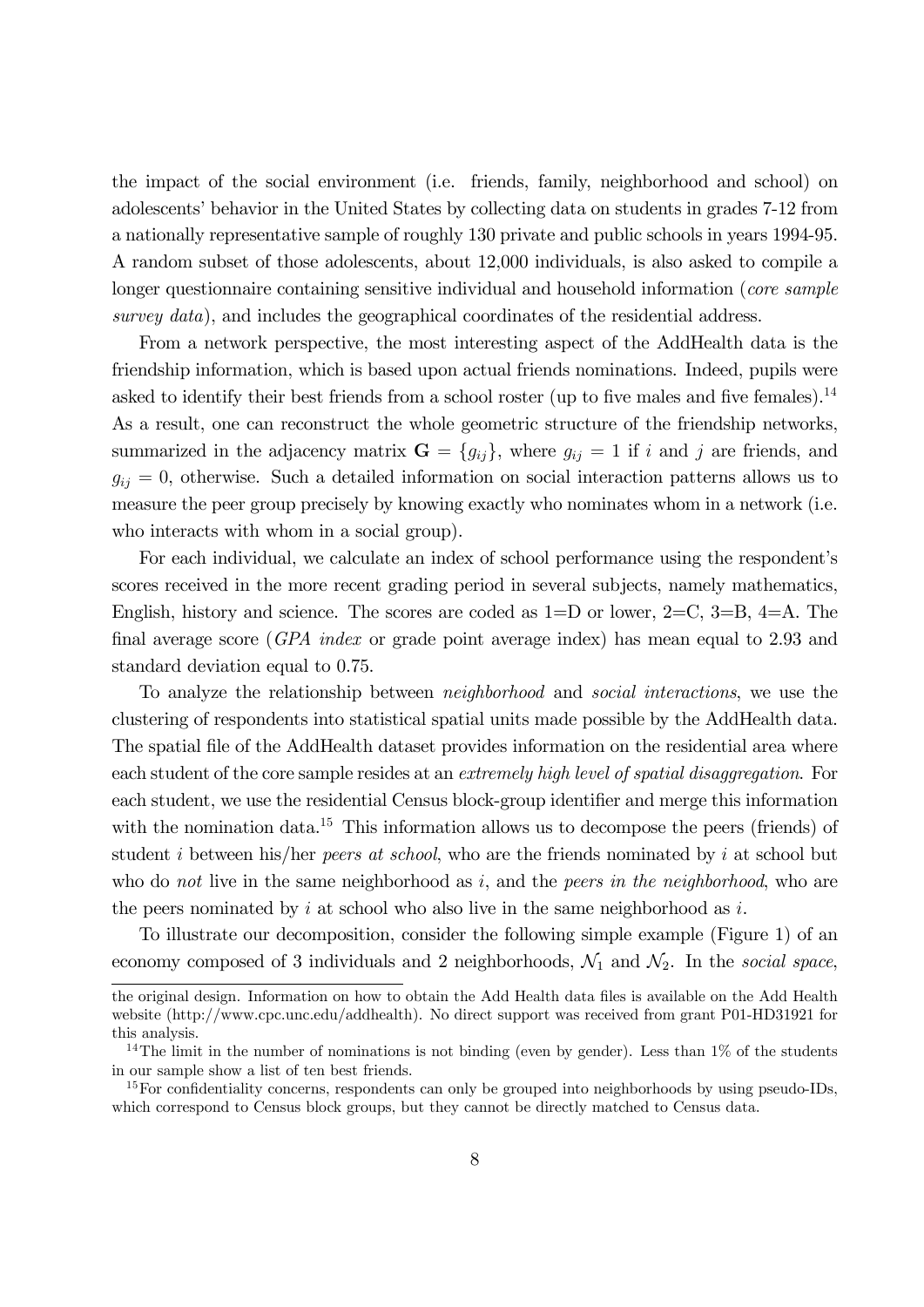individuals 1 and 2 as well as individuals 1 and 3 are friends (i.e. peers). In the geographical space, individuals 1 and 2 live in the same neighborhood while individual 3 resides in another neighborhood. As a result, individuals 1 and 2 are considered as peers in the neighborhood while individuals 1 and 3 are considered as *peers at school*.

### $[Insert \, Figure \, 1 \, here]$

Let us go back to the description of our dataset. Our definition of *neighborhood* is the Census block-group. A Census block-group is a collection of approximately ten contiguous city blocks, with population ranging from 600 to 3,000 inhabitants. Figure 2 shows the distributions of census blocks by their size in our sample. It appears that almost 40% of the neighborhoods have less than 20 (sampled) respondents. Networks of contacts typically include individuals belonging to different neighborhoods.<sup>16</sup>

### $[Insert \, Figure\, 2 \, here]$

Figure 3 presents an heuristic description of our data structure. Green boxes represents networks, while blue boxes neighborhoods. The larger is the box, the wider is the size of the network. Red dots represent friendships between student  $i$  ( $y$ -axis) and student  $j$  ( $x$ -axis). For example, the first network consists of 45 individuals who nominate on average 3 friends. In total, we have 67 friendship ties. Among these ties,  $30\%$  are between students residing in the same neighborhood (red dots in blue boxes) and 60% are between students who reside in different neighborhoods (red dots outside blue boxes). In this network, friendship links in the same neighborhoods are distributed over 7 different neighborhoods. Network 2 is denser and consists of 36 individuals who have nominated on average 3.5 friends; a total of 125 friendship links. The ties between students residing in the same neighborhood (56% of the total) are between students residing in only two neighborhoods, a small and a large one. The last network, which has approximately the same size (38 individuals), is more sparse and the ties within the neighborhoods are distributed over two neighborhoods of approximately the same size.

### $[Insert \; Figure\; 3 \; here]$

By excluding the students with missing or inadequate information, we obtain a final sample of 3,126 students distributed over 568 networks. This large reduction in sample size

 $16$  Less than 5% of our networks are within a single neighborhood.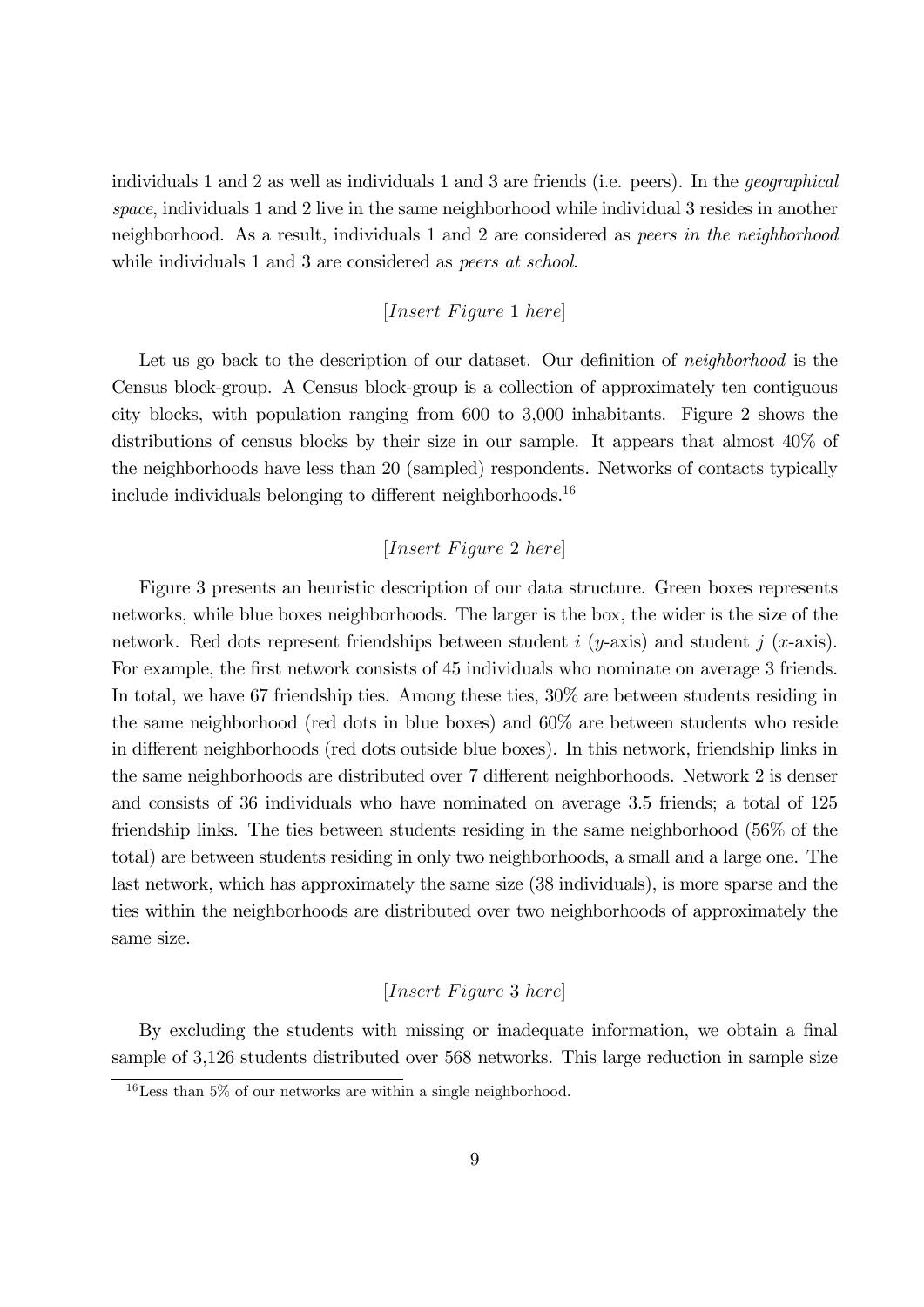with respect to the original core sample is mainly due to the network construction procedure roughly 20 percent of the students do not nominate any friend and another 20 percent cannot be correctly linked.<sup>17</sup> In addition, we need to minimize the missing data in the average level of activity of peers in each neighborhood by ensuring that, for the majority of our students, there is at least one nominated friend residing in her/his residential neighborhood. This requirement led to the exclusion of neighborhoods with less than 4 people and of networks with less than 10 members.<sup>18</sup> Our final sample consists of 838 individuals distributed over 29 networks. Table 1 provides information on the 29 networks of our study and gives precise definitions and summary statistics of the variables used in our analysis. The mean and the standard deviation of network size are roughly 29 and 26 students, respectively. Students, on average, nominate slightly more than two friends, one of whom is also residing in the same neighborhood. Among the individuals selected in our sample, 54% are female and 19% are blacks. The average parental education is more than high-school graduate. Roughly 25% of our students come from a household with only one parent. On average, our adolescents live in a household of about 3.3 people. Less than 45% of the students in our sample attend religious services more than once a month. Finally, the average family income is approximately 40,000 in 1995 dollars.

### $[Insert\ Table\ 1\ here]$

Figure 4 displays the distribution of friends by geographical distance. The distance ranges between 0 and 50 kilometers. The distribution is skewed to the left, having 50% of the students living within about 8 kilometers from their friends (median value equal to 8.26).

Figure 5 shows the distribution of neighborhoods by average distance between residents. The average distance is about 10.5 kilometers with a notable dispersion around this mean value.

### [*Insert Figures* 4 and 5 *here*]

Table 2, panels a and b, compare the characteristics of friends along the geographical dimension. We use the median value as a threshold to discriminate between close and distant friends. Specifically, we define as distant friends those who reside at more than 8.26 km from each other and as close friends those who reside at less than 8.26 km from each other. The table does not reveal pronounced differences between distant and close friends in

 $17$ This is common when working with AddHealth data. The representativeness of the sample is, however, preserved.

<sup>18</sup>The maximum network size is 106 individuals.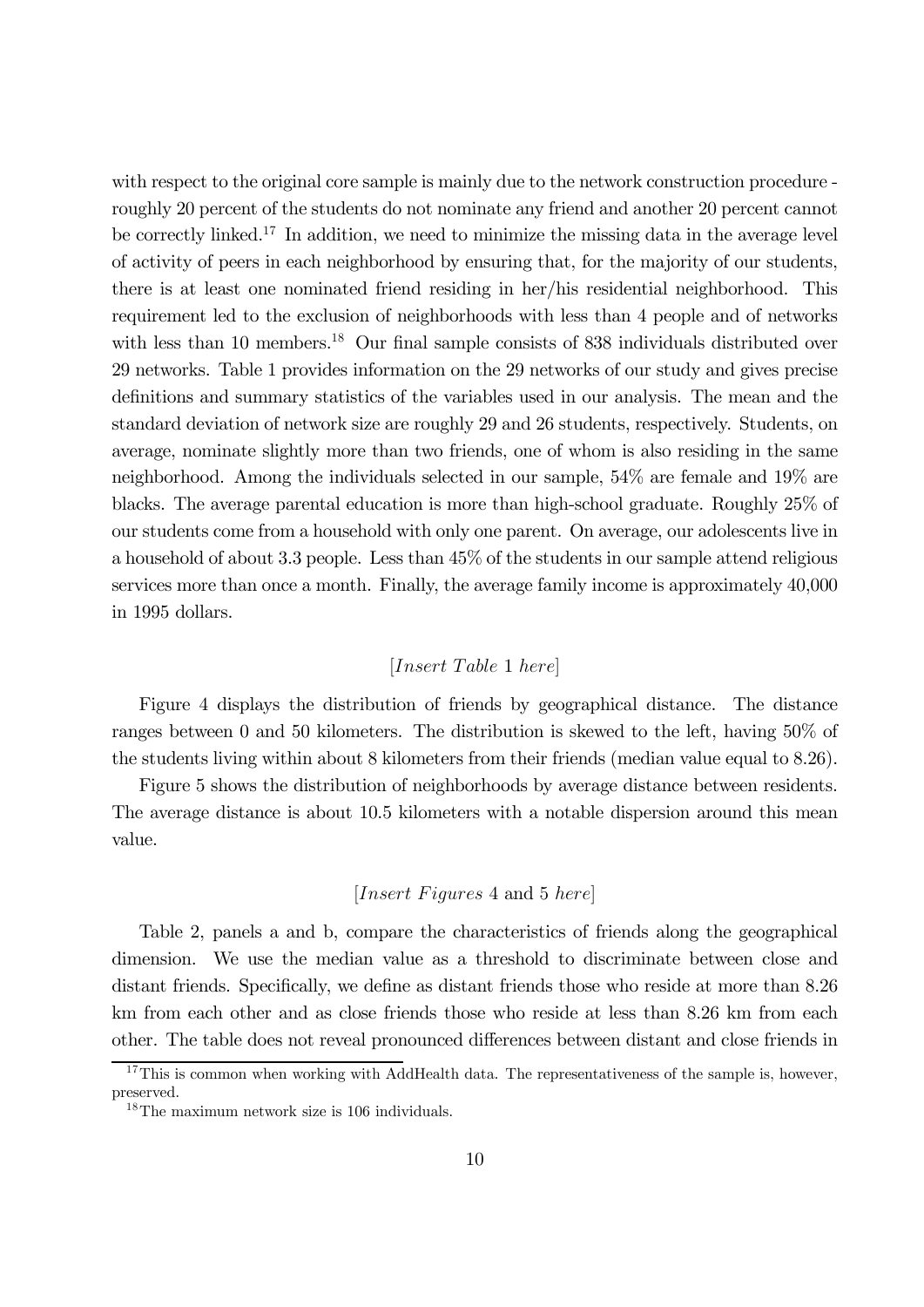terms of observable characteristics, apart from GPA and grade. Indeed, we see that distant friends tend to be older and have lower GPA than close friends. For example, if we consider panel a, we see that 38% of distant friends have the same GPA (against 34% for close friends) while  $70\%$  are in the same grade (against  $74\%$  for close friends). If we now consider panel b, then we see that 31% of distant friends have a higher GPA (against 35% for distant friends) and 17% are in a higher grade (against 14% for distant friends).

 $[Insert\ Table\ 2\ here]$ 

## 4 Econometric framework and identification issues

Let  $\bar{r}$  be the total number of networks in the sample (i.e.  $\bar{r} = 29$ ),  $n_r$  the number of individuals in the rth network, and  $n = \sum_{r=1}^{r=\bar{r}} n_r$  the total number of individuals (i.e.  $n = 838$ ). Let  $\boldsymbol{x}_{il,r} = (x_{il,r}^m, \cdots, x_{il,r}^M)'$  and denote the vector of individual observable characteristics of individual  $i$  residing in neighborhood  $l$  belonging to network  $r$ . Assume that each network r contains  $\overline{l}$  mutually exclusive neighborhoods. For each network r, we know where each student lives and thus we can group together all students from the same neighborhood  $l$  belonging to the same network  $r$ . Let us denote the adjacency matrix of the peers at school by  $\mathbf{G}^{PS} = \{g^{PS}_{ij}\}\text{, where } g^{PS}_{ij} = 1 \text{ if } i \text{ and } j \text{ are friends but do not live in the same neighborhood.}$ and 0 otherwise. Similarly, let the adjacency matrix of the peers in the neighborhood be  $\mathbf{G}^{PN} = \{g_{ij}^{PN}\}\text{, where } g_{ij}^{PN} = 1 \text{ if } i \text{ and } j \text{ are friends and reside in the same neighborhood.}$ Our empirical model of agent  $i$  belonging to network  $r$  and residing in neighborhood  $l$  can then be written as:

$$
y_{il,r} = \phi^{PS} \sum_{j=1}^{n_r} g_{ij,r}^{PS} y_{jl,r} + \phi^{PN} \sum_{j=1}^{n_r} g_{ij,r}^{PN} y_{jl,r} + \mathbf{x}'_{il,r} \beta
$$
  
+ 
$$
\frac{1}{g_{i,r}^{PS}} \sum_{j=1}^{n_r} g_{ij,r}^{PS} x'_{jl,r} \gamma^{PS} + \frac{1}{g_{i,r}^{PN}} \sum_{j=1}^{n_r} g_{ij,r}^{PN} x'_{jl,r} \gamma^{PN} + \eta_{l,r} + \epsilon_{il,r}
$$
(1)

where  $y_{il,r}$  is the GPA of student *i* residing in neighborhood *l* belonging to network r,  $\eta_{l,r}$ represents the neighborhood fixed effect and  $\epsilon_{il,r}$  is an error term. In this model,  $\phi^{PS}$  and  $\phi^{PN}$  represent the endogenous effects, which capture the impact of peers' outcomes on own outcome, while  $\gamma^L$  and  $\gamma^S$  represent the contextual effect, which represents the impact of the exogenous characteristics of peers on own outcome. The behavioral foundation of this model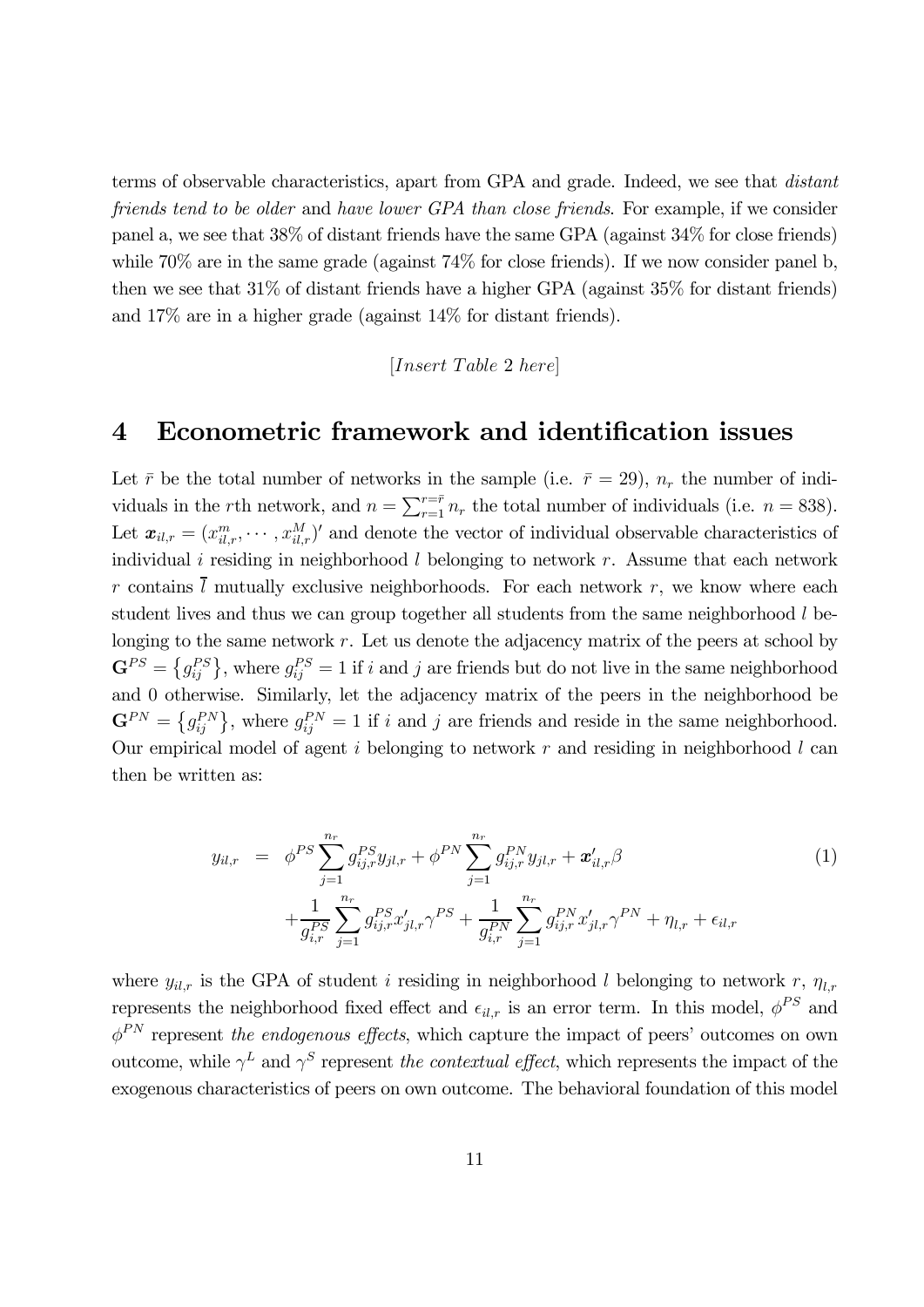is an extension of the network model developed in Calvó-Armengol et al. (2009) to the case of heterogenous peer effects. It is presented in Appendix A. It shows that both the position in the network and the interactions in the neighborhood play an important role in shaping educational outcomes.

Model (1) is a spatial autoregressive model with two adjacency matrices and heterogeneous autoregressive parameters. It can be estimated using a Bayesian approach (see LeSage and Pace, 2009, for a review on Bayesian SAR models).

Let us now describe the traditional challenges in the estimation of peer effects and explain how we tackle them.

Reflection problem It is well-known that when estimating neighborhood/peer effects using a linear-in-means model (i.e. when regressing individual activity level on the average activity level in the neighborhood/among the peers), the endogenous and contextual effects cannot be separately identified due to the reflection problem, first formulated by Manski (1993). With explicit social network data, as we have here, this problem is eluded (see, e.g. Bramoullé et al. 2009; Liu and Lee, 2010; Calvó-Armengol et al., 2009; Lin, 2010; Lee et al., 2010). Indeed, the reflection problem arises in linear-in-means models because individuals interact in groups - individuals are affected by all individuals belonging to their group and by nobody outside the group. In the case of social networks, instead, since the reference group is individual specific, this is not true because peer groups are overlapping. Formally, social effects are identified (i.e. no reflection problem) if at least two individuals in the same network have different links (Bramoullé et al. 2009). This condition is generally satisfied in any real-world network.

While a network approach allows us to separate endogenous effects from contextual effects, it does not necessarily produce the causal effect of peers' influence on individual behavior. In our context, we could in fact potentially face two sources of bias: correlated neighborhood effects and endogenous network formation.

### Correlated neighborhood effects

The proper identification of neighborhood effects could be complicated by the nonrandom sorting of households into neighborhoods and the likely presence of unobserved individual and neighborhood attributes. Indeed, there may exist  $(i)$  some unobservable household or individual characteristics that influence both the propensity of having good grades and neighborhood choices and/or  $(ii)$  neighborhood specific unobservable factors affecting both individual and peer behavior. For example, two peers (friends) who reside in the same neighborhood (peers in the neighborhood) could be facing the same school quality, which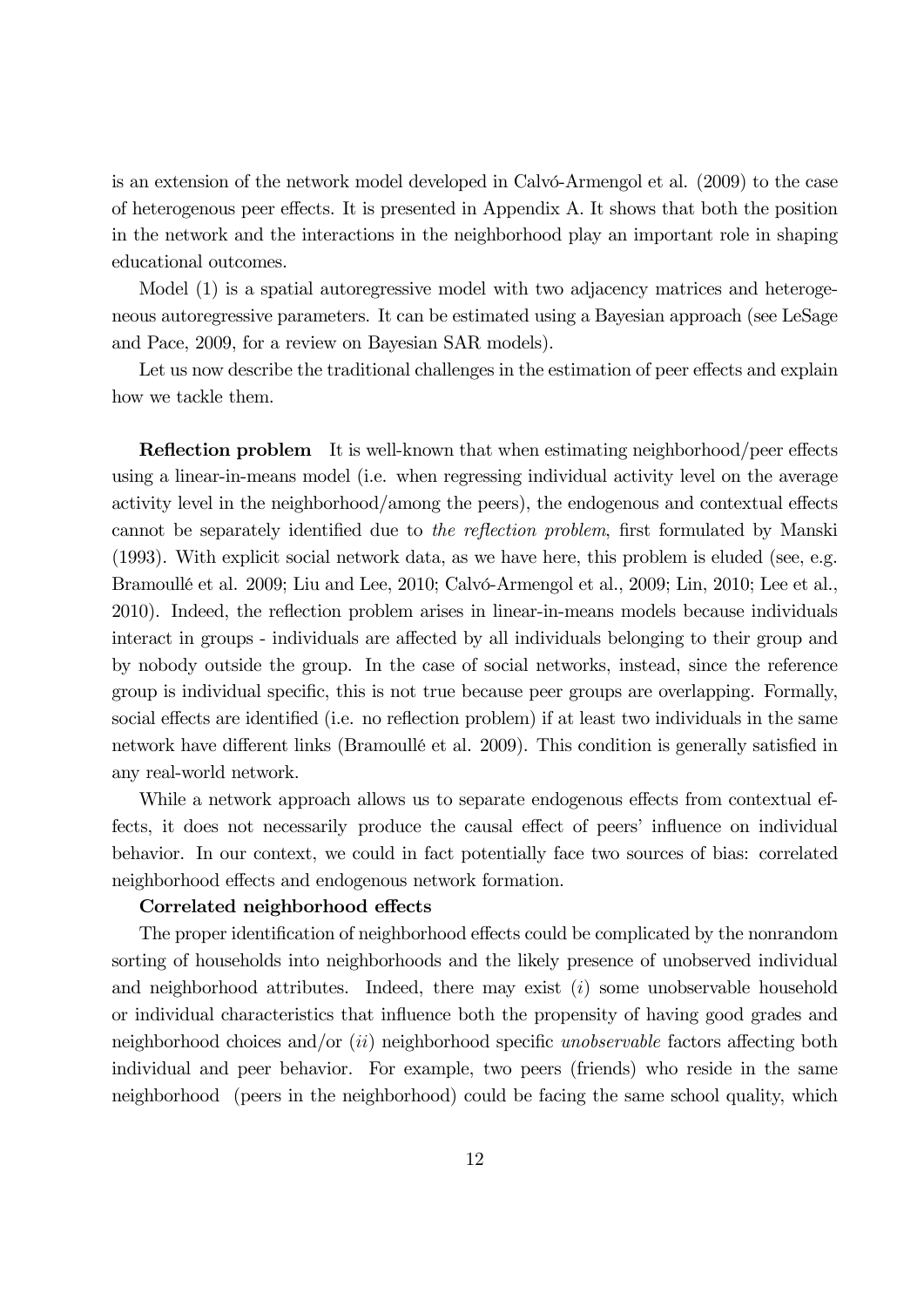could influence their grades and this has nothing to do with peer effects.

Regarding  $(i)$ , it should be noted that our dataset is about adolescents who have not chosen themselves the location where they live; their parents did. This is, however, not perfectly satisfying because parents' and children's unobservables may be correlated. The extremely high level of geographical detail of our data allow us to identify peer effects while including *neighborhood fixed effects* in our model. The strategy is similar to Bayer et al. (2008). The idea is that although households are able to select a given area in which they want to live, they are, however, unable to select a precise neighborhood within this given area. As a consequence, once we include neighborhood fixed effects, the remaining spatial variance of education activities within the neighborhood is supposed to be exogenous. In addition, this fixed-effect strategy washes out everything that acts at the neighborhood level and thus common unobservable factors that may affect both individual and peer behavior. As a result, this strategy addresses both  $(i)$  and  $(ii)$ .

Endogenous network formation As mentioned in the Introduction, the most challenging issue faced by all studies attempting to identify peer effects is a possible endogeneity of the network. While it might be reasonable to assume that teenagers are not choosing where to live (their parents do), they certainly choose their friends, that is the nominations in the AddHealth data. If there are individual-level unobservables that drive both network formation and outcome choices, the estimates of peer effects are biased.

Let  $\xi_{il,r}$  denote such an unobserved characteristic of individual i residing in neighborhood  $l$  belonging to network  $r$ , which influences the link formation process. Let us also assume that  $\xi_{il,r}$  is correlated with  $\epsilon_{il,r}$  in Model (1) according to a bivariate normal distribution

$$
(\xi_{il,r}, \epsilon_{il,r}) \sim N\left(\left(\begin{array}{c}0\\0\end{array}\right), \left[\begin{array}{cc}\sigma_{\epsilon_{il,r}}^2 & \sigma_{\epsilon_{il,r}\xi_{il,r}}\\ \sigma_{\epsilon_{il,r}\xi_{il,r}} & \sigma_{\xi_{il,r}}^2\end{array}\right]\right).
$$
 (2)

Joint normality implies that the error term  $\epsilon_{il,r}$  in equation (1) can be replaced with its expected value  $\sigma_{\epsilon_{il,r}\xi_{il,r}}\xi_{il,r}$ , yielding:

$$
y_{il,r} = \phi^{PS} \sum_{j=1}^{n_r} g_{ij,r}^{PS} y_{jl,r} + \phi^{PN} \sum_{j=1}^{n_r} g_{ij,r}^{PN} y_{jl,r} + \mathbf{x}'_{il,r} \beta
$$
  
+ 
$$
\frac{1}{g_{i,r}^{PS}} \sum_{j=1}^{n_r} g_{ij,r}^{PS} x'_{jl,r} \gamma^{PS} + \frac{1}{g_{i,r}^{PN}} \sum_{j=1}^{n_r} g_{ij,r}^{PN} x'_{jl,r} \gamma^{PN} + \eta_{l,r} + \sigma_{\epsilon_{il,r}\xi_{il,r}} \xi_{il,r} + u_{il,r}
$$
(3)

where  $u_{il,r}$  is now an i.i.d. error term uncorrelated with the  $x_{il,r}$ s and the unobservable  $\xi_{il,r}$ . Observe that  $\sigma_{\epsilon_{il,r}} \neq 0$  implies that the networks in model (1),  $\mathbf{G}_r^{PS}$  and  $\mathbf{G}_r^{PN}$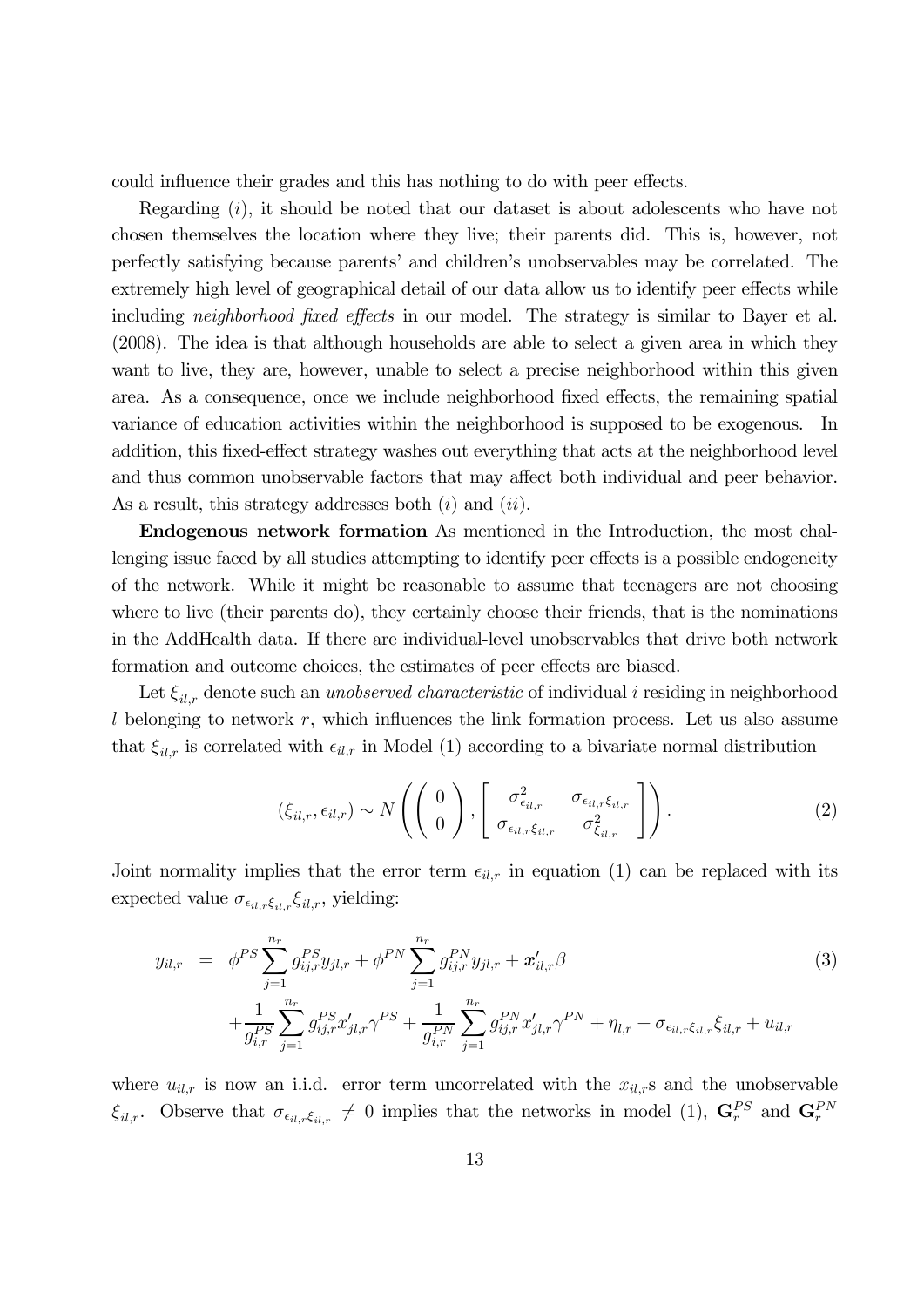are endogenous.<sup>19</sup> In this case, individual-level correlated unobservables would motivate the use of parametric assumptions and Bayesian inferential methods to integrate a network formation model with the study of behavior and outcomes over the endogenous networks (see Goldsmith-Pinkham and Imbens, 2013, Hsieh and Lee, 2015).

Let us consider a network formation model based on homophily behaviors, where the variables that explain friendship ties between students  $i$  and  $j$  belonging to network  $r$ , i.e.  $g_{ij,r}^p$ , with  $p = PS, PN$ , are the distances between them in terms of observed and unobserved characteristics. Let us assume that the probability of two individuals being friends  $g_{ij,r}^p$ follows a logit specification of the form

$$
P(g_{ij,r}^p = 1 | x_{il,r}, x_{jl,r}, \xi_{il,r}, \xi_{jl,r}) = \Lambda(\delta_0 + \sum_m |x_{il,r}^m - x_{jl,r}^m| \delta^m + \delta_2 |\xi_{il,r} - \xi_{jl,r}|) \tag{4}
$$

where  $\Lambda(\cdot)$  is the logistic distribution and  $\delta_0, \delta_1, \delta_2$  are parameters governing friendship formation. Among the observable individual characteristics  $(x$  variables), we also include a dummy variable taking a value of 1 if students  $i$  and  $j$  reside in the same neighborhood and zero otherwise. Equation (4) explains the link formation process between individuals i and j in network r by their difference in observable characteristics (i.e.  $|x_{il,r}^m - x_{jl,r}^m|$ ) and unobservable characteristics (i.e.  $|\xi_{il,r} - \xi_{jl,r}|$ ). This is a standard model of *homophily* (see e.g. Currarini et al., 2009, 2010).

Equations (4) and (1) form a structural model of link formation and outcomes, which can be estimated using a Bayesian approach. A Bayesian approach will produce marginal posterior distributions of the parameters, conditioned on the data and the set of individuallevel nuisance parameters  $\xi_{il,r}$ . We can interpret  $\xi_{il,r}$  as an individual fixed-effect that affects the outcome and also explains the probability of two individuals  $i$  and  $j$  being friends. Details on the Bayesian estimation procedure can be found in Appendix B.

## 5 Empirical results

Table 3 reports the results of the estimation of equation (1) only, i.e. when assuming an exogenous choice of friends, with an increasing set of controls. The last row of this table shows the percentage of the variance that is explained by peer effects. Column (1) shows that when conditioning on individual characteristics, peer effects are important and the

 $19\,\text{For simplicity, we consider only one unobserved characteristics governing the link formation process. The$ introduction of different unobservables affecting differently different types of ties does not change anything, it just adds more notations.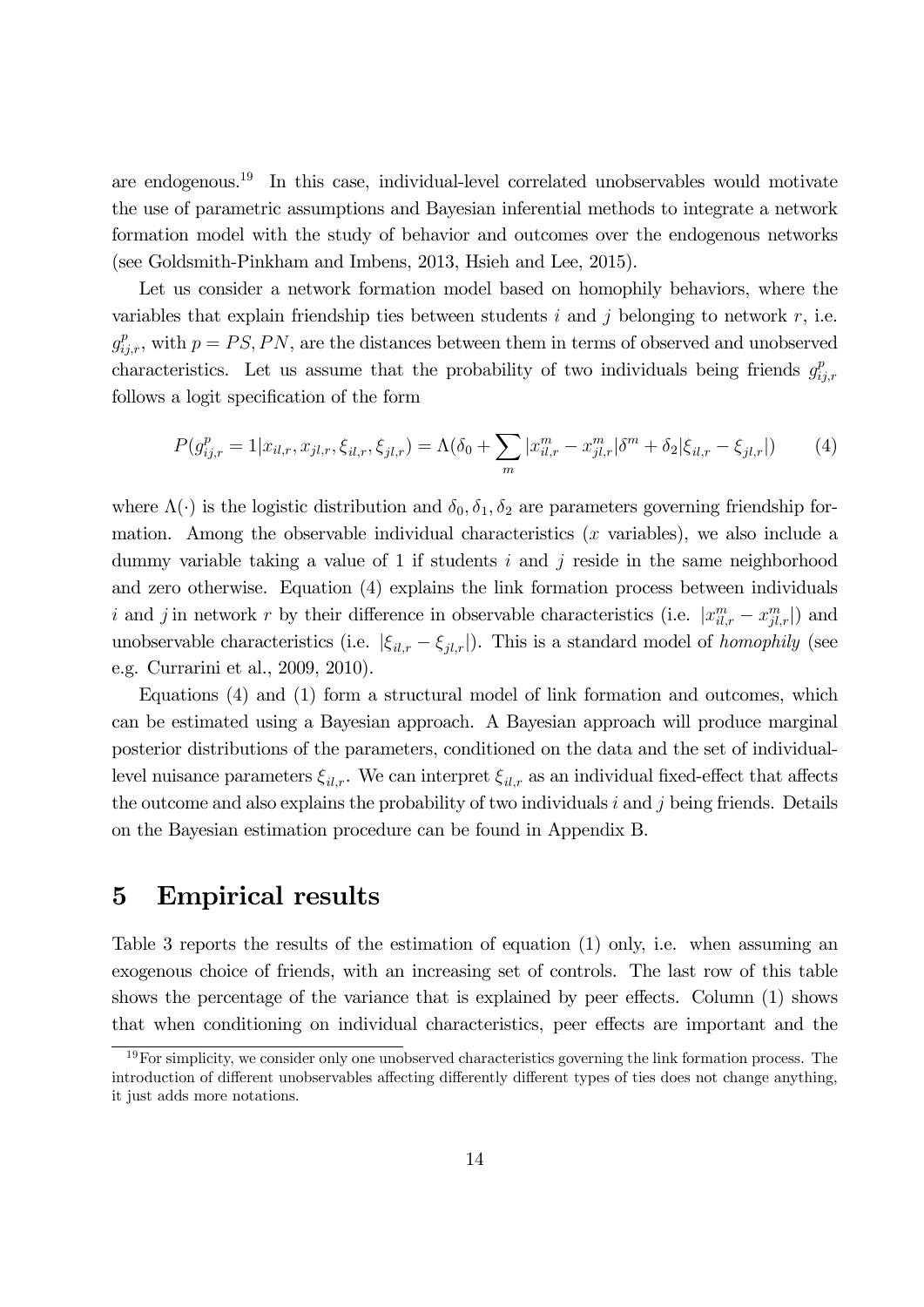percentage of the variance explained by peer behavior is 22.7 % and 33.8% for peers at school and in the neighborhood, respectively. However, a correlation between individual and peers' behavior may be due to similar individual and peer characteristics, rather than to peer effects (i.e. endogenous effects). The uniqueness of our data where both respondents and friends are interviewed allows us to control for peers' characteristics, thus disentangling the endogenous effects from the exogenous ones. Observe that peers' characteristics also include the characteristics of the parents of the friends (in particular peers' family income, parental education, race). Compared to column (1), column (2) shows that, indeed, a portion of the effects attributed to peers' behavior is in fact due to peers' characteristics. The remaining concerns relate to the presence of unobserved factors since the observed characteristics of peers may not capture all the aspects of the social environment. The fact that, in our data, we observe individuals over neighborhoods (in addition to networks) allows us to include neighborhood fixed effects.<sup>20</sup> By doing so, we purge our estimates from the effects of unobserved factors that are common to all individuals living in the same neighborhood. Column (3) shows that the percentage of explained variance falls by approximately two third for both types of peers, thus revealing the presence of important unobserved factors in each individual's social circle. The presence of unobserved individual-level unobserved factors driving both social contacts formation and behavior is instead addressed in Table 4 (simultaneous network and outcome equations model).

Importantly, Table 3 shows that, in all specifications, both peers in the neighborhood and peers at school have a positive and significant impact on own GPA but the magnitude of the effect of the latter is always higher than that of the former.<sup>21</sup> This is an interesting result, which shows that friends who are nominated at school but who do not live in the same neighborhood have a stronger impact on own education activities than those who reside in the same neighborhood. A possible explanation could be the fact that social norms about education are often established at school and kids tend to study with other kids at school rather than in the neighborhood.

Interestingly, when neighborhood fixed effects are included, then the coefficient of peersin-the neighborhood becomes much smaller (the coefficient is divided by two from 008 to  $0.0486$ ) while the coefficient of peers-at-school is nearly not affected. We report in Appendix C, Table C.1, the results that are obtained when we separate the two peer-related variables in two different models. It appears that the results are qualitatively unchanged, even though

 $20$ This is a pseudo panel data within-group strategy, where the group mean (here network mean) is removed from each individual observation.

<sup>&</sup>lt;sup>21</sup>Observe that, since all the peer-related variables are standardized to have mean zero and variance 1, the coefficients are comparable in magnitude.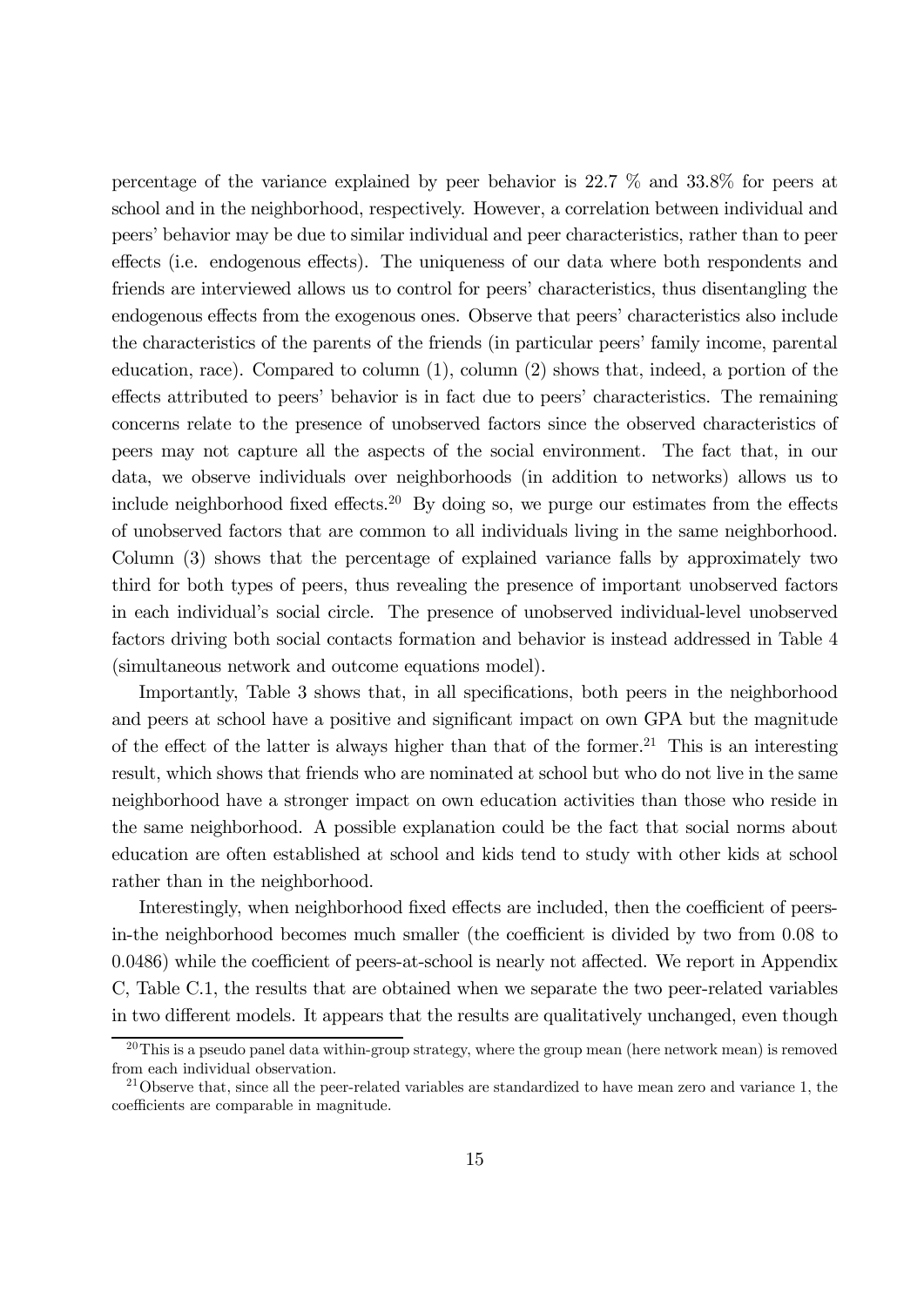the effects are higher in magnitude. For completeness, Table C.2 reports the estimation results of a traditional peer effects model in education, i.e. when we do not differentiate between peers at school and peers in the neighborhood. If we compare Table 3 and Table C.2, we see that the magnitude of the coefficient of the endogenous peer effect in the latter is in between the corresponding coefficients of peers in the neighborhood and peers at school in the former.

### $[Insert\ Table\ 3\ here]$

Let us now turn to the main novelty of this paper. In Table 4, we report in column (1) the estimates of the outcome equation when the network is assumed exogenous, which simply corresponds to column (3) in Table 3, whereas, in columns (2) and (3), we report the estimates of the full model where the outcome equation (3) and the link formation equation (4) are estimated simultaneously. We see that, compared to Table 3, the results are substantially different. The coefficients are now smaller but, more importantly, the effect of peers-in-the-neighborhood on own GPA becomes insignificant. This suggests that the effects of peers who reside in the same neighborhood are mainly due to the unobservable individual characteristics that drive the friendship formation of neighbors. Therefore, there is no "real" impact of peers-in-the-neighborhood on own GPA. In other words, it is not because my friends who reside in my neighborhood are having good grades that I have myself good a grade but it is because we share some common unobservable characteristics that make us friends (for example, parents living in specific neighborhood have education and living standards that affect both the social life and the school performance of their children).

### $[Insert\ Table\ 4\ here]$

For completeness, Figure 6 shows the simulated posterior distributions for the peer effect parameters  $\phi^{PS}$  (green curve) and  $\phi^{PN}$  (blue curve) in grades (GPA). In Tables 3 and 4 the posterior distributions are summarized using means and standard deviations. Figure 6 provides confirmation that the estimated school peer effects parameter  $(\phi^{PS})$  is located to the right compared to the neighborhood effects parameter  $(\phi^{PS})$ , i.e. the distribution of the estimates of  $\phi^{PS}$  is shifted to the right. This means that the impact of peers at school is overall (i.e. for nearly the whole distribution) higher than that of the peers in the neighborhood.

### $[Insert \; Figure \; 6 \; here]$

In order to further understand our results, we now refine our definition of neighborhood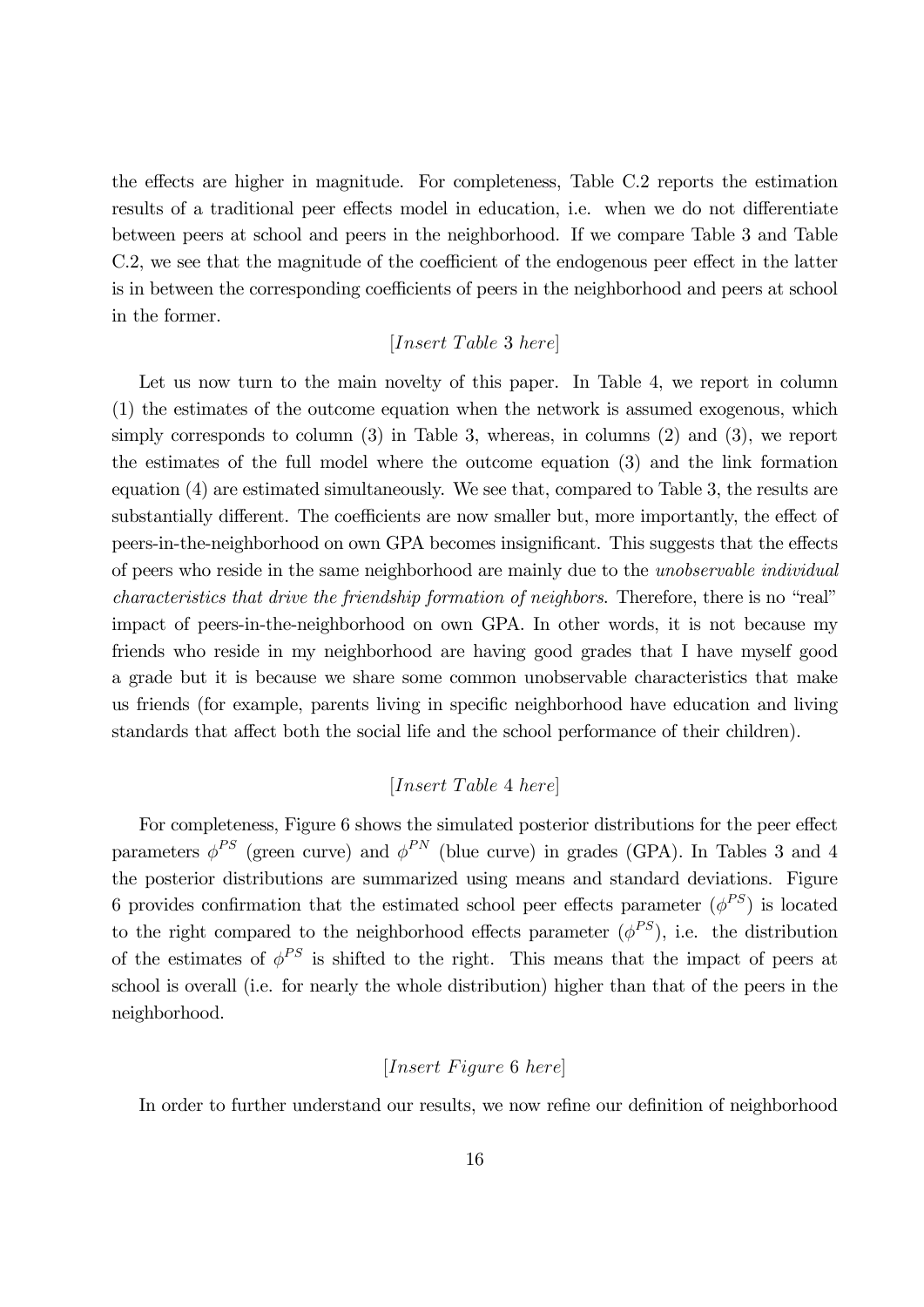by using the detailed information on each student's residential location. To model the effects of distance between two individuals, we stratify our sample into four groups based on the quartiles of the distance distribution. Using a dyadic formulation, our model can be written in the following way:

$$
y_{ir} = \sum_{\tau=1}^{4} \delta_{\tau} D_{\tau} + \sum_{\tau=1}^{4} \delta_{\tau} D_{\tau} \times y_{jr} + \gamma' X_{ir} + \eta_{r} + \epsilon_{ijr}
$$
(5)

Let us refer to the student who is nominating as the "ego" and to the student who is receiving the nomination, as the "alter". In such specification, individual  $i$  is the "ego" and j the "alter".  $D_{\tau}$  denotes a set of dummies that take value 1 if the alter lives within a distance  $\tau$  from *i* and 0 otherwise. The threshold  $\tau$  takes values equal to the quartiles of the empirical distribution of distance. In our case, the thresholds are 4, 9 and 15 kilometers. So the first dummy activates if the alter lives within 4 km from the ego, the second is equal to 1 if  $j$  lives between 4 and 9 km, and so on.

We begin our analysis by estimating this model on our sample while ignoring the friendship information. That is, in this specification, all the individuals who reside within  $\tau$ kilometers from individual  $i$  are considered as  $i$ 's peers. Table 5 contains the estimation results, with an increasing set of controls. Standard errors are clustered at the neighborhood level to remove any possible residual spatial autocorrelation. In columns (1), (2) and (3), we estimate (5) where friends are those who reside at a distance  $\tau$  from student *i*, i.e. they are "fake" friends since they are not nominated by a student but just reside closer to him/her. On the contrary, in columns  $(4)$ ,  $(5)$  and  $(6)$ , we estimate a peer effect model where friends are those nominated by student  $i$ . Even though we do not claim causality here, the patterns of the correlations are interesting. First, inspection of columns  $(1)$ ,  $(2)$  and  $(3)$  indicates that the correlation between individual and peers' school performance weakens as distance increases. If we look at column (3), we see that the students whose gpa has an association with own grades are only the students who reside within 4 kilometers from each other. In other words, when neighborhood fixed effects are introduced, only highly localized interactions appear to be relevant.<sup>22</sup> Second, if we now look at "real" peers, i.e. students who have been nominated as friends by student  $i$  (columns  $(4)$ ,  $(5)$  and  $(6)$  in Table 5), then we have an interesting result. Conditional on being friends, the correlation between friends' GPA scores is no longer decreasing with distance. The introduction of neighborhood fixed effects (column

 $22$ This is what is usually obtained in the urban/spatial economics literature where information about direct friendship is not available and only information about neighbors is available. See Andersson et al. (2009), Rosenthal and Strange (2008), Patacchini and Zenou (2012) and Wahba and Zenou (2005).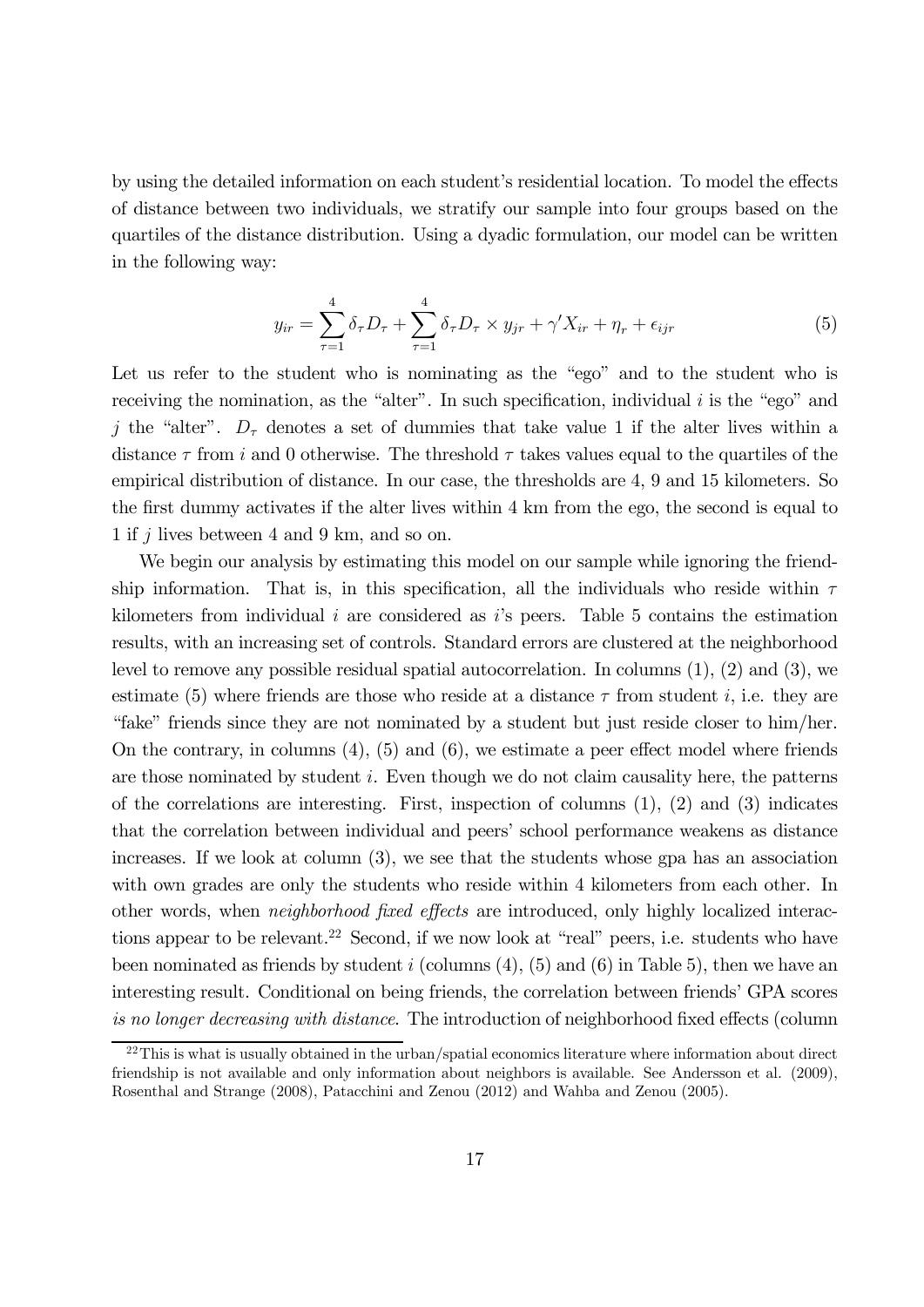(3)) roughly reduces the coefficients by half but keeps the results qualitatively unchanged. In other words, being a "close" or "distant" friend does not change the peers' correlation with own GPA.

In the following section, we present a theoretical mechanism that explains why this may be the case.

$$
[Insert\ Table\ 5\ here]
$$

# 6 Theoretical framework: Choosing education effort and link formation

Our empirical investigation reveals that geographical proximity is not important in shaping peer effects. In other words, when considering as peers the chosen neighbors rather than the ones simply imputed on the basis of geographical boundaries, closer or distance peers have the same importance in shaping individual decisions.

The question that we would now like to investigate is what are the possible behavioral mechanisms behind our results.

Let us develop a simple model where individuals (students) reside in two distinct neighborhood  $l$  and  $k$ . As above, each individual  $i$  residing in neighborhood  $l$  is referred to as individual  $il$ . Assume that the *cost of interacting* with other individuals mainly depends on the physical distance between students.<sup>23</sup> We say that two students are *close friends* if both live in the same neighborhood, and *distant friends* if they reside in different neighborhood. We assume  $C(i, jl) = 0$  and  $C(i, jk) = c > 0$ , i.e. the cost of interacting with close friends is normalized to zero. The *benefit of interacting* between  $i$  and  $j$  is denoted by  $\Lambda(x_{i l, i l}, \xi_{i l, i l})$ , where  $x_{i l, i l} \equiv |x_{i l} - x_{i l}|$  is the difference between individuals il and jl in terms of an *observable* characteristic<sup>24</sup> and  $\xi_{i,j} \equiv |\xi_{i} - \xi_{j}|\$  is the difference between individuals *il* and  $il$  in terms of an *unobservable* characteristic. We assume *homophily* in both observable and unobservable characteristics so that  $\Lambda_1(.)$   $\lt$  0 and  $\Lambda_2(.)$   $\lt$  0, which means that the higher is the distance in terms of observables and unobservables, the lower is the benefit of

 $^{23}$ See, for example, Patacchini et al. (2015) who found empirically that the intensity of social interactions between students negatively depends on the geographical distance between them.

<sup>&</sup>lt;sup>24</sup>For simplicity and without loss of generality, we only consider one characteristic  $m = 1$  and one network  $r = 1$ .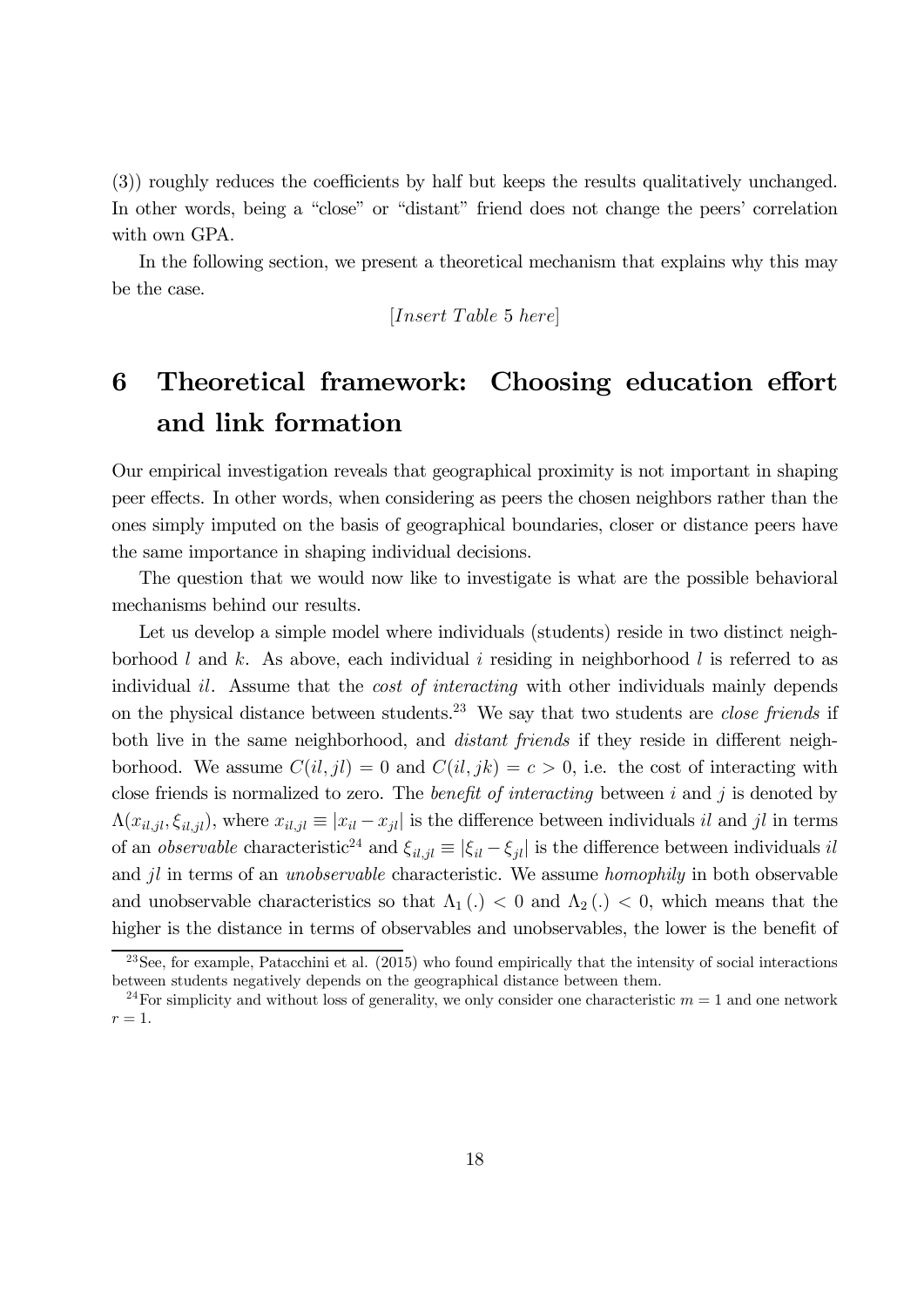interacting. As a result, the utility of individual  $il$  is given by:

$$
u_{il}(\mathbf{y}, g) = \sum_{j=1}^{n} g_{ij}^{PS} \left[ \Lambda(x_{il,jk}, \xi_{il,jk}) - c + \phi^{PS} y_{jk} y_{il} \right] + \sum_{j=1}^{n} g_{ij}^{PN} \left[ \Lambda(x_{il,jl}, \xi_{il,jl}) + \phi^{PN} y_{jl} y_{il} \right] + (x_{il} + \eta_l + \xi_{il}) y_{il} - \frac{1}{2} y_{il}^2
$$

where  $g_{ij}^{PS} \equiv g_{il,jk}$  denotes a friendship link between individuals il and  $jk$  who live in different neighborhoods (neighborhood  $l$  for individual  $i$  and neighborhood  $k$  for individual  $j$ ) and  $g_{ij}^{PN} \equiv g_{iljl}$  denotes a friendship link between students il and jl who reside in the same neighborhood. All the other variables have the same meaning as above. An explicit form of this utility function is given by:

$$
u_{il}(\mathbf{y}, g) = \sum_{j=1}^{n} g_{ij}^{PS} \left[ \frac{\beta^{PS}}{|x_{il} - x_{jk}|} + \frac{\delta^{PS}}{|\xi_{il} - \xi_{jk}|} - c + \phi^{PS} y_{il} y_{jk} \right] + \sum_{j=1}^{n} g_{ij}^{PN} \left[ \frac{\beta^{PS}}{|x_{il} - x_{jl}|} + \frac{\delta^{PN}}{|\xi_{il} - \xi_{jl}|} + \phi^{PN} y_{il} y_{jl} \right] + (x_{il} + \eta + \xi_{il}) y_{il} - \frac{1}{2} y_{il}^{2}
$$
 (6)

If there were no social interactions, i.e. individual  $il$  has no link with anybody else  $(g_{ij} = 0, \forall j)$ , then the optimal education effort would be given by:

$$
y_{il} = x_{il} + \eta_l + \xi_{il}
$$

This choice only depends on own observable and unobservable characteristics and on the characteristics of the neighborhood  $l$ .

If there are social interactions and some links are formed, then each individual  $il$  will optimally choose both education effort and friendship links.

**Effort choice** Assume that individual il chooses effort  $y_{il}$ . By maximizing (6), we obtain:

$$
y_{il} = \phi^{PS} \sum_{j=1}^{n} g_{ij}^{PS} y_{j,k} + \phi^{PN} \sum_{j=1}^{n} g_{ij}^{PN} y_{jl} + x_{il} + \eta + \xi_{il}
$$
 (7)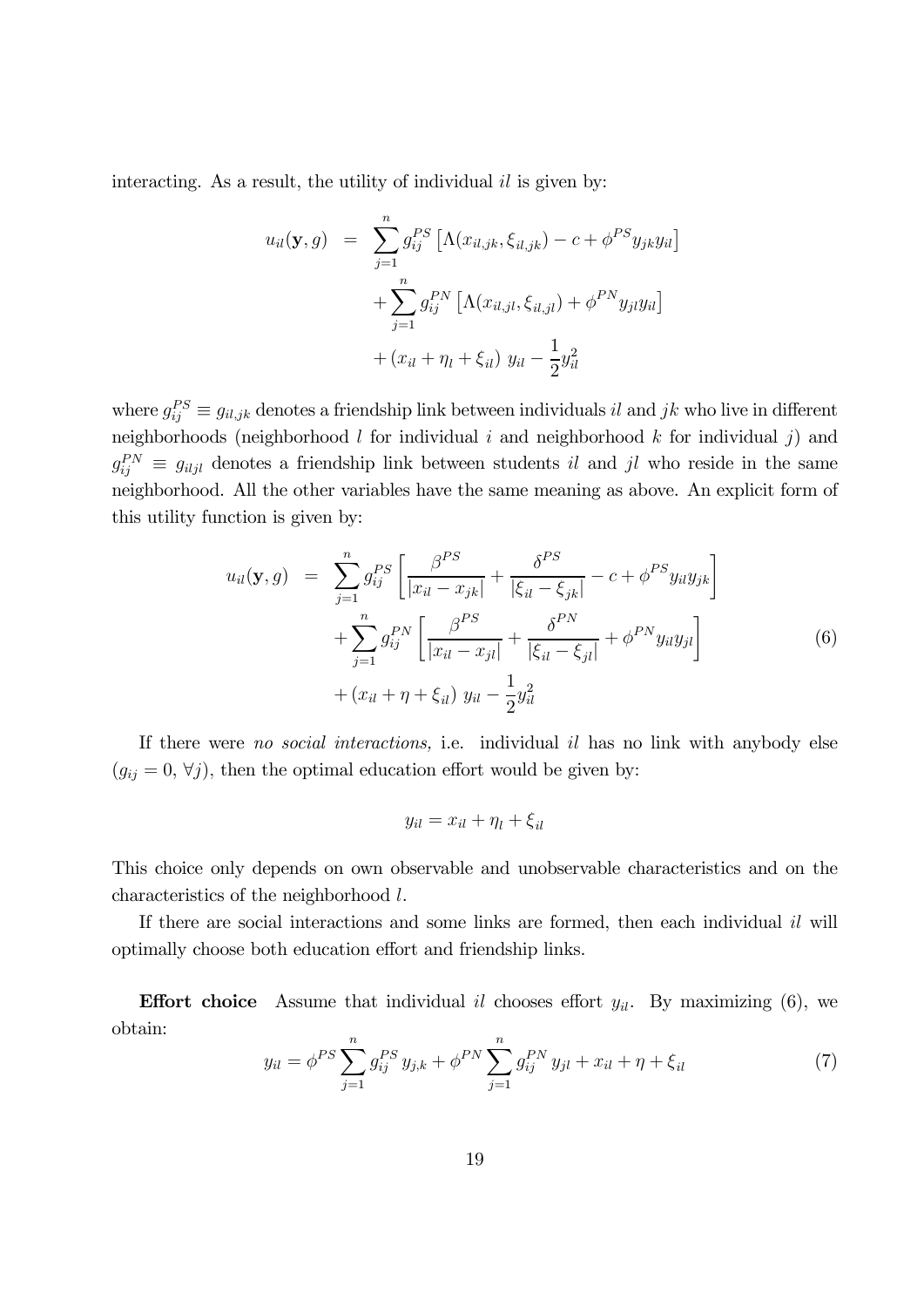This is the outcome equation (1) that we empirically estimated in Section 4. In Appendix A, we develop the model when only this effort choice is made.

Link formation choice In order to determine the link-formation choice, we need to calculate the incremental payoff for individual  $il$  from changing her friendship status with individual *jk* who lives in another neighborhood from  $g_{ij}^{PS} = 0$  to  $g_{ij}^{PS} = 1$ . By using (6), we obtain:

$$
\Delta u_{il}^{PS} \equiv u_{il}(\mathbf{y}, g_{ij}^{PS} = 1) - u_{il}(\mathbf{y}, g_{ij}^{PS} = 0) = \frac{\beta^{PS}}{|x_{il} - x_{jk}|} + \frac{\delta^{PS}}{|\xi_{il} - \xi_{jk}|} - c + \phi^{PS} y_{jk} y_{il} \tag{8}
$$

where  $y_{il}$  and  $y_{jk}$  are given by (6).

Similarly, the incremental payoff for individual  $il$  from changing her friendship status with individual jl who lives in the *same neighborhood* from  $g_{ij}^{PN} = 0$  to  $g_{ij}^{PN} = 1$  is given by:

$$
\Delta u_{il}^{PN} \equiv u_{il}(\mathbf{y}, g_{ij}^{PN} = 1) - u_{il}(\mathbf{y}, g_{ij}^{PN} = 0) = \frac{\beta^{PN}}{|x_{il} - x_{jl}|} + \frac{\delta^{PN}}{|\xi_{il} - \xi_{jL}|} + \phi^{PN} y_{jl} y_{il}
$$
(9)

This model is helpful for understanding our results. We have seen that if we estimate the outcome equation (7) taking as given the  $g_{ij}$ s, then both  $\phi^{PS}$  and  $\phi^{PN}$  are significant and positive. When instead we estimate together the outcome and the link formation equations,  $\phi^{PN}$  became insignificant. Given our model of link formation, this means that there must be some advantage of being friend with students who are not residing in the same neighborhood (peers at school) compared to those who do (peers in the neighborhood). If we compare (9) and (8), we see that there is a disadvantage in terms of costs of interacting since  $\Delta C_{il} \equiv C(il, jk) - C(il, jl) = c > 0$ . It must then be that, compared to the peers in the neighborhood, the chosen friends in different neighborhoods (peers at school) must have an advantage in terms of observable characteristics, i.e.  $|x_{il} - x_{jk}| < |x_{il} - x_{jl}|$ , and/or in terms of unobservable characteristics, i.e.  $|\xi_{il} - \xi_{jk}| < |\xi_{il} - \xi_{jl}|$ . Given that we control for peers' characteristics in Table 4, and that Table 2 reveals that there are no substantial differences in terms of observable characteristics between close and distant friends, it has to be that the differences in unobservables, i.e.  $|\xi_{il} - \xi_{jk}| < |\xi_{il} - \xi_{jl}|$ , are driving the results. The more marked similarity with distant friends in terms of unobservable characteristics may result in similarity in behavior (effort) between distant friends. This mechanism may result in a failure to observe an attenuation of peer effects with geographical distance.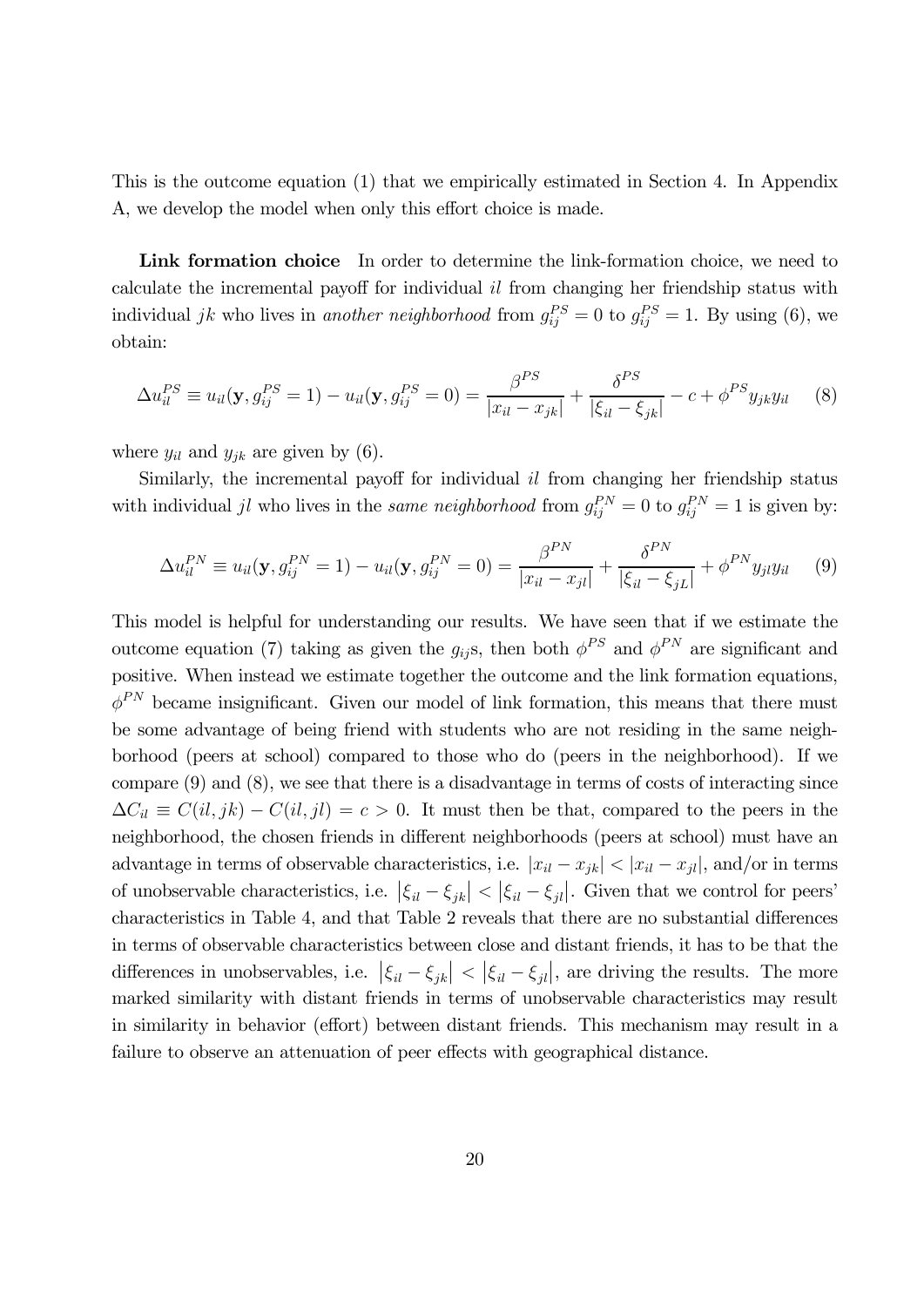## 7 Social versus geographical distance

Let us now look more closely at the relative importance of the *geographical and social distance* between students in facilitating peer effects. In doing so, we also examine asymmetries in peer influences stemming from hierarchical characteristics in peer dyads, that is from the fact that an individual has an higher value of a characteristic (e.g. age, family income) than his/her peers.<sup>25</sup> Our baseline dyadic specification is:

$$
y_{ir} = \alpha + \beta y_{jr} + \gamma' X_{ir} + \eta_r + \epsilon_{ijr}
$$
\n<sup>(10)</sup>

where the coefficient  $\beta$  represents the effect of the alter's GPA on the ego's GPA.

We interact the alter's baseline GPA with two index variables,  $\Delta^H$  and  $\Delta^L$ , where  $\Delta^H$ equals one in cases when the ego's characteristic has a higher status relative to her alter, and  $\Delta^L$  equals one in cases when the ego's baseline characteristics has a *lower* status relative to her alter. The omitted category is therefore defined as "the similarity of the friend (i.e. the alter) at baseline". Thus, our econometric specification, derived from (10) can be written as:

$$
y_{ir} = \alpha + \beta y_{jr} + \delta \Delta^L \times y_{jr} + \lambda \Delta^H \times y_{jr} + \gamma' X_{ir} + \eta_r + \epsilon_{ijr}
$$
 (11)

We estimate model (11) separately for all characteristics. We say that a dyad of peers is similar if the ego and the alter are similar in terms of baseline characteristics and are dissimilar if they are not. We also say that there is an ego-dominated dyad when  $\Delta^H = 1$ and an *alter-dominated dyad* when  $\Delta^L = 1$ . As a result, the coefficient  $\beta$  estimates the size of the peer effect in peer dyads where the ego and the alter are *similar* (i.e.  $\partial y_{ir}/\partial y_{ir} = \beta$ when  $\Delta^H = \Delta^L = 0$ ) while, in the two dissimilar cases, the peer effect coefficients is given by  $\beta + \delta$  for alter-dominated dyads (i.e.  $\partial y_{ir}/\partial y_{jr} = \beta + \delta$  when  $\Delta^L = 1$  and  $\Delta^H = 0$ ) and by  $\beta + \lambda$  for ego-dominated dyads (i.e.  $\partial y_{ir}/\partial y_{jr} = \beta + \lambda$  when  $\Delta^L = 0$  and  $\Delta^H = 1$ ).

If the peer influence is hierarchical, we expect that the size of the effect will be greater in dyads that are alter-dominated in related characteristics (such as income or parental education). Also, if there is similarity in characteristics such as gender or race in nonhierarchical dyads, then we would expect that the size of the peer effect in similar dyads will be greater than in dissimilar dyads. For the non-hierarchical characteristics, i.e. dichotomous variables that takes a value of 1 or 0 such as gender, race and distance (close or distant peers),

 $^{25}$ This excercise is similar in spirit to the paper by Yakusheva et al. (2014).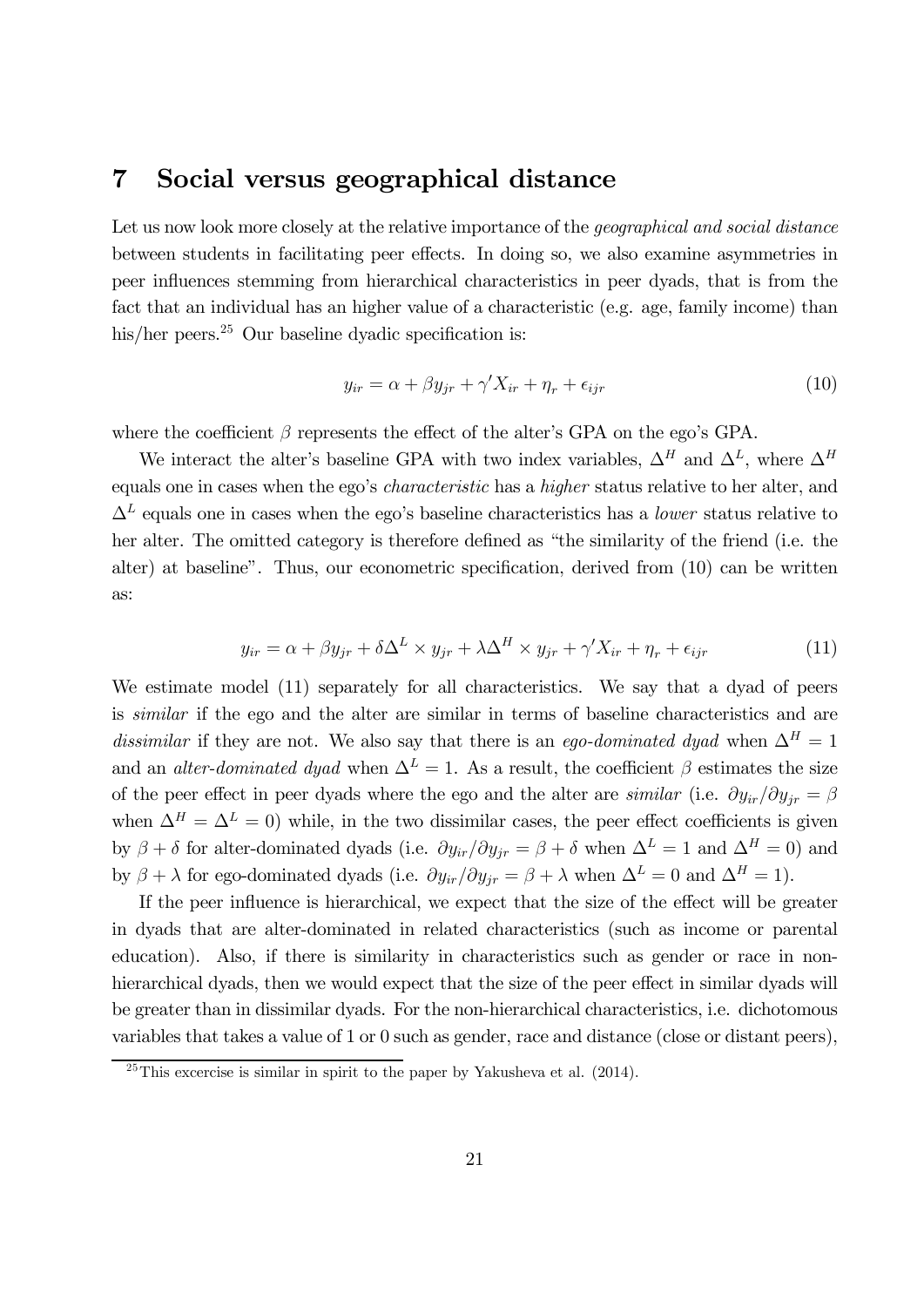model (11) can be written as:

$$
y_{ir} = \alpha + \beta y_{jr} + \xi \Delta^D \times y_{jr} + \gamma' X_{ir} + \eta_r + \epsilon_{ijr},\tag{12}
$$

where  $\Delta^D$  is a dummy variable that takes value 1 if *i* and *j* are different in term of the binary characteristic (for example if  $i$  is a boy and  $j$  is a girl or if  $i$  is black and  $j$  is white, etc.). As a result, the coefficient  $\beta + \xi$  estimates the size of the peer effect in peer dyads with dichotomous variables where the ego and the alter are different, i.e.  $\partial y_{ir}/\partial y_{jr} = \beta + \xi$ when  $\Delta^D = 1$ .

Table 6 collects the results. One can see interesting asymmetries in the size of peer effects according to the values of the different characteristics. Baseline regression results are shown in Table C.3 in Appendix C.

Column (1) shows that adolescents who are younger (i.e. in lower grades) than their peers (alter-dominated dyads with  $\Delta^L = 1$  and  $\Delta^H = 0$ ) are more likely to be subject to peer influences than the opposite (i.e. ego-dominated dyads). The difference in magnitude, however, is not large  $(0.1577$  for friends of different grades as compared to 0.128 for friends in the same grades). Peer influence seems to be hierarchical also with respect to religious practice (column (2)). For family income (column (3)), it appears that peer influence only exists for students with family income that lies within one standard deviation from one another. Interestingly, for gender (column (4)), we see that alter-ego in dissimilar dyads show higher peer effects than alter-ego in similar dyads (i.e. same gender), i.e. 01303 and  $0.0949$ , respectively. For race (column  $(5)$ ), we find no significant peer influences in interracial friendships. The last column of Table 6 reports the importance of geographical proximity for peer effects. Peer effects in distant alter-ego dyads are slightly higher than in closer ones. This evidence is consistent with our theoretical mechanism where friendships with distant friends are formed only if the expected value of the subsequent social interaction is sufficiently high. However, the role of geographic distance as opposed to the one of other socio-economic characteristics in shaping peer influence is limited. Indeed, the last row of Table 6 (% of total variance explained) reports how much similarity on a given characteristics contributes in explaining similarities in outcome (GPA). One can see that the geographical distance only explains 2.18% of the correlation in GPAs between students, which is lower than any other observable characteristics reported in Table 6. Race, family income or religion explains much more of the correlation in GPAs between friends.

 $[Insert\ Table\ 6\ here]$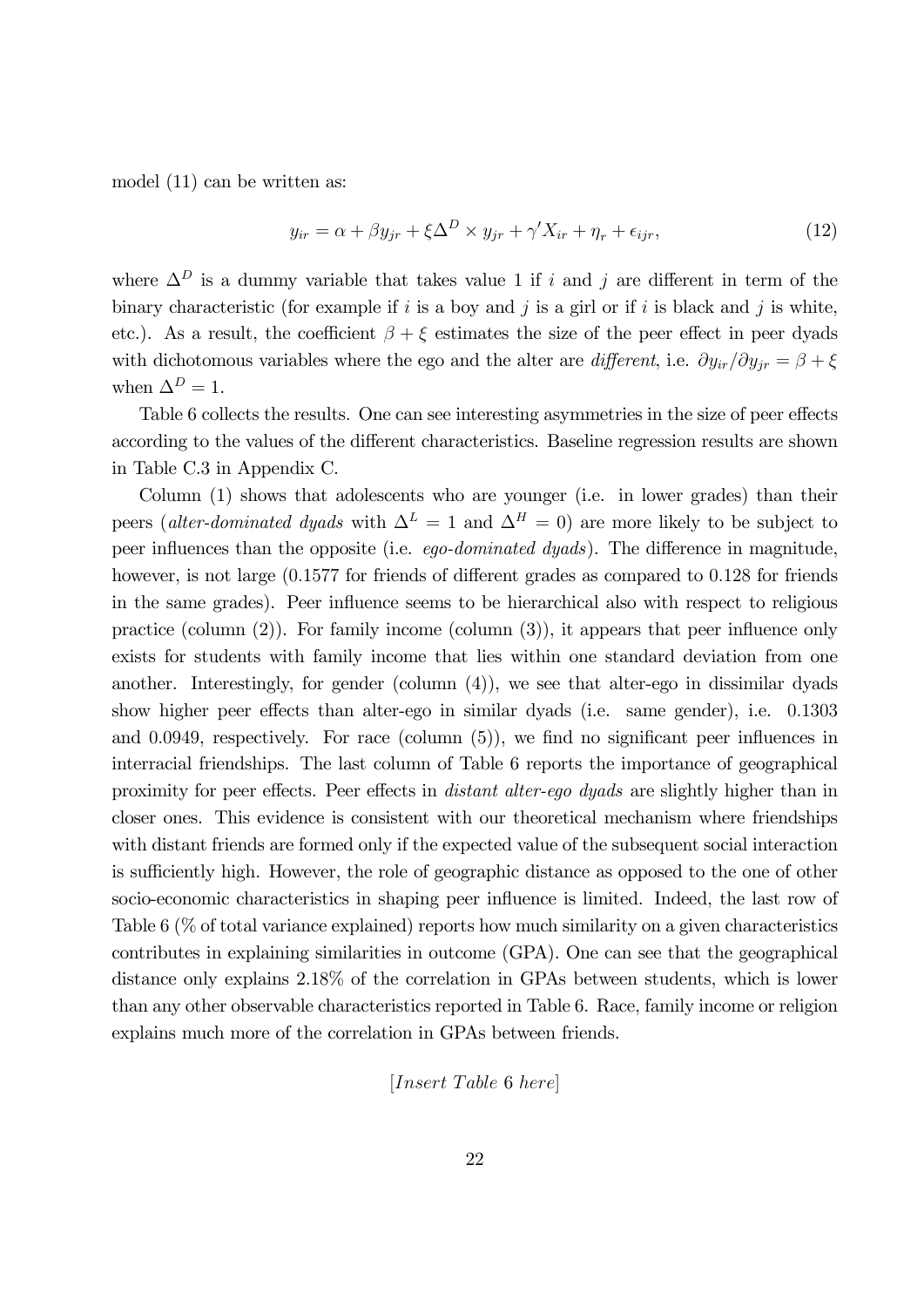## 8 Concluding remarks and policy implications

It is common wisdom that the Information Technology (IT) revolution has reduced the importance of geographical proximity. Many studies have argued that the emergence of the new technologies would make it possible to think of the world as a single global village. Recent research on social networks have shown evidence of contagious behavior over the chains of social contacts, even if the contacts are online acquaintances (Bond et al., 2012). However, as it is extremely difficult to obtain detailed data on social contacts as a function of geographical distance between them together with information on relevant socio-economic outcomes, there is no research about the relative importance of social versus geographical distance in shaping peer effects.<sup>26</sup>

In this paper, we investigate the importance of social and geographical proximity in facilitating peer influence in education. For that, we propose an econometric methodology that addresses both neighborhood and network formation endogeneity. In particular, we address the non-random formation of students' friendship links by modelling the role of observable as well as unobservable characteristics in the link formation process and propose a model where education outcomes and friendship formation are jointly estimated. We find that the effect of peers-in-the-neighborhood on own grades (GPA) becomes insignificant once we control for individual-level unobserved characteristics. This suggests that the effect of peers who reside in the same neighborhood is mainly due to the unobservable common characteristics that drive the link formation process so that there is no "real" impact of peers-in-the-neighborhood on own GPA. On the contrary, peers at school have a strong and significant impact on own grades. This suggests that, in terms of education, social interactions between friends at school are more important than between friends who also reside close to each other.<sup>27</sup>

In terms of policy implications, our analysis suggests that school-based policies could be more effective than place-based policies. We have seen in the Introduction that neighborhood policies such as the MTO programs produced no sustained improvements in academic achievement, educational attainment, risky behaviors, or labor market outcomes for either

 $^{26}$ Using an extensive dataset of 100,000 Facebook network users, Goldberg and Levy (2009) find that both the volume of email traffic and the density of social network contacts decrease with the distance. They do not investigate, however, whether short-range links and long-range links have a differential influence on individual decision making. Indeed, face-to-to-face meetings and social activities are important to develop friendship relationships and they are activities which are more costly for long-distance friends. As a result, even if the volume of contacts is decreasing with physical distance, the few long-distance friends that each individual keeps may be very important.

<sup>&</sup>lt;sup>27</sup>This is in accordance with Liu et al.  $(2014)$  who show the importance of social norms at school for adolescents in the United States.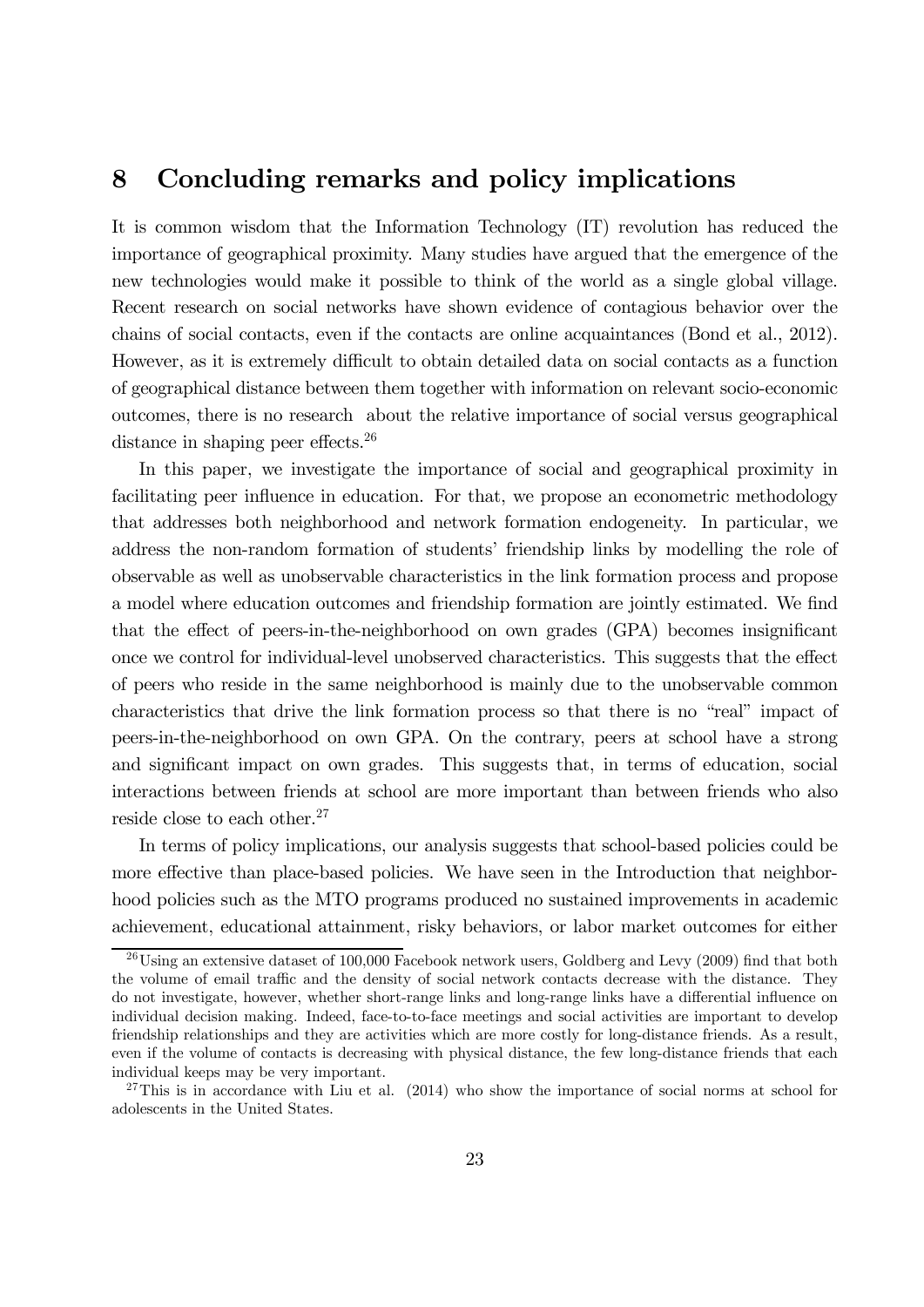female or male children, including those that were below school age at the time of random assignment (Fryer and Katz, 2013). Peer effects do matter in education outcomes and they mainly operate at schools. As a result, a school-based policy should improve the positive impact of peers. An example of a policy that has tried to change the social norm of students in terms of education is the charter-school policy. The charter schools are very good in screening teachers and at selecting the best ones. In particular, the "No Excuses policy" (Angrist et al., 2010, 2012) is a highly standardized and widely replicated charter model that features a long school day, an extended school year, selective teacher hiring, strict behavior norms, and emphasizes traditional reading and math skills. The main objective is to change the social norms of disadvantage kids by being very strict on discipline. Angrist et al. (2012) focus on special needs students that may be underserved. Their results show average achievement gains of 0.36 standard deviations in math and 0.12 standard deviations in reading for each year spent at a charter school.

Other school-based policies that aim at changing the social norms at school are the SEED schools, which combine a "No Excuses" charter model with a 5-day-a-week boarding program. These are America's only urban public boarding schools for the poor. Using admission lotteries, Curto and Fryer (2014) show that attending a SEED school increases achievement by 0.211 standard deviation in reading and 0.229 standard deviation in math per year.

The Harlem Children's Zone (HCZ) is a 97-block area in Harlem, New York, that combines "No Excuses" charter schools with neighborhood services designed to ensure the social environment outside of school is positive and supportive for children from birth to college graduation. The approach of HCZ is based on the assumption that one must improve both neighborhoods and schools to affect student achievement (Dobbie and Fryer 2011). Dobbie and Fryer (2012) use the random assignment nature of lottery admissions to determine the causal effect of being offered admission to the HCZ Promise Academy charter school on academic achievement and medium-term life outcomes. Dobbie and Fryer (2012) find that lottery winners have large and significant increases in math performance and marginal improvements in reading, and are 14.1 percentage points more likely to enroll in college.

We believe that our paper is one of the first that provides an explicit empirical analysis on the impact of social interactions at school and in the neighborhood on education outcomes. It provides a first stab at a very important question in both social networks, urban economics and education. More research should be performed to better understand these issues and to tease out precise policy recommendations.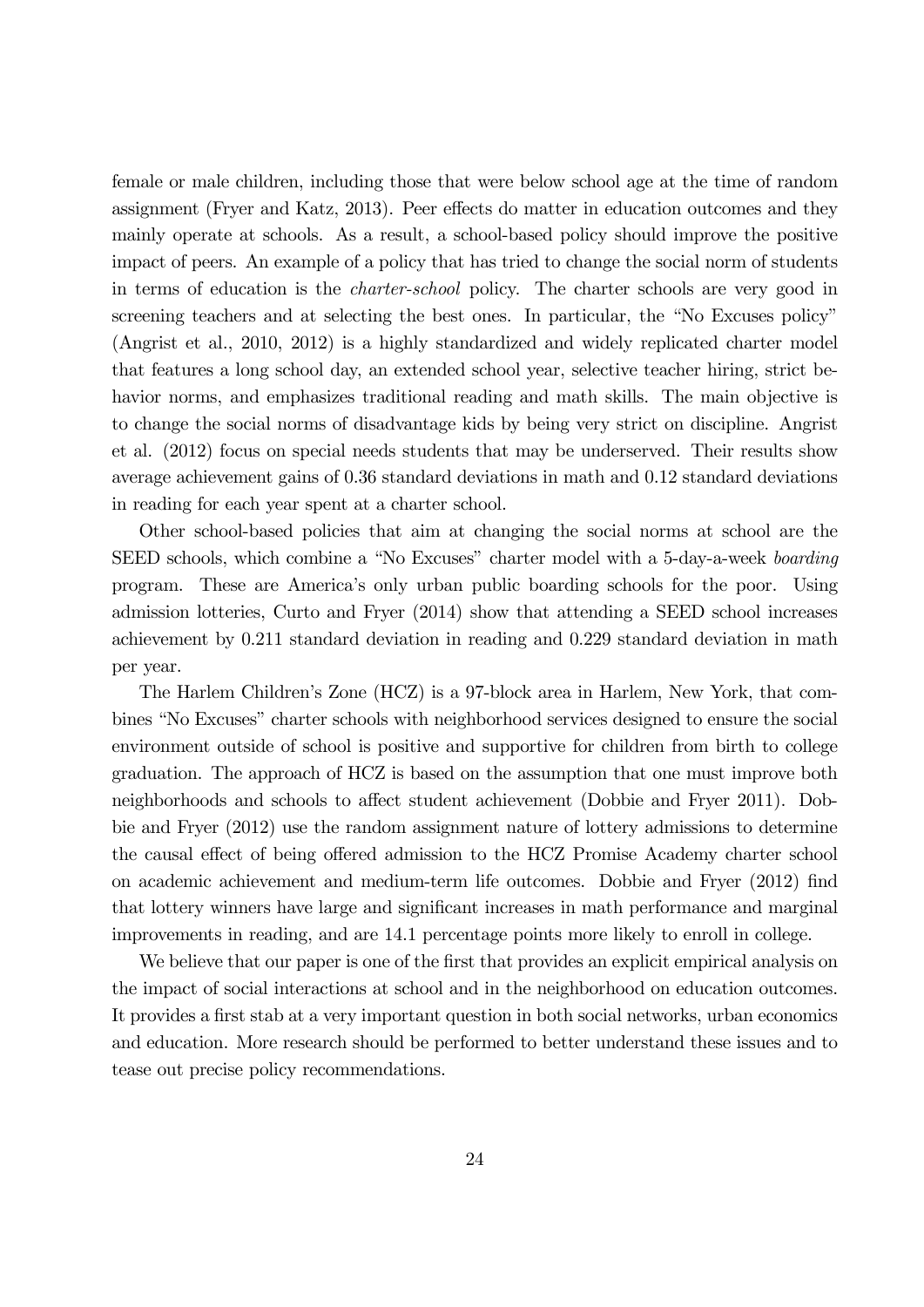## References

- [1] Andersson, F., Burgess, S. and J. Lane (2009), "Do as the neighbors do: The impact of social networks on immigrant employment," IZA Discussion Paper No. 4423.
- [2] Angrist, J.D., Dynarski, S.M., Kane, T.J., Pathak, P.A. and C.R. Walters (2010), "Inputs and impacts in charter schools: KIPP Lynn," American Economic Review Papers and Proceedings 100, 239-243.
- [3] Angrist, J.D., Dynarski, S.M., Kane, T.J., Pathak, P.A. and C.R. Walters (2012), "Who benefits from KIPP?"Journal of Policy Analysis and Management 31, 837-860.
- [4] Ballester, C., Calvó-Armengol, A. and Y. Zenou (2006), "Who's who in networks. Wanted: the key player," Econometrica 74, 1403-1417.
- [5] Bayer, P., S.L. Ross and G. Topa (2008), "Place of work and place of residence: Informal hiring networks and labor market outcomes," Journal of Political Economy 116, 1150-1196.
- [6] Beaman, L.A. (2012), "Social networks and the dynamics of labor market outcomes: Evidence from refugees resettled in the U.S.," Review of Economic Studies 79, 128-161.
- [7] Blume, L.E., Brock, W.A., Durlauf, S.N. and Y.M. Ioannides (2011), "Identification of social interactions," In: J. Benhabib, A. Bisin, and M.O. Jackson (Eds.), Handbook of Social Economics, Amsterdam: Elsevier Science, pp. 853-964.
- [8] Bond, R.M., Fariss, C.J., Jones, J. J., Kramer, A.D.I., Marlow, C., Settle, J. E. and J.H. Fowler (2012), "A 61-million-person experiment in social influence and political mobilization," Nature 489, 295-298.
- [9] Bramoullé, Y., Djebbari, H. and B. Fortin (2009), "Identification of peer effects through social networks," *Journal of Econometrics* 150, 41-55.
- [10] Bramoullé, Y., Kranton, R. and M. d'Amours (2014), "Strategic interaction and networks," American Economic Review 104, 898-930.
- [11] Calvó-Armengol, A., Patacchini, E. and Y. Zenou (2009), "Peer effects and social networks in education," Review of Economic Studies 76, 1239-1267.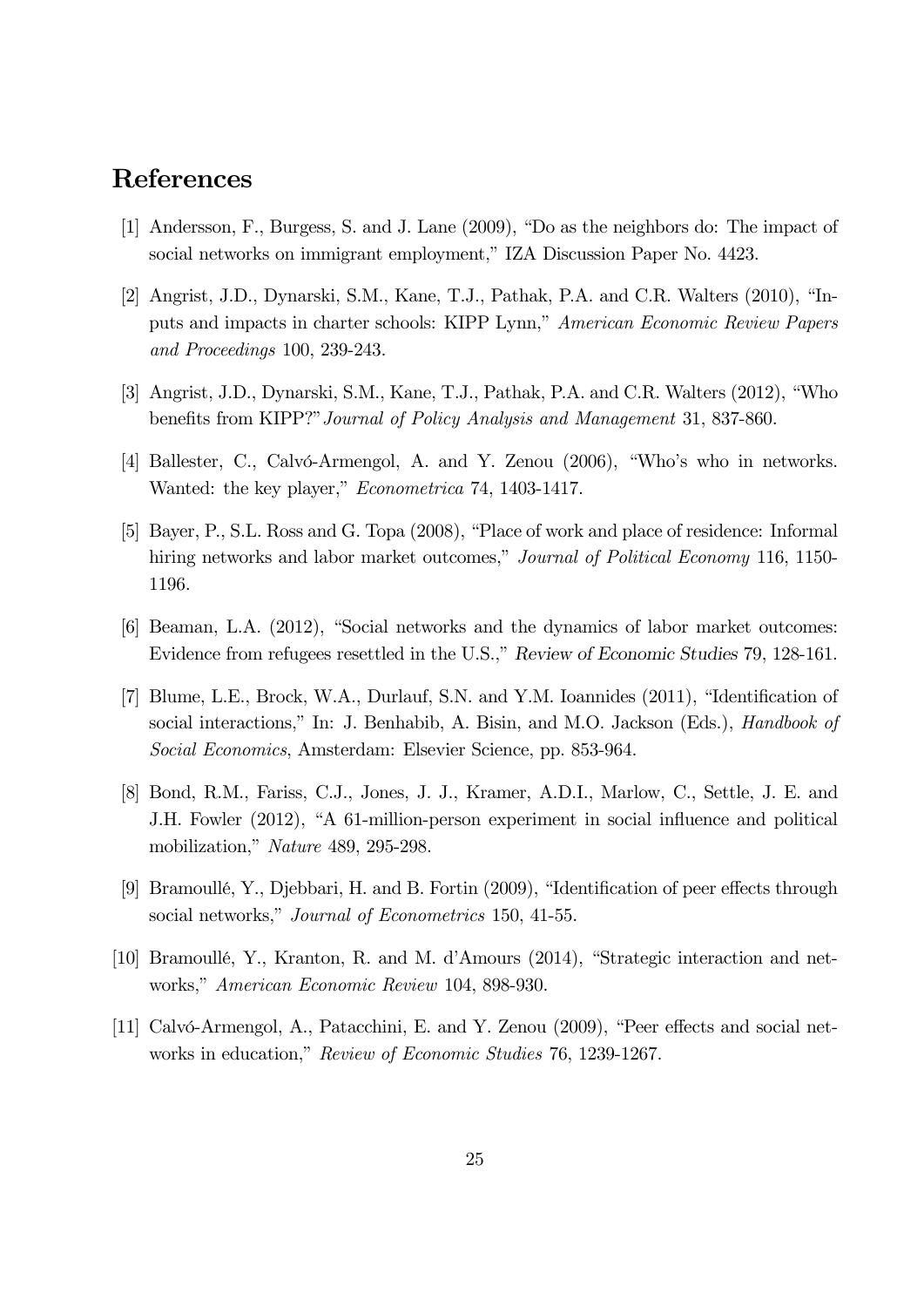- [12] Chib, S. (2001), "Markov chain Monte Carlo methods: Computation and inference," In: J.J. Heckman and E. Leamer (Eds.), Handbook of Econometrics, Vol. 5, Amsterdam: Elsevier Science, pp. 3569-3649.
- [13] Conley, T.G. and G. Topa (2002), "Socio-economic distance and spatial patterns in unemployment," Journal of Applied Econometrics 17, 303-327.
- [14] Currarini, S., Jackson, M.O., and P. Pin (2009), "An economic model of friendship: Homophily, minorities, and segregation," Econometrica 77, 1003-1045.
- [15] Currarini, S., Jackson, M.O., and P. Pin (2010), "Identifying the roles of race-based choice and chance in high school friendship network formation," Proceedings of the National Academy of Sciences of the USA 107, 4857-4861.
- [16] Curto, V.E. and R.G. Fryer Jr. (2014), "The potential of urban boarding schools for the poor: Evidence from SEED," Journal of Labor Economics 32, 65-93.
- [17] Cutler, D. and E.L. Glaeser (1997), "Are ghettos good or bad?" Quarterly Journal of Economics 112, 826-872.
- [18] Damm, A.P. (2014), "Neighborhood quality and labor market outcomes : Evidence from quasi-random neighborhood assignment of immigrants," Journal of Urban Economics 79, 139-166.
- [19] Damm, A.P. and C. Dustmann (2014), "Does growing up in a high crime neighborhood affect youth criminal behavior?" American Economic Review 104, 1806-1832.
- [20] Dobbie, W. and R.G. Fryer (2011), "Are high-quality schools enough to increase achievement among the poor? Evidence from the Harlem Children's Zone." American Economic Journal: Applied Economics 3, 158-187.
- [21] Dobbie, W. and R.G. Fryer (2012), "Are high-quality schools enough to reduce social disparities? Evidence from the Harlem Children's Zone?" Unpublished manuscript, Harvard University.
- [22] Dujardin, C., Peeters, D. and I. Thomas (2009), "Neighbourhood effects and endogeneity issues," In: F. Bavaud and C. Mager (Eds.), Handbook of Theoretical and Quantitative Geography, Lausanne: Université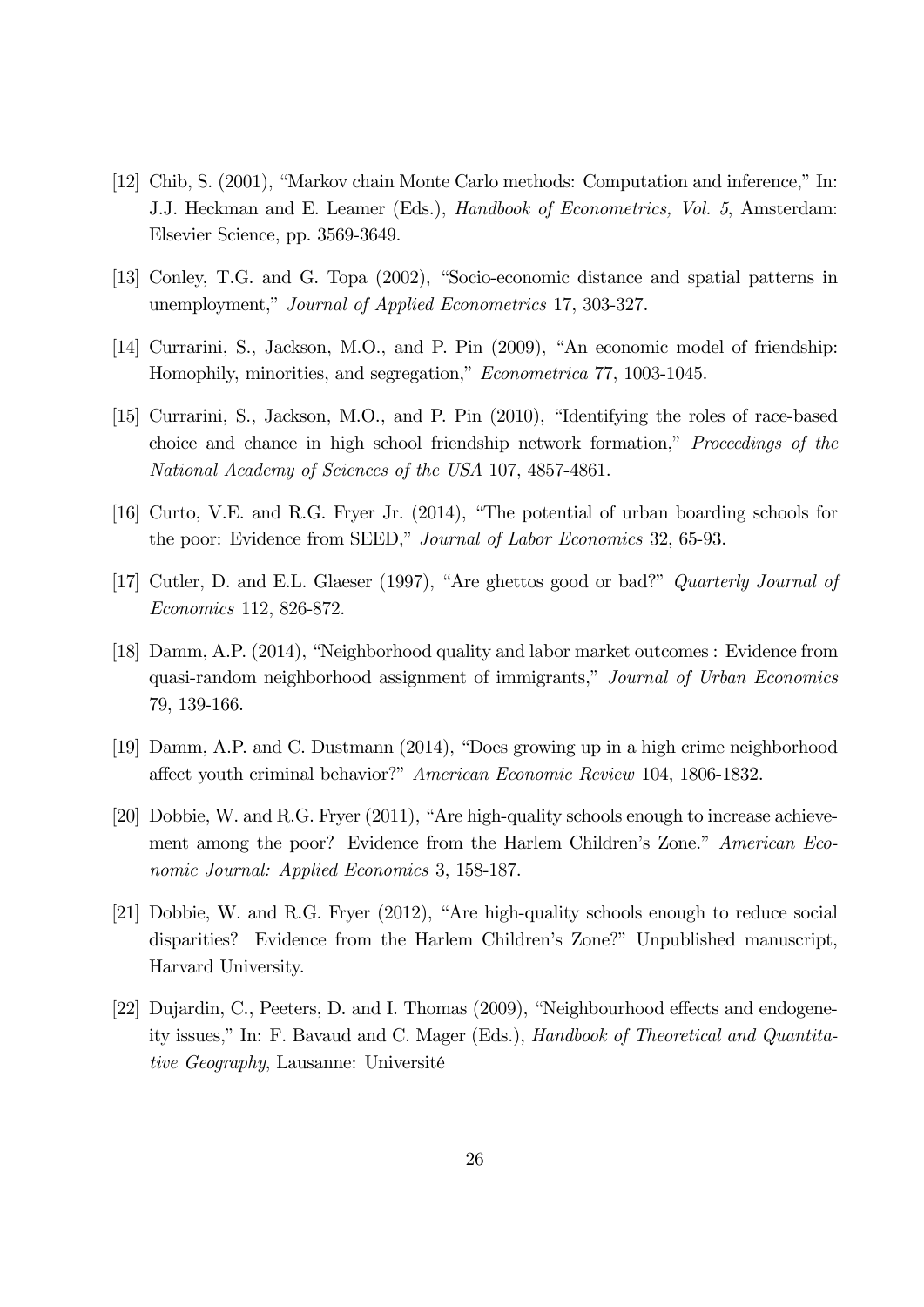- [23] Durlauf, S.E. (2004), "Neighborhood effects," In: J.V. Henderson and J-F. Thisse (Eds.), Handbook of Regional and Urban Economics Vol. 4, Amsterdam: Elsevier Science, pp. 2173-2242.
- [24] Edin, P.-A., P. Fredriksson and O. Aslund (2003), "Ethnic enclaves and the economic success of immigrants. Evidence from a natural experiment," Quarterly Journal of Economics 118, 329-357.
- [25] Evans, W., Oates, W. and R. Schwab (1992), "Measuring peer group effects: A study of teenage behavior," Journal of Political Economy 10, 966-991.
- [26] Fryer, R.G. and L.F. Katz (2013), "Achieving escape velocity: Neighborhood and school interventions to reduce persistent inequality," American Economic Review: Papers & Proceedings 103, 232-237.
- [27] Glaeser, E.L., Sacerdote, B. and J. Scheinkman (1996), "Crime and social interactions," Quarterly Journal of Economics 111, 508-548.
- [28] Goldenberg, J. and M. Levy (2009), "Distance Is not dead: Social interaction and geographical distance in the Internet era," Computers and Society 2, 1-22.
- [29] Goldsmith-Pinkham, P. and G.W. Imbens (2013), "Social networks and the identification of peer effects," Journal of Business and Economic Statistics 31, 253-264.
- [30] Graham, B.S. (2015), "Methods of identification in social networks," Annual Review of Economics, forthcoming.
- [31] Hellerstein, J.K., McInerney, M. and D. Neumark (2011), "Neighbors and coworkers: The importance of residential labor market networks," Journal of Labor Economics 29, 659-695.
- [32] Hellerstein, J.K., Kutzbach, M.J. and D. Neumark (2014), "Do labor market networks have an important spatial dimension?" *Journal of Urban Economics* 79, 39-58.
- [33] Helsley, R.W. and Y. Zenou (2014), "Social networks and interactions in cities," Journal of Economic Theory 150, 426-466.
- [34] Hsieh, C.-S. and L.-F. Lee (2015), "A social interaction model with endogenous friendship formation and selectivity," Journal of Applied Econometrics, forthcoming.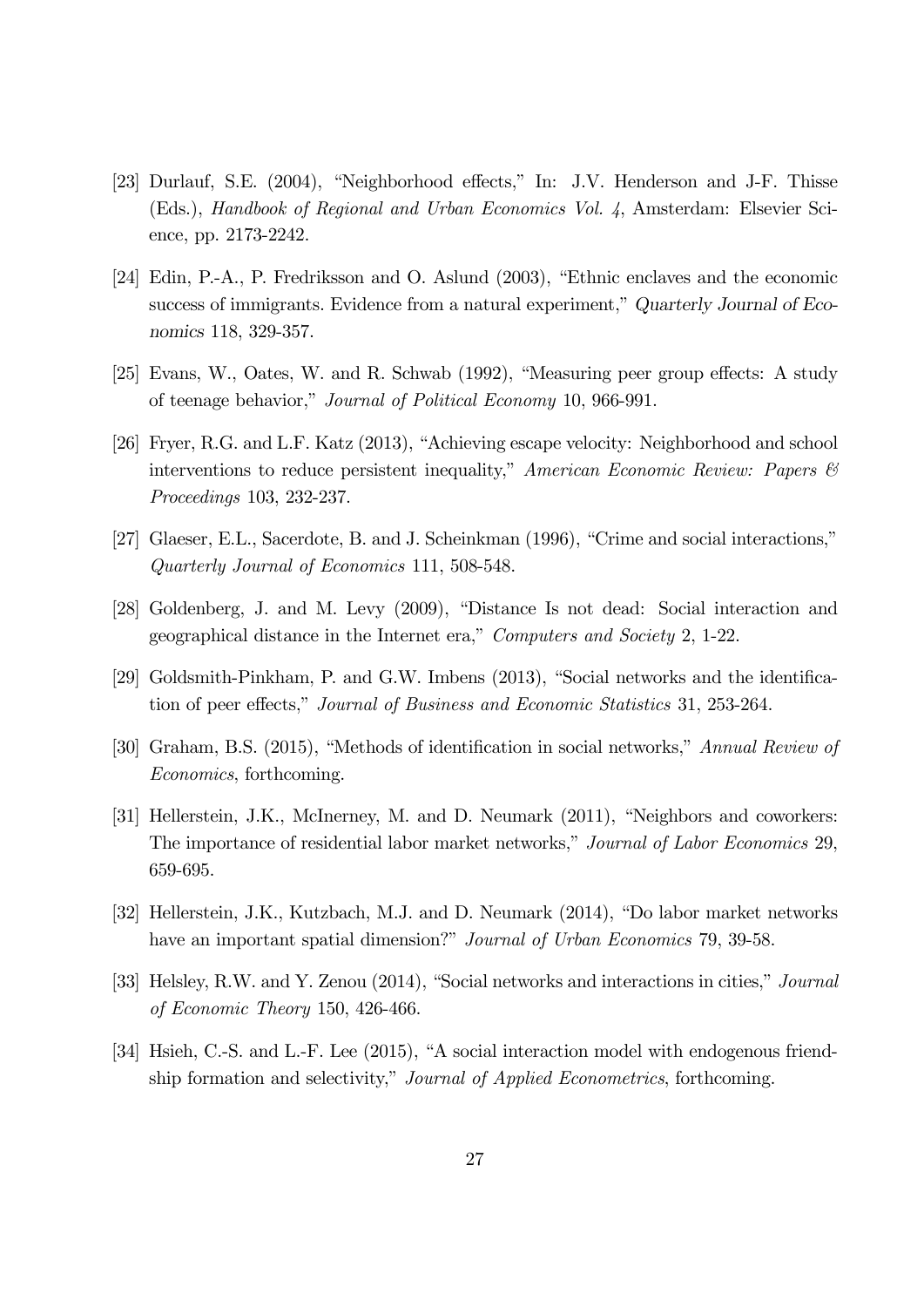- [35] Imberman, S., Kugler, A. and B. Sacerdote (2012), "Katrina's children: Evidence on the structure of peer effects from hurricane evacuees," American Economic Review 102, 2048-2082.
- [36] Ioannides, Y.M. (2011), "Neighborhood effects and housing," In: J. Benhabib, A. Bisin, and M.O. Jackson (Eds.), Handbook of Social Economics, Vol. 1B, Amsterdam: Elsevier Science, pp. 1281-1340.
- [37] Ioannides, Y.M. (2012), From Neighborhoods to Nations: The Economics of Social Interactions, Princeton: Princeton University Press.
- [38] Ioannides, Y.M. and D.L. Loury (2004), "Job information networks, neighborhood effects, and inequality," Journal of Economic Literature 42, 1056-1093.
- [39] Ioannides, Y.M. and G. Topa (2010), "Neighborhood effects: Accomplishments and looking beyond them," Journal of Regional Science 50, 343-362.
- [40] Jackson, M.O. (2008), Social and Economic Networks, Princeton: Princeton University Press.
- [41] Jackson, M.O., Rogers, B.W. and Y. Zenou (2015), "The economic consequences of social network structure," CEPR Discussion Paper 10406.
- [42] Jackson, M.O. and Y. Zenou (2015), "Games on networks," In: P. Young and S. Zamir (Eds.), Handbook of Game Theory, Vol. 4, Amsterdam: Elsevier, pp. 91-157.
- [43] Jacob, B. (2004), "Public housing, housing vouchers and student achievement: Evidence from public housing demolitions in Chicago," American Economic Review 94, 233-258.
- [44] Katz, L.F., Kling, J.R. and J.B. Liebman (2001), "Moving to opportunity in Boston: Early results of a randomized mobility experiment," Quarterly Journal of Economics 116, 607-654.
- [45] Katz, L.F. (2015), "Reducing inequality: Neighborhood and school interventions," Focus 31, 12-17.
- [46] Kling, J.R., Ludwig, J. and L.F. Katz (2005), "Neighborhood effects on crime for female and male youth: Evidence from a randomized housing voucher experiment," Quarterly Journal of Economics 120, 87-130.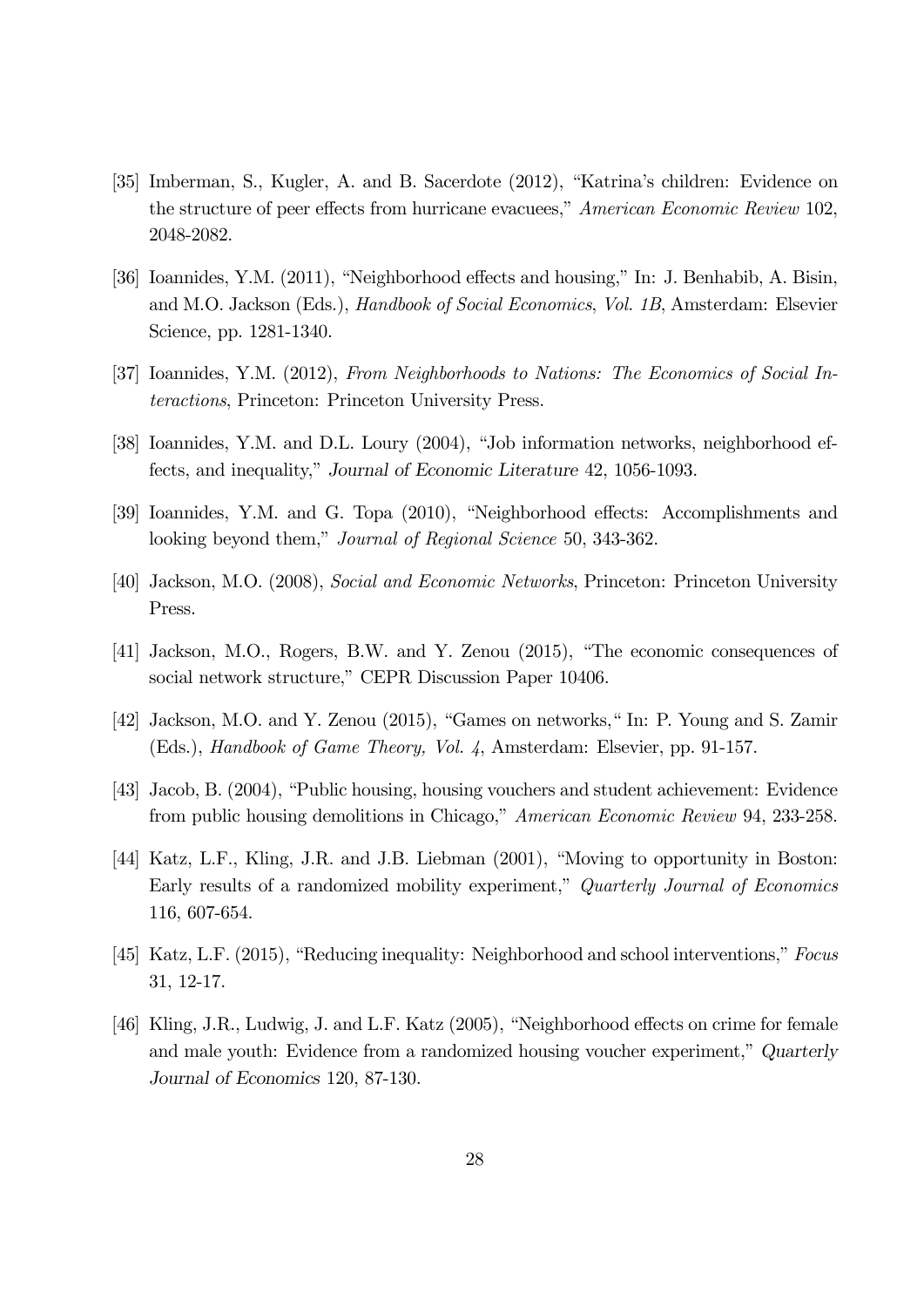- [47] Kling, J.R., Liebman, J.B. and L.F. Katz (2007), "Experimental analysis of neighborhood effects," Econometrica 75, 83-119.
- [48] Lavy, V.M., Paserman, D. and A. Schlosser (2012), "Inside the black box of ability peer Eeffects: Evidence from variation in low achievers in the classroom," Economic Journal 122, 208-237.
- [49] Lee, L-F., Liu, X. and X. Lin (2010), "Specification and estimation of social interaction models with network structures," Econometrics Journal 13, 145-176.
- [50] LeSage, J. P. and R.K. Pace (2009), Introduction to Spatial Econometrics, Boca Raton, FL: Taylor & Francis Group.
- [51] Lin, X. (2010), "Identifying peer effects in student academic achievement by a spatial autoregressive model with group unobservables," Journal of Labor Economics 28, 825- 860.
- [52] Liu, X., Patacchini, E. and Y. Zenou (2014), "Endogenous peer effects: Local aggregate or local average?" Journal of Economic Behavior and Organization 103, 39-59.
- [53] Ludwig, J., Duncan, G.J., Gennetian, L.A., Katz, L.F., Kessler, R.C., Kling, J.R. and L. Sanbonmatsu (2013), "Long-term neighborhood effects on low-income families: Evidence from Moving to Opportunity," American Economic Review: Papers & Proceedings 103, 226-231.
- [54] Manski, C.F. (1993), "Identification of endogenous effects: The reflection problem," Review of Economic Studies 60, 531-542.
- [55] Meyer, C.D. (2000), Matrix Analysis and Applied Linear Algebra, Philadelphia: SIAM.
- [56] Oreopoulos, P. (2003), "The long-run consequences of living in a poor neighborhood," Quarterly Journal of Economics 118, 1533-1575.
- [57] Overman, H.G., Gibbons, S. and E. Patacchini (2015), "Spatial methods," In: G. Duranton, V. Henderson and W. Strange (Eds.), Handbook of Regional and Urban Economics, Vol. 5, Amsterdam: Elsevier Publisher, forthcoming.
- [58] Patacchini, E. and Y. Zenou (2012), "Ethnic networks and employment outcomes," Regional Science and Urban Economics 42, 938-949.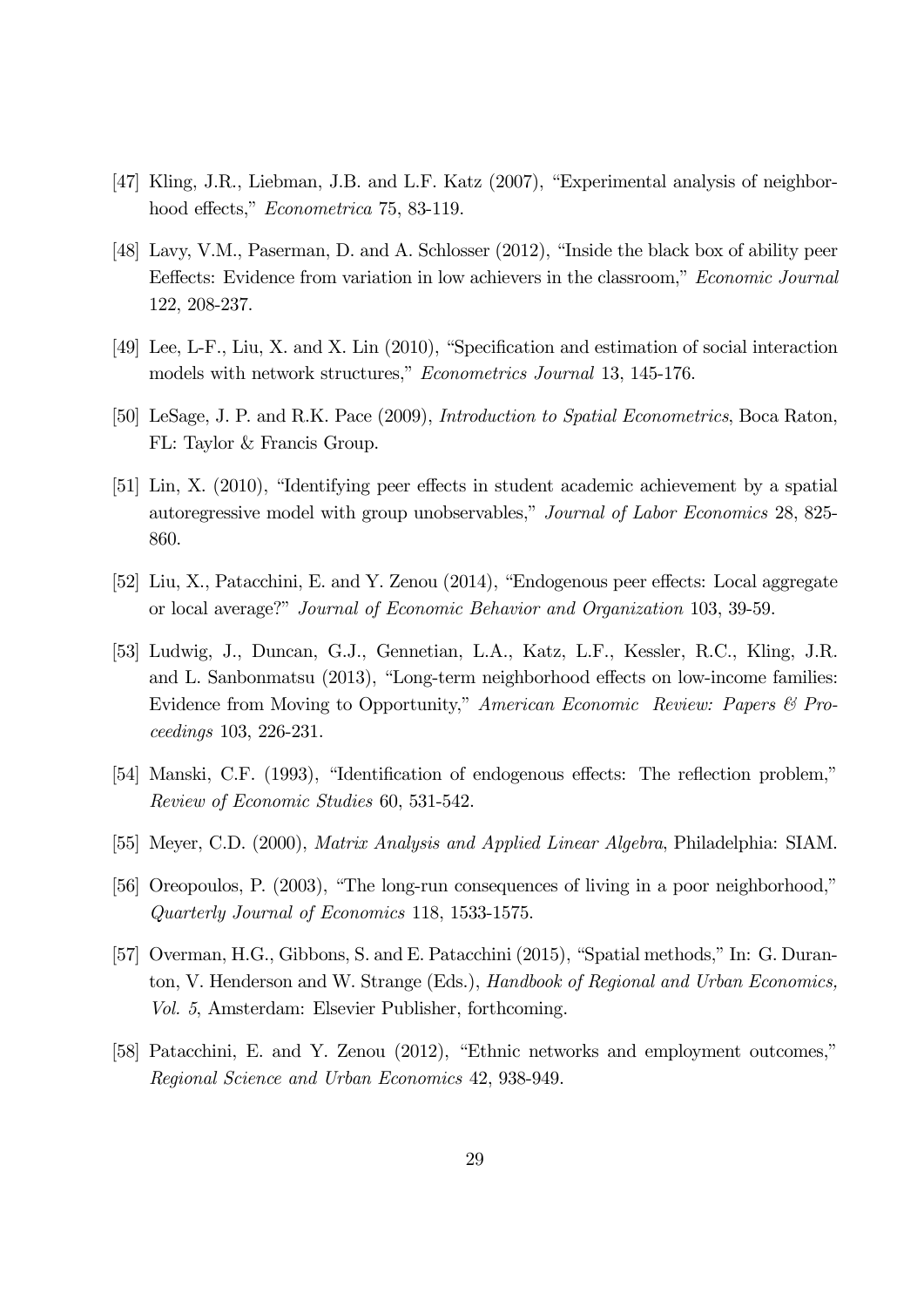- [59] Patacchini, E., Picard, P.M. and Y. Zenou, "Urban social structure, social capital and spatial proximity", CEPR Discussion Paper No. 10501.
- [60] Picard, P.M. and Y. Zenou (2014), "Urban spatial structure, employment and social ties," CEPR Discussion Paper No. 10030.
- [61] Robert, C.P. and G. Casella (2004), Monte Carlo Statistical Methods, New York: Springer-Verlag.
- [62] Rosenbaum, E. and L.E. Harris (2001), "Residential mobility and opportunities: Early impacts of the Moving to Opportunity demonstration program in Chicago," Housing Policy Debate 12, 321-346.
- [63] Rosenthal, S.S. and W. C. Strange (2008), "The attenuation of human capital externalities," Journal of Urban Economics 64, 373-389.
- [64] Ross, S. (1998), "Racial differences in residential and job mobility: Evidence concerning the spatial mismatch hypothesis," Journal of Urban Economics 43, 112-135.
- [65] Ross, S. and Y. Zenou (2008), "Are shirking and leisure substitutable? An empirical test of efficiency wages based on urban economic theory," Regional Science and Urban Economics 38, 498-517.
- [66] Sacerdote, B. (2001), "Peer effects with random assignment: Results from Dartmouth roomates," Quarterly Journal of Economics 116, 681-704.
- [67] Sacerdote, B. (2011), "Peer effects in education: How might they work, how big are they and how much do we know thus far?", In: E.A. Hanushek, S. Machin and L. Woessmann (Eds.), Handbook of Economics of Education, Vol. 3, Amsterdam: Elevier Science, pp. 249-277.
- [68] Sacerdote, B. (2014), "Experimental and quasi-experimental analysis of peer effects: Two steps forward," Annual Review of Economics 6, 253-272.
- [69] Sanbonmatsu, L., Kling, J.R., Duncan, G.J. and J. Brooks-Gunn (2006), "Neighborhoods and academic achievement: Results from the Moving to Opportunity experiment," Journal of Human Resources 41, 649-691.
- [70] Sato, Y. and Y. Zenou (2015), "How urbanization affect employment and social interactions", European Economic Review 75, 131-155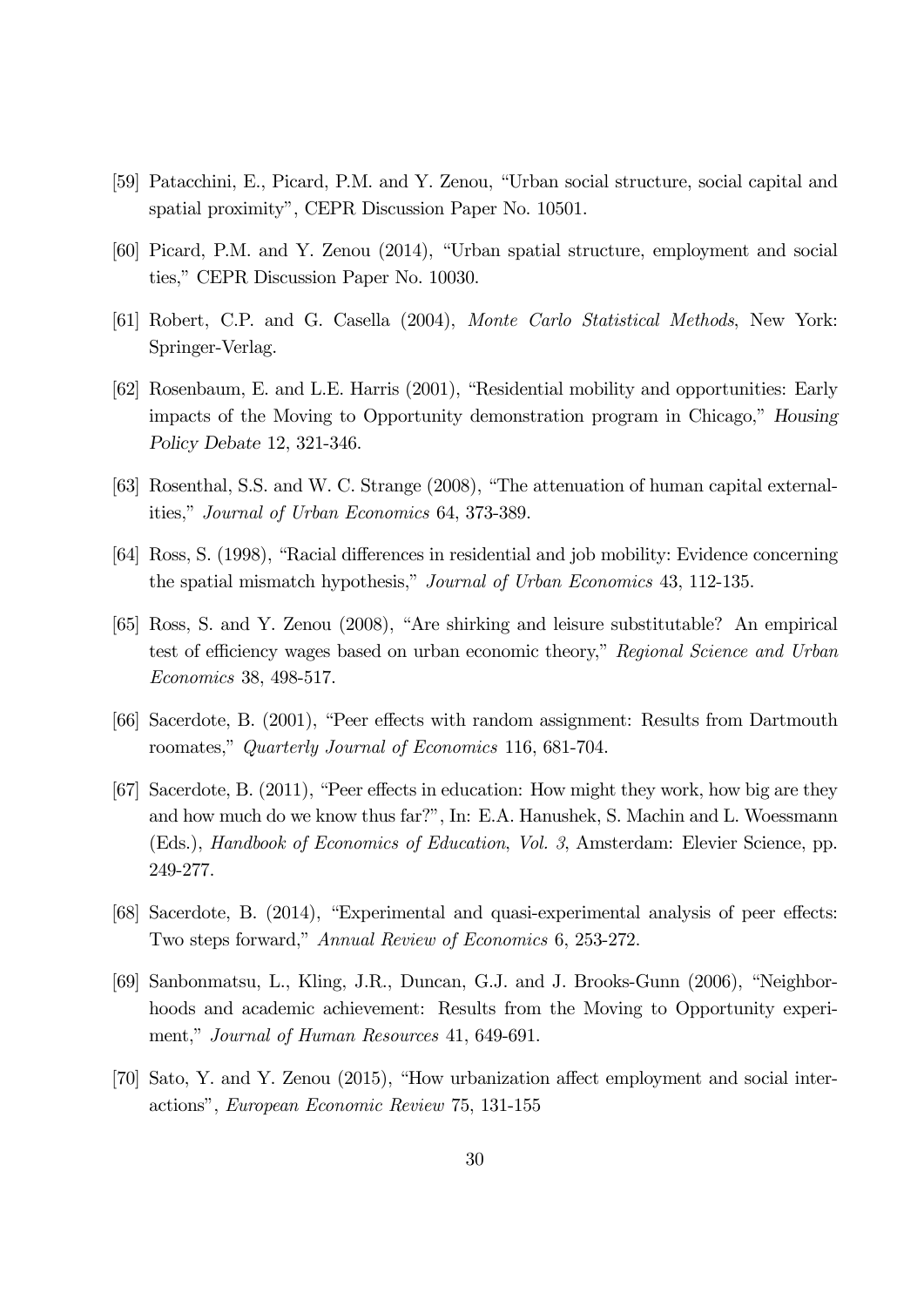- [71] Schmutte, I.M. (2015), "Job referral networks and the determination of earnings in local labor markets," Journal of Labor Economics 33, 1-32.
- [72] Solon, G., Page, M.E. and G.J. Duncan (2000), "Correlations between neighboring children in their subsequent educational attainment," Review of Economics and Statistics 82, 383-392.
- [73] Topa, G. (2001), "Social interactions, local spillovers, and unemployment," Review of Economic Studies 68, 261-295.
- [74] Topa, G. and Y. Zenou (2015), "Neighborhood versus network effects", In: G. Duranton, V. Henderson and W. Strange (Eds.), Handbook of Regional and Urban Economics, Vol. 5, Amsterdam: Elsevier Publisher, forthcoming.
- [75] Wahba, J. and Y. Zenou (2005), "Density, social networks and job search methods: Theory and applications to Egypt," Journal of Development Economics 78, 443-473.
- [76] Weinberg, B.A. (2000), "Black residential centralization and the spatial mismatch hypothesis," Journal of Urban Economics 48, 110-134.
- [77] Yakusheva, O., Kapinos, K. A. and D. Eisenberg (2014), "Estimating heterogeneous and hierarchical peer effects on body weight using roommate assignments as a natural experiment," Journal of Human Resources 49, 234-261.
- [78] Zenou, Y. (2013), "Spatial versus social mismatch," Journal of Urban Economics 74, 113-132.
- [79] Zimmerman, D. (2003), "Peer effects in academic outcomes: Evidence from a natural experiment," Review of Economics and Statistics 9-23.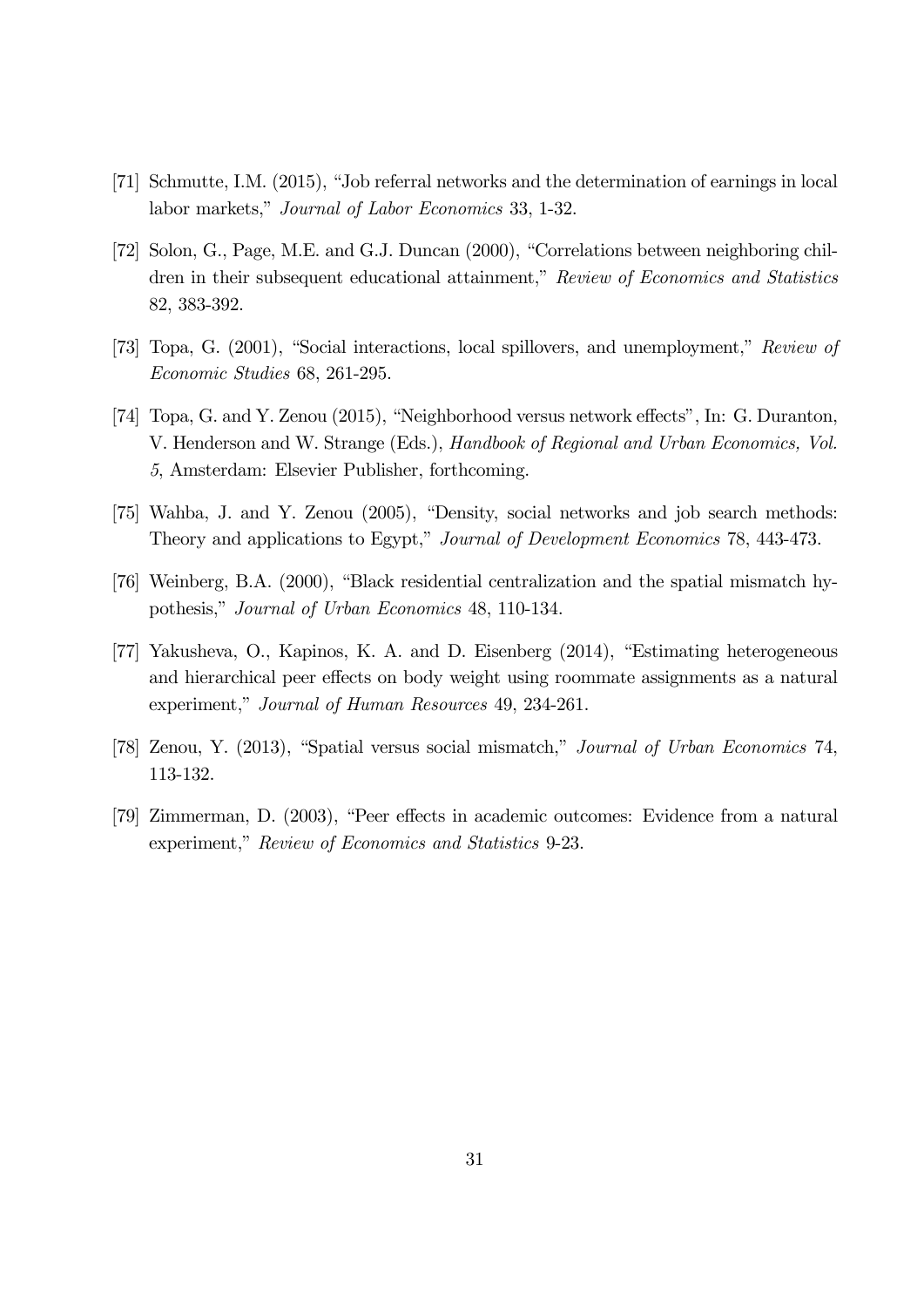## Appendix

## A Theoretical framework: Education effort only

Consider a population of  $n$  individuals.

**The network**  $N = \{1, ..., n\}$  is a finite set of agents. We keep track of social connections by a network g whose adjacency matrix is  $\mathbf{G} = \{g_{ij}\}\$ , where  $g_{ij} = 1$  if i and j are direct friends, and  $g_{ij} = 0$ , otherwise. Friendship is reciprocal so that  $g_{ij} = g_{ji}$ . We also set  $g_{ii} = 0$  so that individuals are not linked to themselves. The adjacency matrix is thus a  $0-1$ symmetric matrix.

The direct friends of an individual i in a network g are denoted by  $N_i(g)$ . The degree of an agent i in a network q is the number of neighbors (here friends) that i has in the network, so that  $d_i(q) = |N_i(q)|$ .

In our data, for each individual  $i$ , his/her peers are the students that  $i$  has nominated as friends at school. This is captured by the adjacency matrix G. We consider here two types of relationships in the network depending whether or not friends live in the same neighborhood. In other words, for each individual  $i$ , we decompose his/her peers (i.e. friends) between his/her peers at school, i.e. peers nominated by i at school but who do not live in the same neighborhood as  $i$ , and *peers in the neighborhood*, i.e. peers nominated by  $i$  at school who also reside in the same neighborhood.

Denote by  $\mathbf{G}^{PS}$ , the adjacency matrix of the peers at school and by  $\mathbf{G}^{PN}$ , the adjacency matrix of the peers in the neighborhood, with  $\mathbf{G}^{PS} + \mathbf{G}^{PN} = \mathbf{G}$ . To construct the peers-atschool adjacency matrix  $\mathbf{G}^{PS}$ , we put a 1 in the cell  $(i, j)$  of  $\mathbf{G}$  only if i and j are friends but do not live in the same neighborhood, i.e.  $g_{ij}^{PS} = 1$ . Similarly, to construct the peers-inthe-neighborhood adjacency matrix  $\mathbf{G}^{PN}$ , we put a 1 in the cell  $(i, j)$  of G only if i and j are friends and reside in the same neighborhood, i.e.  $g_{ij}^{PN} = 1$ . Clearly,  $\mathbf{G} = \mathbf{G}^{PS} + \mathbf{G}^{PN}$ .

Preferences Individuals decide how much effort to exert in some activity. In the empirical section below, we will consider educational activities, i.e. grades. We denote the effort level of individual i by  $y_i$  and the population effort profile by  $\mathbf{y} = (y_1, ..., y_n)'$ . We characterize the *peers-at-school* and *peers-in-the-neighborhood* relationships between two individuals by the *strength* of their relationship, denoted by  $\phi$  so that there are two  $\phi$ s denoted by  $\phi^{PS}$  and  $\phi^{PN}$ . Each agent *i* selects an effort  $y_i \geq 0$ , and obtains a payoff  $u_i(\mathbf{y}, g)$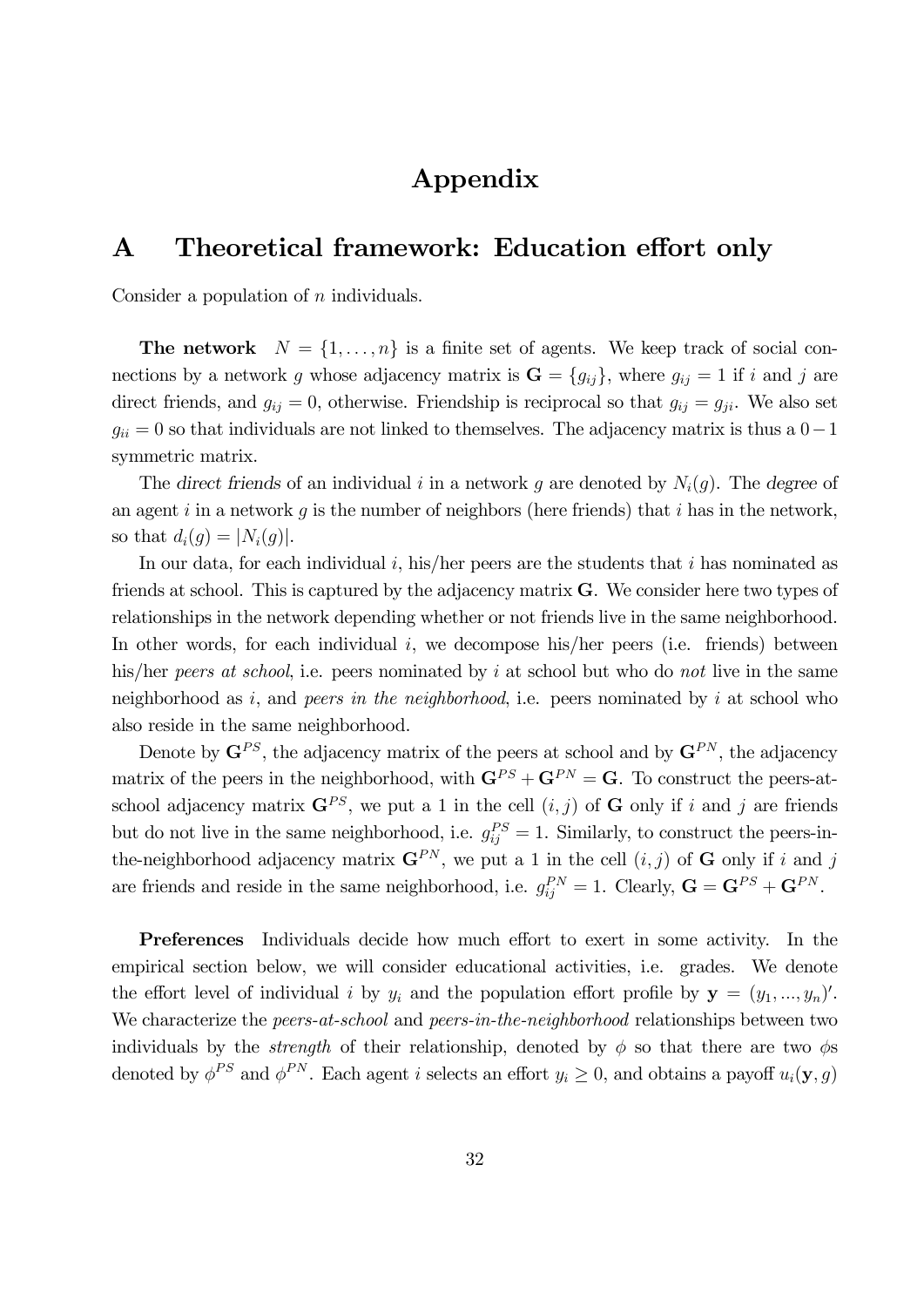that depends on the effort profile  $y$  and the underlying network  $q$ , in the following way:

$$
u_i(\mathbf{y}, g) = (a_i + \eta + \varepsilon_i) y_i - \frac{1}{2} y_i^2 + \left( \phi^{PS} \sum_{j \in N_i^{PS}(g)}^n y_j + \phi^{PN} \sum_{j \in N_i^{PN}(g)}^n y_j \right) y_i
$$
 (13)

where  $\phi^{PS}, \phi^{PN} > 0$ . The structure of this utility function is now relatively standard in games on networks (Ballester et al., 2006; Calvó-Armengol et al., 2009; Jackson, 2008; Bramoullé et al., 2014; Jackson and Zenou, 2015) where there is an idiosyncratic exogenous part  $(a_i + \eta + \varepsilon_i) y_i - \frac{1}{2} y_i^2$  and an endogenous peer effect aspect  $\phi^{PS} \sum_{j \in N_i^{PS}(g)} y_i y_j +$  $\phi^{PN} \sum_{j \in N_i^{PN}(g)} y_i y_j$ . The main difference to the standard approach is that here, we have heterogenous peer effects since peers-at-school friends and peers-in-the-neighborhood friends have different impacts on own utility. Indeed, we have:

$$
\frac{\partial u_i(\mathbf{y}, g)}{\partial y_i \partial y_j} = g_{ij}^{PS} \phi^{PS} + g_{ij}^{PN} \phi^{PN} \ge 0
$$

Observe that  $\eta$  denotes the unobservable neighborhood characteristics,  $\varepsilon_i$  is an error term (observable by all individuals but not by the researcher) and there is also an ex ante idiosyncratic heterogeneity,  $a_i$ , which is assumed to be deterministic, perfectly observable by all individuals in the network and corresponds to the observable characteristics of individual (like e.g. sex, race, parental education, etc.) and to the observable average characteristics of individual 's best friends, i.e. the average level of parental education of 's friends, etc. (contextual effects). To be more precise,  $a_i$  can be written as:

$$
a_i = \sum_{m=1}^{M} \beta_m x_i^m + \frac{1}{g_i^{PS}} \sum_{m=1}^{M} \sum_{j=1}^{n} g_{ij}^{PS} x_j^m \gamma_m^{PS} + \frac{1}{g_i^{PN}} \sum_{m=1}^{M} \sum_{j=1}^{n} g_{ij}^{PN} x_j^m \gamma_m^{PN}
$$
(14)

where  $x_i^m$  is a set of M variables accounting for observable differences in the individual characteristics of individual i,  $\beta_m, \gamma_m^{PS}, \gamma_m^{PN}$  are parameters and  $g_i^{PS} = \sum_{j=1}^n g_{ij}^{PS}$  and  $g_i^{PN} = \sum_{j=1}^n g_{ij}^{PN}$  constitute the total number of peers-at-school friends and peers-in-theneighborhood friends of individual  $i$ .

To summarize, when individual  $i$  exerts effort in some activity, the benefits of the activity depend on own effects (i.e. on individual characteristics  $a_i$ , some network characteristics  $\eta$ and some random element  $\varepsilon_i$ , which is specific to individual i and non-observable by the researcher) and on peer effects, where the strength of interactions differs between peers depending on whether or not they live in the same neighborhood. Note that the utility (13)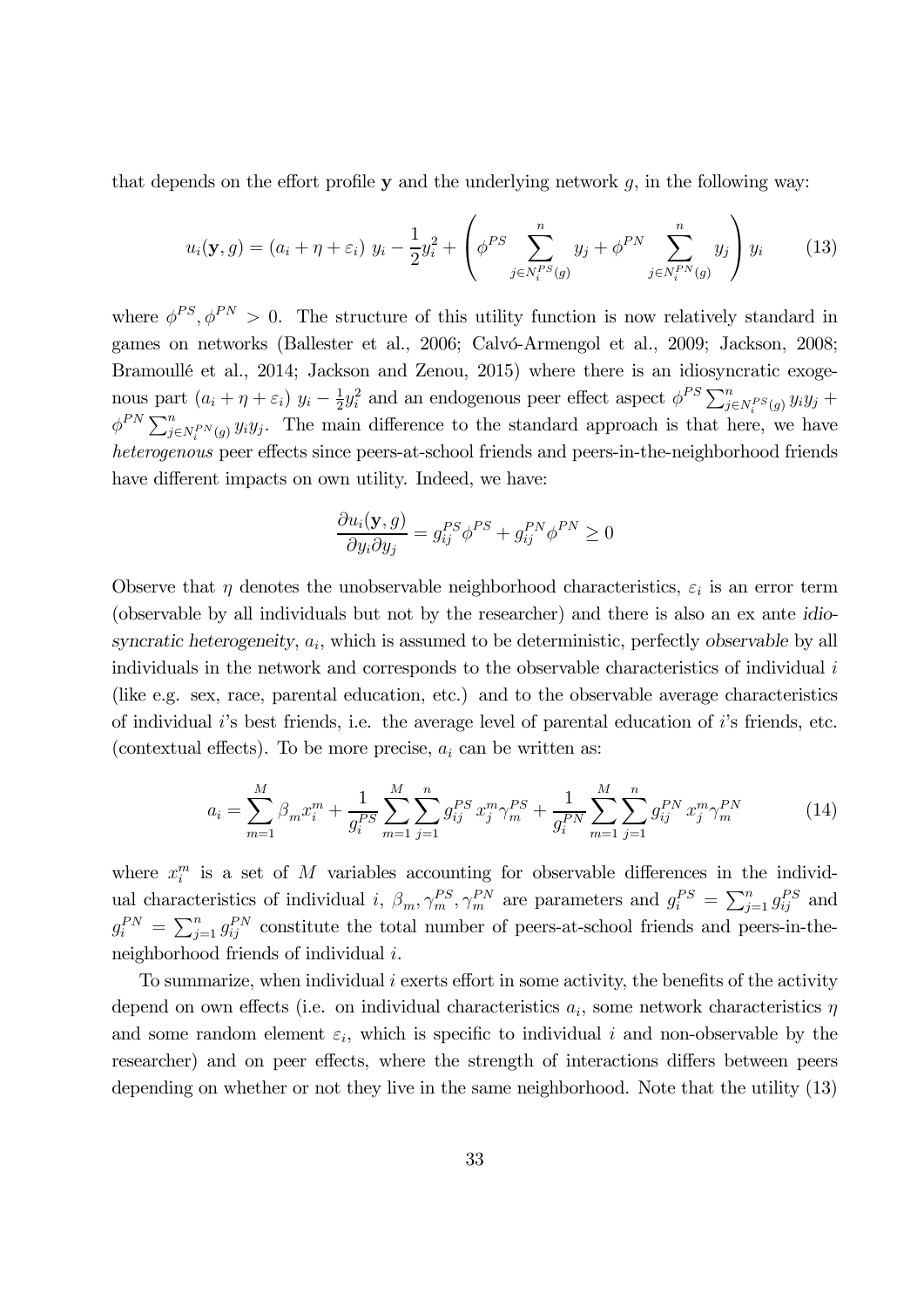is concave in own decisions, and displays decreasing marginal returns in own effort levels. In sum,

$$
u_i(\mathbf{y}, g) = \underbrace{(a_i + \eta + \varepsilon_i) y_i}_{\text{Benefits from own effort}} -\frac{1}{2}y_i^2 + \underbrace{\phi^{PS} \sum_{j=1}^n g_{ij}^{PS} y_i y_j}_{\text{Benefits from peers-at-school efforts}} + \underbrace{\phi^{PN} \sum_{j=1}^n g_{ij}^{PN} y_i y_j}_{\text{J=1}}
$$

Nash equilibrium We now characterize the Nash equilibrium of the game where agents choose their effort level  $y_i \geq 0$  simultaneously. Let  $\mathbf{x}_i = (x_i^1, \dots, x_i^M)'$ ,  $\boldsymbol{\beta} = (\beta_1, \dots, \beta_M)'$ ,  $\boldsymbol{\gamma}^{PS} = (\gamma_1^{PS}, \cdots, \gamma_M^{PS})'$  and  $\boldsymbol{\gamma}^{PN} = (\gamma_1^{PS}, \cdots, \gamma_M^{PN})'$ . In equilibrium, each agent maximizes her utility (13) and, using (14), we obtain the following best-reply function for each  $i =$  $1, ..., n$ :

$$
y_i = \phi^{PS} \sum_{j=1}^n g_{ij}^{PS} y_j + \phi^{PN} \sum_{j=1}^n g_{ij}^{PN} y_j + \boldsymbol{x}_i' \boldsymbol{\beta} + \frac{1}{g_i^{PS}} \sum_{m=1}^M \sum_{j=1}^{n^L} g_{ij}^{PS} \boldsymbol{x}_j' \boldsymbol{\gamma}^{PS} + \frac{1}{g_i^{PN}} \sum_{m=1}^M \sum_{j=1}^n g_{ij}^{PN} \boldsymbol{x}_j' \boldsymbol{\gamma}^{PN} + \eta + \varepsilon_i
$$
\n(15)

Let  $\boldsymbol{\varepsilon} = (\varepsilon_1, \cdots, \varepsilon_n)'$ ,  $\mathbf{1}_n$  a column vector of 1 and **X** an  $(M \times M)$  matrix defined as

$$
\mathbf{X} = \left(\begin{array}{c} \mathbf{\boldsymbol{x}}_1' \\ ... \\ ... \\ \mathbf{\boldsymbol{x}}_M' \end{array}\right)
$$

In matrix form, the best-reply function can be written as:

$$
\mathbf{y} = \phi^{PS} \mathbf{G}^{PS} \mathbf{y} + \phi^{PN} \mathbf{G}^{PN} \mathbf{y} + \mathbf{X}\boldsymbol{\beta} + \mathbf{G}^{PS*} \mathbf{X} \boldsymbol{\gamma}^{PS} + \mathbf{G}^{PN*} \mathbf{X} \boldsymbol{\gamma}^{PN} + \eta \mathbf{1}_n + \boldsymbol{\epsilon}
$$
 (16)

where  $\mathbf{G}^{PS*}$  and  $\mathbf{G}^{PN*}$  are the row-normalized adjacency matrices of  $\mathbf{G}^{PS}$  and  $\mathbf{G}^{PN}$ , respectively.

To determine the existence and uniqueness of the Nash equilibrium of this game, denote  $\alpha_i = a_i + \eta + \epsilon_i$  and the corresponding  $(1 \times n)$  vector by  $\alpha$ . Denote also by **I** the  $(n \times n)$ identity matrix. Then, the matrix form equivalent of  $(16)$  is:

$$
\mathbf{y} = \left(\mathbf{I} - \phi^{PS}\mathbf{G}^{PS} - \phi^{PN}\mathbf{G}^{PN}\right)^{-1}\alpha
$$
 (17)

Denote by  $\mu_1(G)$  the spectral radius of a matrix G. We have the following result: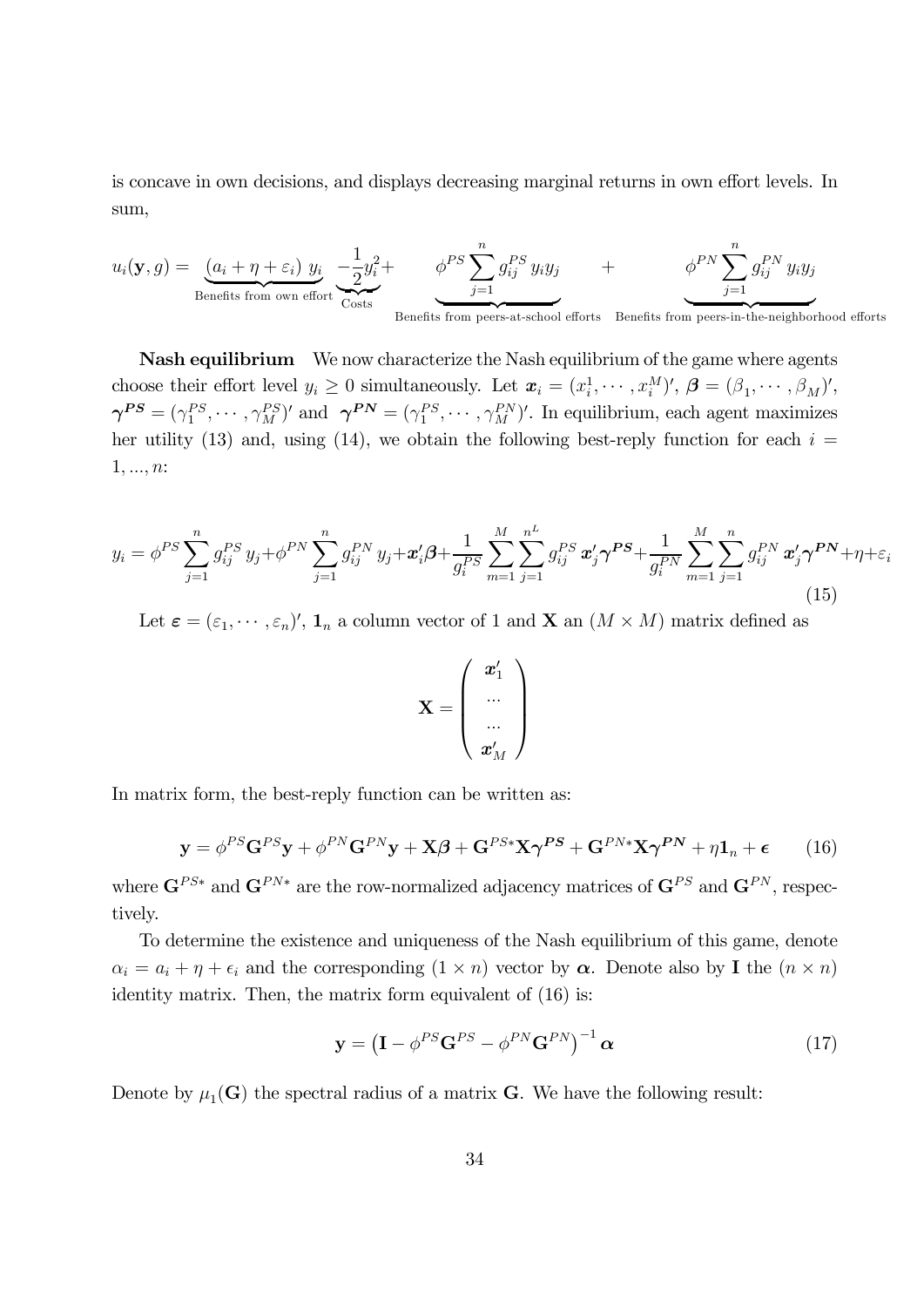**Proposition 1** If  $\mu_1\left(\phi^{PS}\mathbf{G}^{PS}+\phi^{PN}\mathbf{G}^{PN}\right) < 1$ , then the peer effect game with payoffs (13) has a unique interior Nash equilibrium in pure strategies given by (16) or by (17).

**Proof of Proposition 1:** We need to show that  $I - A$  is non-singular (i.e. invertible), where  $\mathbf{A} \equiv \phi^{PS} \mathbf{G}^{PS} + \phi^{PN} \mathbf{G}^{PN}$ . We know that **I**- $\mathbf{A}$  is non-singular if  $\mu_1 \left( \phi^{PS} \mathbf{G}^{PS} + \phi^{PN} \mathbf{G}^{PN} \right)$ 1 (see, e.g. Meyer, 2000, page 618). To prove the interiority of the solution, we can use exactly the same arguments as in the proof of Theorem 1 in Ballester et al. (2006).

This proposition totally characterizes the Nash equilibrium and gives a condition that guarantees the existence, uniqueness and interiority of this equilibrium.

To illustrate this result, consider the network described in Figure 1. The largest eigenvalue of  $\phi^{PS} \mathbf{G}^{PS} + \phi^{PN} \mathbf{G}^{PN}$  is  $\sqrt{(\phi^{PS})^2 + (\phi^{NP})^2}$  and thus the condition for existence and uniqueness is:  $(\phi^{PS})^2 + (\phi^{NP})^2 < 1$ . In that case, there exists a unique Nash equilibrium given by (17). Assume that  $\alpha_1 = \alpha_2 = \alpha_3 = 1$  so that all individuals are ex ante identical, the only differences between them being their position in the network and the neighborhood where they live. Assume also that  $\phi^{PN} = 0.8$  and  $\phi^{PS} = 0.2$ , which means that the benefits from social interactions are higher when the individuals reside in the same neighborhood.<sup>28</sup> The condition for the Nash equilibrium is satisfied since  $(\phi^{PS})^2 + (\phi^{PN})^2 = 0.68 < 1$ . It is easily shown that the unique Nash equilibrium is given by:

$$
y_1^* = 6.25
$$
,  $y_2^* = 6$  and  $y_3^* = 2.25$ 

Interestingly, even though individuals 2 and 3 have exactly the same position in the network by having one link each with individual 1, individual 2's effort is much higher than that of individual 3 because he/she lives in the same neighborhood as individual 1 and thus obtains more benefits from interacting with 1 than individual 3. This shows the importance of the neighborhood versus the network effect. If individual 3 had a network advantage because he/she had a more central position in the network (for example, by having more links) but still resided in a neighborhood isolated from his/her friends, then they will be a trade off between the network advantage and the neighborhood disadvantage. This is the main idea that we want to investigate in this paper by testing for  $\phi^{PS}$  and  $\phi^{PN}$ .

 $28$ We don't assume it in the model. We will, however, test this hypothesis in the empirical analysis.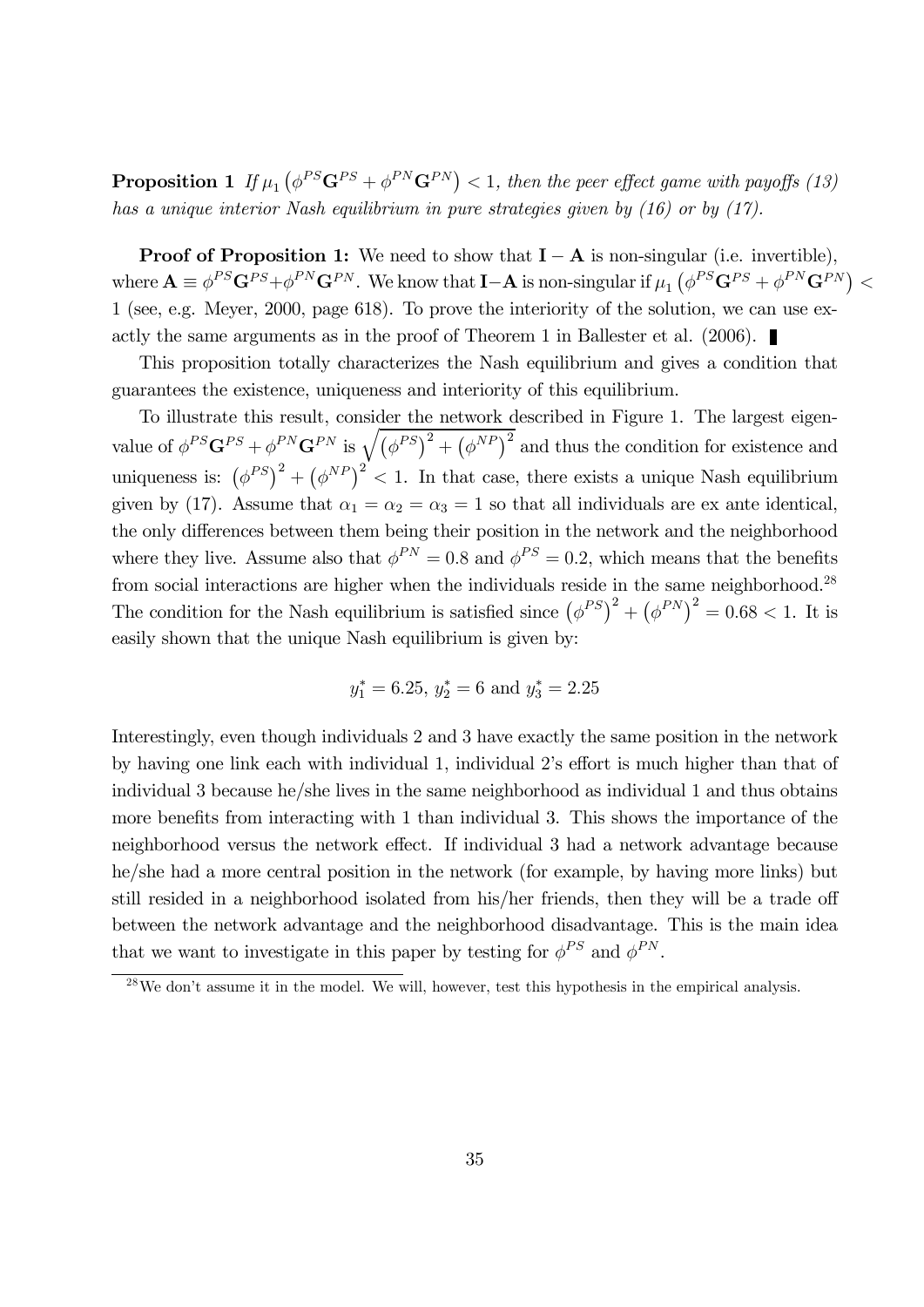## B Bayesian estimation

### B.1 Setup of the bayesian model

For the Bayesian estimation of the parameters of our model, we follow closely Hsieh and Lee (2015). We extend, however, their model to account for multiple matrices and neighborhood fixed effects.29 The model we are estimating is given by

$$
y_{i,l,r} = \phi^{PS} \sum_{j=1}^{n_r} g_{ij,r}^{PS} y_{j,l,r} + \phi^{PN} \sum_{j=1}^{n_r} g_{ij,r}^{PN} y_{j,l,r} + \mathbf{x}'_{i,l,r} \beta
$$
  
+ 
$$
\frac{1}{g_{i,r}^{PS}} \sum_{j=1}^{n_r} g_{ij,r}^{PS} x'_{j,l,r} \gamma^{PS} + \frac{1}{g_{i,r}^{PN}} \sum_{j=1}^{n_r} g_{ij,r}^{PN} x'_{j,l,r} \gamma^{PN} + \eta_{l,r} + \epsilon_{i,l,r}
$$

which is  $(1)$  and  $(\text{see } (4))$ 

$$
P(g_{ij,r}^p = 1 | \nu_{ij,r} x_{i,l,r}, x_{j,l,r}, \xi_{i,l,r}, \xi_{j,l,r}) = \Lambda(\delta_0 + \delta_1 \nu_{ij,r} + \sum_{m=2}^{M+1} |x_{i,l,r}^m - x_{j,l,r}^m| \delta^m + \delta_{M+2} |\xi_{i,l,r} - \xi_{j,l,r}|)
$$
\n(18)

We showed that joint normality for the unobservable  $\xi_{i,l,r}$  and  $\epsilon_{i,l,r}$  implies that (1) becomes

$$
y_{i,l,r} = \phi^{PS} \sum_{j=1}^{n_r} g_{ij,r}^{PS} y_{j,l,r} + \phi^{PN} \sum_{j=1}^{n_r} g_{ij,r}^{PN} y_{j,l,r} + \mathbf{x}'_{i,l,r} \beta
$$
  
+ 
$$
\frac{1}{g_{i,r}^{PS}} \sum_{j=1}^{n_r} g_{ij,r}^{PS} x'_{j,l,r} \gamma^{PS} + \frac{1}{g_{i,r}^{PN}} \sum_{j=1}^{n_r} g_{ij,r}^{PN} x'_{j,l,r} \gamma^{PN} + \eta_{l,r} + \sigma_{\epsilon_{i,l,r}\xi_{i,l,r}} \xi_{i,l,r} + u_{i,l,r}
$$

which is  $(3)$ .

Let  $\Theta = (\phi^{PS}, \phi^{PN}, \beta', \gamma', \sigma^2_{\epsilon}, \sigma_{\epsilon\xi})'$  and  $\delta = (\delta_0, \delta_1, \ldots, \delta_{Q+2})$  be our parameter vectors of interest and let  $\mathcal{D} = (y, X, G, N)$  be our observed data. The likelihood function for the whole model (3) and (18) is  $\mathcal{L}(\mathcal{D}|\Theta,\delta) = \mathcal{L}(y,X|\Theta) \times \mathcal{L}(G|\delta,\xi)$ . Let also  $\pi(\Theta,\delta)$  a prior density for the parameters. The standard priors independence assumption allows us to write  $\pi(\Theta,\delta) = \pi(\delta) \times \prod_{t=1}^T \pi_t(\Theta_t)$ , where T is the dimension of  $\Theta$ . By Bayes' theorem the posterior distribution is then

<sup>&</sup>lt;sup>29</sup>We thank Chih-Sheng Hsieh for sharing with us his code, which we modified and generalized.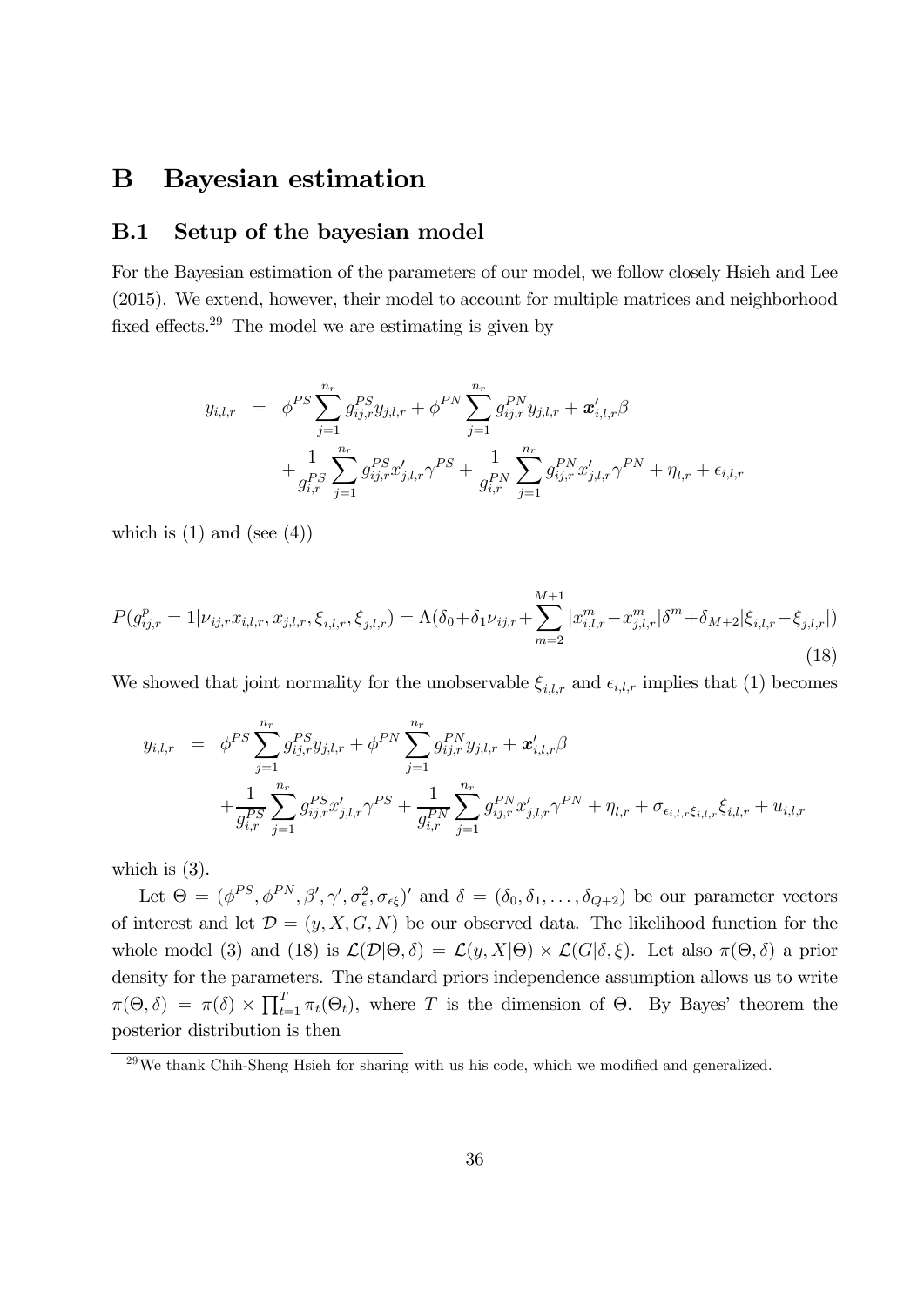$$
p(\Theta, \delta|\mathcal{D}) \propto \mathcal{L}(\mathcal{D}|\Theta, \delta) \times \pi(\Theta, \delta).
$$
 (19)

Bayesian inference requires the computation of marginal distribution for all parameters. However, since this requires the integration of complicated distributions over several variables, a closed form solution is not readily available and Markov Chain Monte Carlo (MCMC) techniques are usually employed to obtain random draws from posterior distributions. The Gibbs sampling algorithm allows us to draw random sample values for each parameter from their marginal posterior distribution, given previous samples of other parameters. Once stationarity of the Markov Chain has been achieved, the random draws can be used to study empirical distributions of the posterior.<sup>30</sup>

### B.2 Prior choices and posterior distributions

For  $\phi^{PS}$  and  $\phi^{PN}$ , we choose an uniformative prior, that is a uniform distribution on the feasible parameter space. Such restriction, required by Gershgorin's theorem for the existence of a reduced form solution of the outcome equation implies that

$$
|\phi^{PS}| + |\phi^{PN}| < \frac{1}{\max\left\{\min\left[\max_i \sum_j g_{ij}^{PS}, \max_j \sum_i g_{ij}^{PS}\right], \min\left[\max_i \sum_j g_{ij}^{PN}, \max_j \sum_i g_{ij}^{PN}\right]\right\}}
$$

For  $B = (\beta', \gamma^{PN'}, \gamma^{PS'})'$  we choose a multivariate normal with mean zero and variance  $S_B$ . For  $\delta$ , we also choose a multivariate normal, with mean zero and variance  $S_{\delta}$ . In order to have a positive definite matrix

$$
\Sigma = \left(\begin{array}{cc} \sigma_{\epsilon}^2 & \sigma_{\epsilon\xi} \\ \sigma_{\epsilon\xi} & \sigma_{\xi}^2 \end{array}\right)
$$

we choose the prior for  $\sigma_{\epsilon}^2$ ,  $\sigma_{\epsilon\xi}$  a truncated bivariate normal over a feasible space with hyperparameters  $\sigma_0$ ,  $\Sigma_0$ , while  $\sigma_{\xi}^2$  is restricted to 1 for identification purposes.<sup>31</sup> For each neighborhood  $\eta_l$ , we choose a normal with mean zero and variance  $S_{\eta}$ . Finally, for  $\xi_{i,r,l}$  we choose a standard normal. What follows are the marginal distributions we use for our gibbs sampling scheme.

By Bayes' theorem the marginal posterior distributions are:

$$
P(\xi_{i,l,r}|\mathcal{D},\Theta,\delta) \propto \prod_{r=1}^{\bar{r}} \prod_{i}^{n_r} \mathcal{N}(\xi_{i,l,r}) P(\mathcal{D}|\Theta,\delta,\xi)
$$
\n(20)

<sup>30</sup>For a complete reference on Monte Carlo methods in Bayesian econometrics, we refer to Chib (2001).

 $31$ See Hsieh and Lee (2013) for a discussion on identification of the model with selection on unobservables.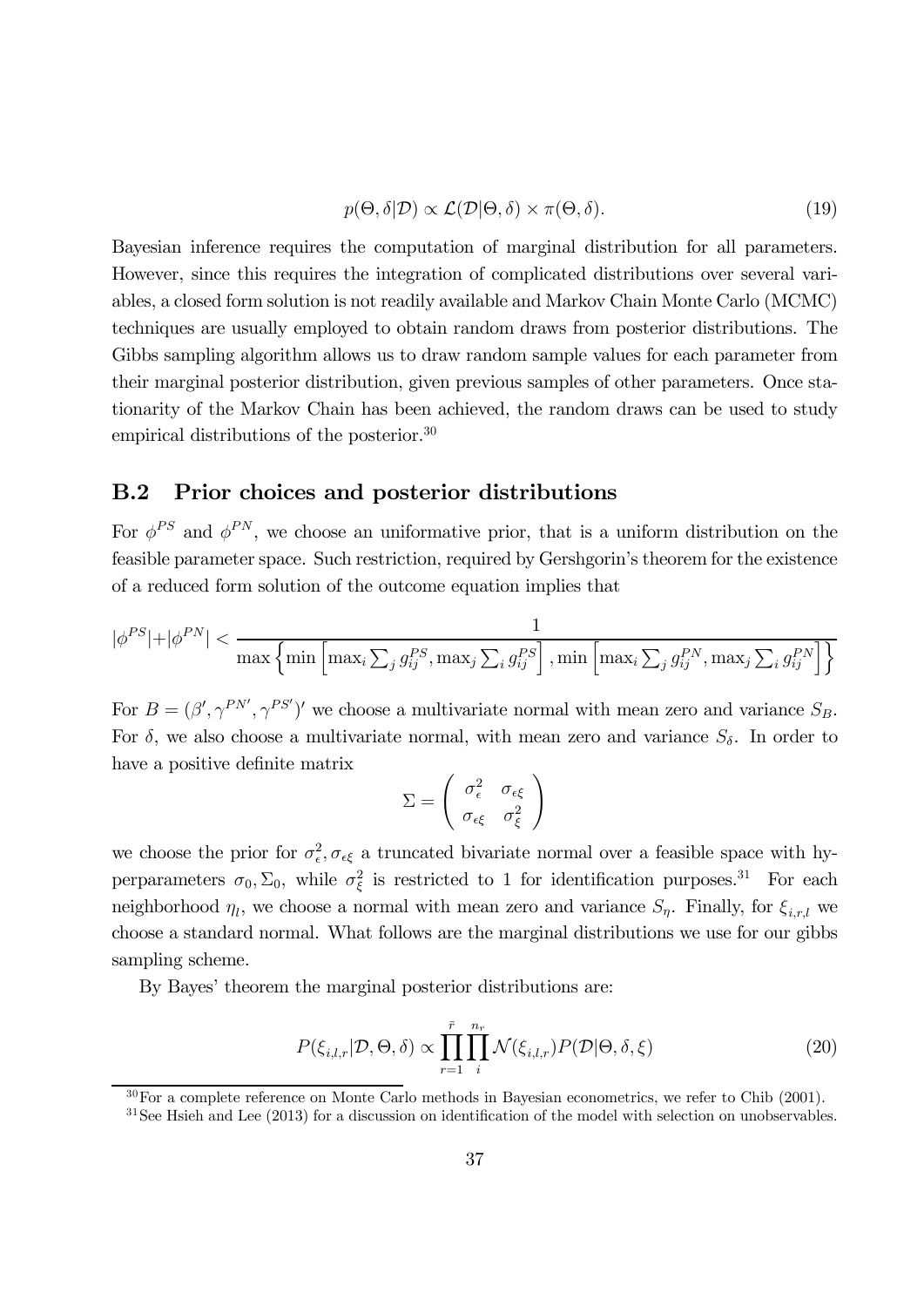$$
P(\delta|\mathcal{D}, \xi) \propto \mathcal{N}_{M+2}(\delta; 0, S_{\delta}) \prod_{r=1}^{\bar{r}} P(\mathbf{G}_r, \mathbf{X}_r | \xi, \delta)
$$
\n(21)

$$
P(\phi^{PN}, \phi^{PS} | \mathcal{D}, \xi, \Theta) \propto \prod_{r=1}^{\bar{r}} P(\mathbf{y}_r | \mathbf{G}_r^{PN}, \mathbf{G}_r^{PS}, \eta_{l,r}, \Sigma)
$$
(22)

$$
P(B|\mathcal{D}, \xi, \phi^{PN}, \phi^{PS}, \Sigma, \eta) \propto \mathcal{N}_{3M}(B; \tilde{B}, \tilde{S}_B)
$$
\n(23)

$$
P(\sigma_{\epsilon}^2, \sigma_{\xi\epsilon}|\mathcal{D}, \xi, \phi^{PN}, \phi^{PS}, B) \propto \mathcal{N}_2^T(\sigma_{\epsilon}^2, \sigma_{\xi\epsilon}; \sigma_0, \Sigma_0) \prod_{r=1}^{\bar{r}} P(\mathbf{y}_r | \mathbf{G}_r^{PN}, \mathbf{G}_r^{PS}, \eta_{l,r}, \Sigma) \tag{24}
$$

$$
P(\eta_{l,r}|\mathcal{D}, \xi, \phi^{PN}, \phi^{PS}, \Sigma, B) \propto \mathcal{N}(\eta_{l,r}, \tilde{\eta}_{l,r}; \tilde{S}_{\eta, l,r})
$$
\n(25)

A normal distribution for a general k-dimensional vector  $\alpha$  with parameters  $\alpha_0$  and  $S_\alpha$  is denoted by  $\mathcal{N}_k(\alpha; \alpha_0, S_\alpha)$ . Note that with normal priors and normal likelihood for the errors in the outcome equations, the distributions for  $B$  and  $\eta_{l,r}$  have a normal distribution, as in the usual Normal-Normal bayesian linear model.

The posterior means and variance for the parameter B will thus be  $\widetilde{B} = \widetilde{S}_B(\sum_{r=1}^{\bar{r}} \mathbf{X}_r' \mathbf{u}_r)$ , where

$$
\mathbf{u}_r = (I_r - \phi^{PN} \mathbf{G}_r^{PN} - \phi^{PS} \mathbf{G}_r^{PN}) \mathbf{y}_r - \mathbf{X}_r \beta - \mathbf{G}_r^{PN} \mathbf{X}_r \gamma^{PN} - \mathbf{G}_r^{PS} \mathbf{X}_r \gamma^{PS} - \sigma_{\epsilon\xi} \xi_r - \overline{\eta}_r
$$

and  $\widetilde{S}_B = (S_B^{-1} + \sum_{r=1}^{\bar{r}} \mathbf{X}_r' \mathbf{X}_r)^{-1}$ . We stacked the individual characteristics  $\mathbf{x}_{i,r,l}$ , the unobservable  $\xi_{i,r,l}$ , the outcome variable  $y_{i,r,l}$  and the neighborhood fixed effect  $\eta_{r,l}$  by neighborhoods to obtain the matrices  $\mathbf{X}_r$  and the vectors  $\mathbf{y}_r$ ,  $\xi_r$ ,  $\eta_r$ . Similarly, the means and variance for each neighborhood fixed-effect  $\eta_{l,r}$  in network  $r$  are

$$
\widetilde{\eta}_{l,r} = \widetilde{S}_{\eta,l,r} ( \iota'_{l,r} ((I_{r,l} - \phi^{PN} \mathbf{G}_{r,l}^{PN} - \phi^{PS} \mathbf{G}_{r,l}^{PN} ) \mathbf{y}_{r,l} - \mathbf{X}_{r,l} \beta - \mathbf{G}_{r,l}^{PN} \mathbf{X}_{r,l} \gamma^{PN} - \mathbf{G}_{r,l}^{PS} \mathbf{X}_{r,l} \gamma^{PS} - \sigma_{\epsilon\xi} \xi_{r,l} ) )
$$

and

$$
\widetilde{S}_{\eta,l,r} = \left(S_{\eta}^{-1} + \iota_{l,r}\iota'_{l,r}\right)^{-1}
$$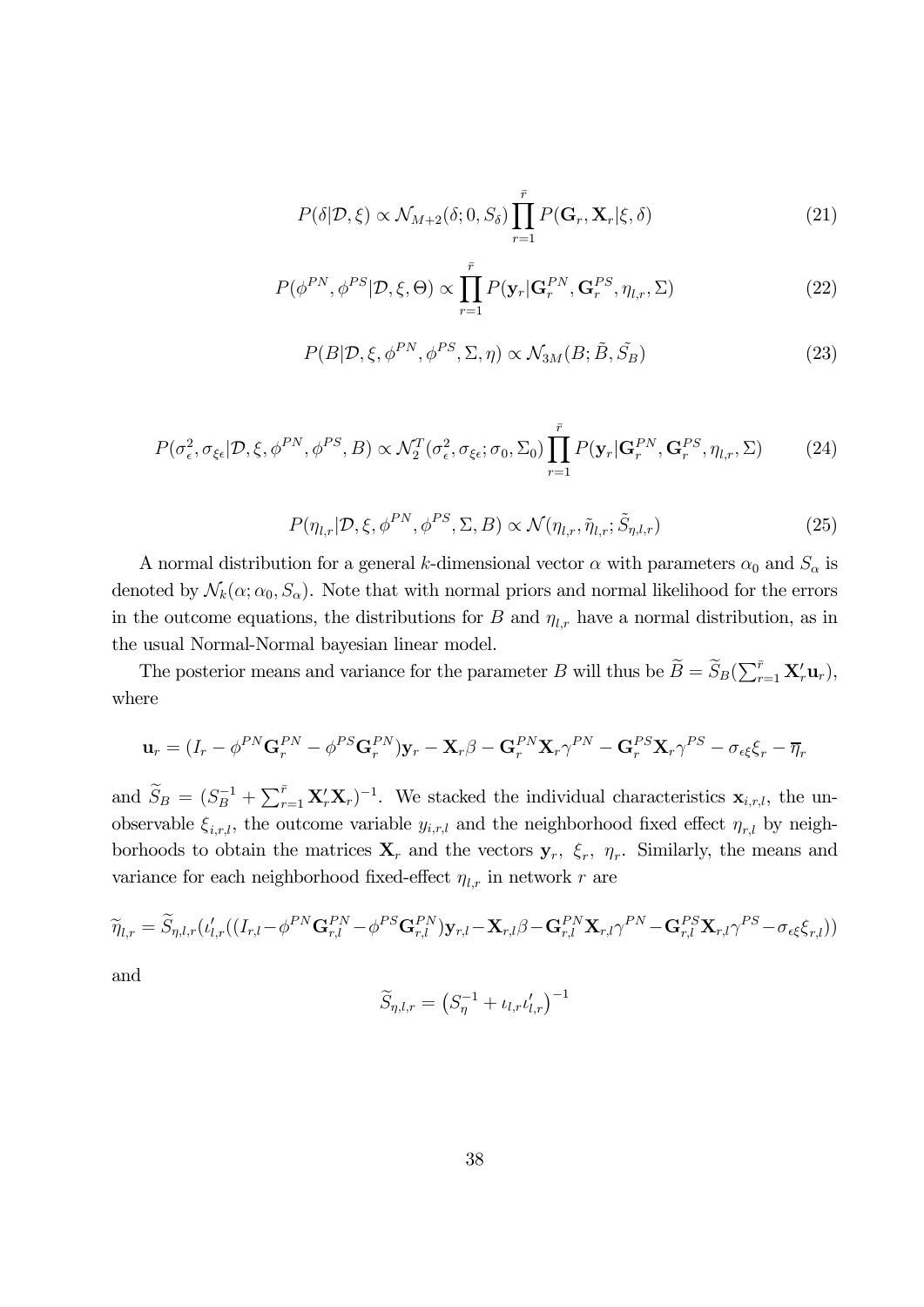### B.3 Sampling algorithm

#### B.3.1 MCMC sampling

We can see from the previous subsection, that except the posterior distributions for  $B$  and  $\eta_r$  which are normal, every other distribution is of unknown form, so moments or quantiles cannot be computed. To overcome this issue, we use a MCMC algorithm in order to draw a random sample from target marginal distributions: when the Markov Chain converges to a stationary distribution, the chain itself can be used as a sample of draws from the target distribution: sample moments (i.e. mean and standard deviation) and empirical quantiles can be computed. The Gibbs sampling scheme allows us to marginalize a multivariate joint posterior like (19) without calculating multidimensional integrals, a task that is possible only for very specific functional forms. When the posterior distribution of some parameter is not easy to draw samples from, the Metropolis-Hastings (M-H) algorithm is usually employed. It has been shown (see for example Robert and Casella, 2004) that sampling a distribution with M-H within a Gibbs sampling scheme still produces an ergodic Markov Chain. What follows is a brief description of MCMC sampling methods with an example.

Let us suppose we have a distribution  $q^*(x)$  of which we don't know its normalizing constant or its moments are very difficult (or even impossible) to compute. As said, the goal of MCMC methods is to draw samples from such target distribution in order to explore its characteristics empirically instead of analytically: sample moments and sample quantiles can be used instead of theoretical ones when the simulated distribution converges to the target one.

- Gibbs sampling While Gibbs sampling can be shown to be a special case of the M-H algorithm, it's quicker and simpler although it needs the full conditional distribution to be known. Clearly this makes the Gibbs sampler alone less applicable. Let us suppose we need to draw a sample from  $q(x_1, x_2, x_3)$ . In our case this could be for example the full conditional distribution (19). The algorithm works as follows.
	- 1. Chose  $x_1^0, x_2^0, x_3^0$  as starting values of the chain and set an index  $t = 0$
	- 2. Draw  $x_1^{t+1}$  from  $q(x_1|x_2^t, x_3^t)$
	- 3. Draw  $x_2^{t+1}$  from  $q(x_2|x_1^{t+1}, x_3^t)$
	- 4. Draw  $x_3^{t+1}$  from  $q(x_3|x_1^{t+1}, x_2^{t+1})$
	- 5. Set  $t = t + 1$  and get back to step 2.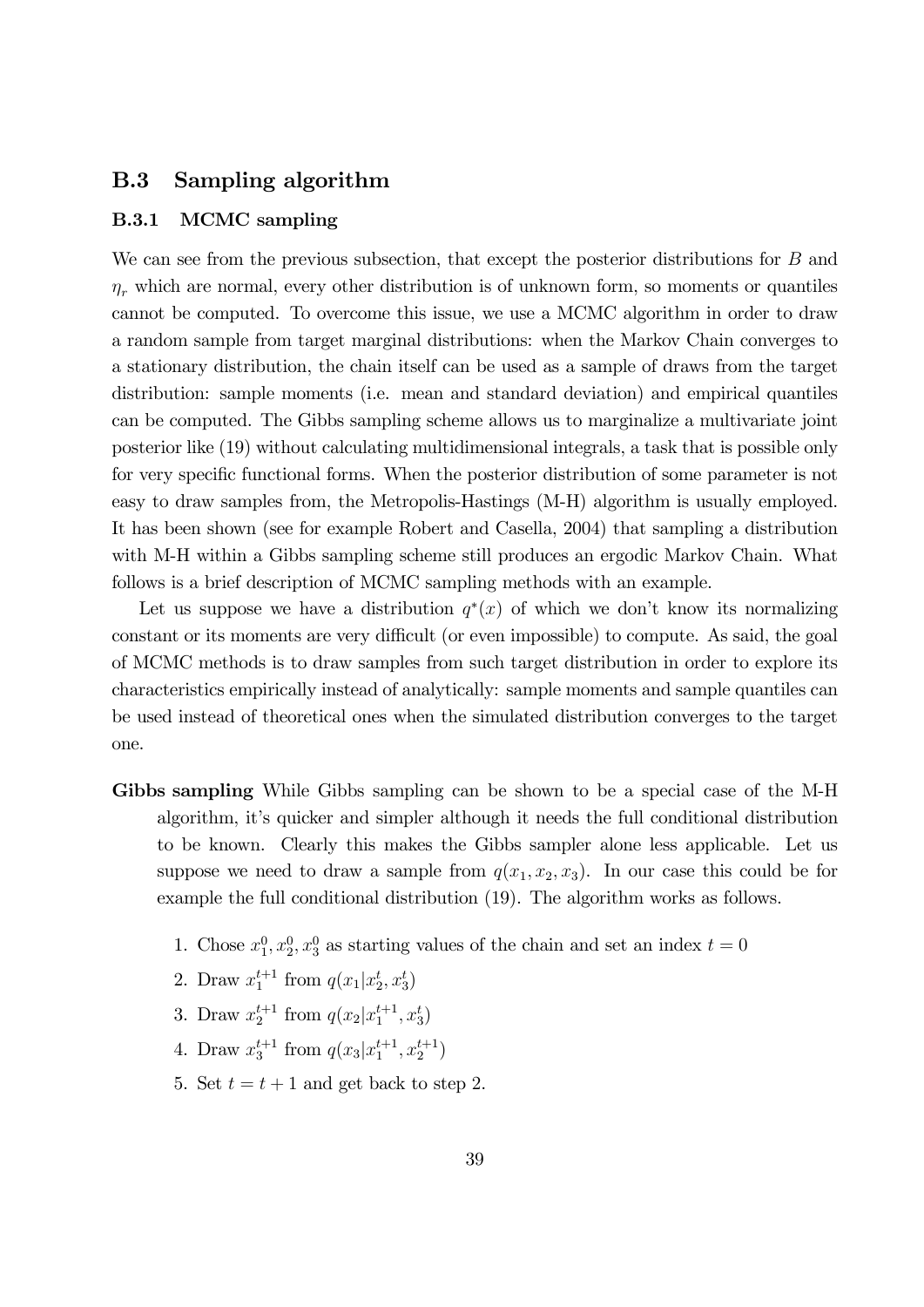When the chain  $\{x_1\}$  converges to its stationary distribution  $q(\cdot)$ , its elements can be considered as a sample from the marginal conditional densities  $q(x_i|x_{-i})$ .

- Metropolis-Hastings within Gibbs If any of the conditional distribution needed for the Gibbs sampling are not suitable for direct sampling (in our example it could be  $q(x_3|x_1, x_2)$ ), Metropolis-Hastings (or Metropolis) can be employed in that step.
- **Metropolis-Hastings** Let us suppose we cannot draw a random observation from  $q(x_3|x_1, x_2)$ in the example above. Given a starting draw  $x_3^t$ , the M-H algorithm uses a *candidate* point y from a suitable proposal distribution  $f(y|x_3^t)$ . The candidate y is accepted as the *new*  $x_3^{t+1}$  with probability given by

$$
\alpha(y, x_3^t) = \min \left[ \frac{f(y|x_3^t) q(x_3^t|x_1^t, x_2^t)}{f(x_3^t|y) q(y|x_1^t, x_2^t)}, 1 \right].
$$

Note that since the target distribution is on both the numerator and the denominator, normalizing constant does not matter at all for the sampling.

#### B.3.2 The algorithm step-by-step

Let  $t = 1$  and let  $\Theta^1$ ,  $\delta^1$  be the initial state of the chain. We set all values at zero except  $\sigma_{\epsilon}^2$  set at 1. We denote as  $\phi_k(z;\mu,\Sigma)$  the k-variate normal density with parameters  $\mu,\Sigma$ evaluated at z, while  $\phi(z)$  is the standard normal evaluated at z.

**Step 1:** Sample  $\xi^t$  from  $\prod_{r=1}^{\bar{r}} \prod_{i}^{n_r} \phi(\xi_{i,l,r}) P(\mathcal{D}|\Theta,\delta,\xi)$  by a M-H step. Propose a candidate  $\xi_{i,l,r}^c$  by drawing it from a Normal with mean  $\xi_{i,r}^{t-1}$  and variance  $\tau_{\xi}$ , which is a tuning parameters whose meaning will be explained below. Accept  $\xi_{i,l,r}^c$  with probability  $\alpha_{\xi}$ given by

$$
\alpha_{\xi} = \min \left[ \frac{\prod_i^{n_r} \phi(\xi_{i,l,r}^c) P(\mathcal{D}_r | \Theta^{t-1}, \delta^{t-1}, \xi^c)}{\prod_i^{n_r} \phi(\xi_{i,l,r}^{t-1}) P(\mathcal{D}_r | \Theta^{t-1}, \delta^{t-1}, \xi^{t-1})}, 1 \right]
$$

**Step 2:** Sample  $\delta^t$  from  $\phi_{M+2}(\delta; \delta_0, S_\delta) \prod_{r=1}^{\bar{r}} P(\mathbf{G}_r, \mathbf{X}_r | \xi, \delta)$  by M-H. Propose  $\delta^c$  drawing it from  $\mathcal{N}_{M+2}(\delta^{t-1}; \tau_{\delta} \text{ and accept it as the next state of the chain with probability } \alpha_{\delta}$ given by

$$
\alpha_{\delta} = \min \left[ \frac{\phi_{M+2}(\delta^c; \delta_0, S_{\delta}) \prod_{r=1}^{\bar{r}} P(\mathbf{G}_r, \mathbf{X}_r | \xi_r^t, \delta^c))}{\phi_{M+2}(\delta^{t-1}; \delta_0, S_{\delta}) \prod_{r=1}^{\bar{r}} P(\mathbf{G}_r, \mathbf{X}_r | \xi_r^t, \delta^{t-1})}, 1 \right]
$$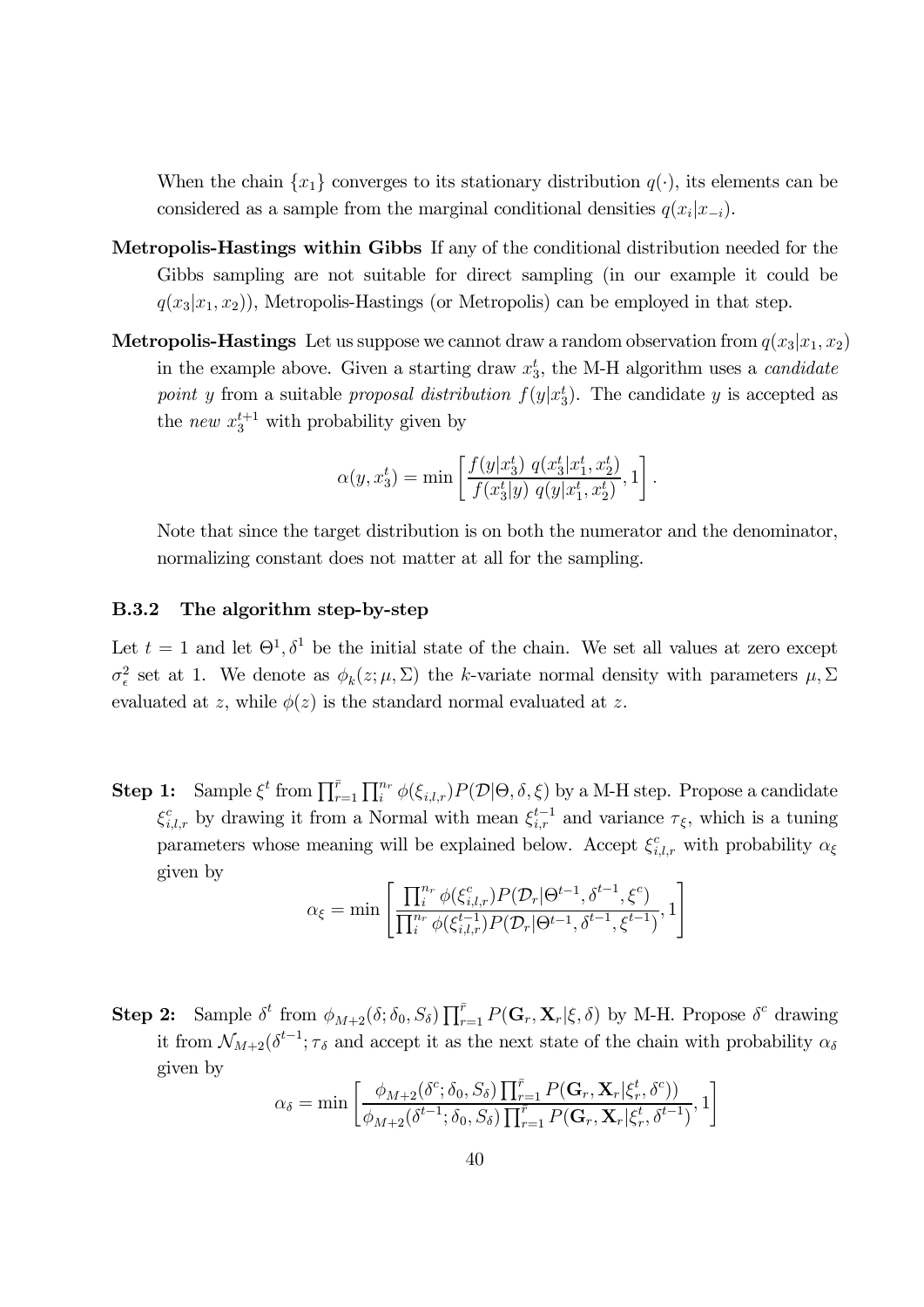**Step 3:** Sample  $\phi^{PN}$ ,  $\phi^{PS}$  from  $\prod_{r=1}^{\bar{r}} P(\mathbf{y}_r | \mathbf{G}_r^{PN}, \mathbf{G}_r^{PS}, \bar{\eta}_r, \Sigma)$  by M-H. Draw  $\phi^{PN^c}$ ,  $\phi^{PS^c}$ from  $\mathcal{N}(\phi^{PN^{t-1}}, \phi^{PS^{t-1}}, \tau_{\phi})$  until it satisfies the restriction discussed before. Accept  $\phi^{PN^c}, \phi^{PS^c}$  with probability  $\alpha_{\phi}$  given by

$$
\alpha_{\phi} = \min \left[ \frac{\prod_{r=1}^{\bar{r}} P(\mathbf{y}_r | \mathbf{G}_r^{PN}, \mathbf{G}_r^{PS}, \mathbf{X}_r, \phi^{PN^c}, \phi^{PS^c}, B^{t-1}, \bar{\eta}_r^{t-1}, \Sigma^{t-1}}{\prod_{r=1}^{\bar{r}} P(\mathbf{y}_r | \mathbf{G}_r^{PN}, \mathbf{G}_r^{PS}, \mathbf{X}_r, \phi^{PN^{t-1}}, \phi^{PS^{t-1}}, B^{t-1}, \bar{\eta}_r^{t-1}, \Sigma^{t-1}} \right]
$$

**Step 4:** Sample  $B^t$  from  $\mathcal{N}_{3M}(\widetilde{B}, \widetilde{S}_B)$ , where  $\widetilde{B} = \widetilde{S}_B(\sum_{r=1}^{\bar{r}} \mathbf{X}_r' \mathbf{u}_r^{t-1})$ . Here  $u_r^{t,t-1}$  denotes the residual vector calculated by using  $\phi^{PN^t}, \phi^{PS^t}, \eta_r^{t-1}, \sigma_{\epsilon\xi}$ 

**Step 5:** Sample  $(\sigma_{\epsilon}^2, \sigma_{\epsilon\xi})$  from  $\mathcal{N}_2^T(\sigma_{\epsilon}^2, \sigma_{\xi\epsilon}; \sigma_0, \Sigma_0) \prod_{r=1}^{\bar{r}} P(\mathbf{y}_r | \mathbf{G}_r^{PN}, \mathbf{G}_r^{PS}, \eta_{l,r}, \Sigma)$ . To do this, propose a candidate  $(\sigma_{\epsilon}^{2c}, \sigma_{\epsilon\xi}^c; \tau_{\Sigma})$  from  $\mathcal{N}_2(\sigma_{\epsilon}^{2^{t-1}}, \sigma_{\epsilon\xi}^{t-1})$ , verify if it belongs to a set  $\mathcal O$  where  $\Sigma^c$  is positive definite and accept it with probability

$$
\alpha_{\Sigma} = \min \left[ \frac{\phi_2(\sigma_{\epsilon}^{2,c}, \sigma_{\xi\epsilon}^c; \sigma_0, \Sigma_0) \prod_{r=1}^{\bar{r}} P(\mathbf{y}_r | \mathbf{G}_r^{PN}, \mathbf{G}_r^{PS}, \mathbf{X}_r, \phi^{PN^t}, \phi^{PS^t}, B^t, \bar{\eta}_r^{t-1}, \Sigma^c)}{\phi_2(\sigma_{\epsilon}^{2,t-1}, \sigma_{\xi\epsilon}; \sigma_0, \Sigma_0) \prod_{r=1}^{\bar{r}} P(\mathbf{y}_r | \mathbf{G}_r^{PN}, \mathbf{G}_r^{PS}, \mathbf{X}_r, \phi^{PN^t}, \phi^{PS^t}, B^t, \bar{\eta}_{l,r}^{t-1}, \Sigma^{t-1})}, 1 \right]
$$

**Step 6:** Sample  $\eta_{l,r}$  from  $\mathcal{N}(\eta_{l,r}, \widetilde{\eta}_{l,r}; \widetilde{S}_{\eta,l,r})$ , where

$$
\widetilde{\eta}_{l,r} = \widetilde{S}_{\eta,l,r}(\iota'_{l,r}((I_{r,l}-\phi^{PN,t}\mathbf{G}_{r,l}^{PN}-\phi^{PS,t}\mathbf{G}_{r,l}^{PN})\mathbf{y}_{r,l} - \mathbf{X}_{r,l}\beta^{t} - \mathbf{G}_{r,l}^{PN}\mathbf{X}_{r,l}\gamma^{PN,t} - \mathbf{G}_{r,l}^{PS}\mathbf{X}_{r,l}\gamma^{PS,t} - \sigma_{\epsilon\xi}^{t}\xi_{r,l}^{t}))
$$

The tuning parameters  $\tau_{\xi}, \tau_{\phi}, \tau_{\delta}, \tau_{\Sigma}$  are needed to achieve of roughly 50% of the M-H steps. To do this The Markov chains are 110,000 observations long with 20,000 observations of burn-in period. To test whether convergence has been achieved we performed the standard diagnostics such as autocorrelations, Rafterty-Lewis MCMC diagnostics, Geweke's numerical standard errors and relative numerical efficiency estimates, freely available within the CODA package.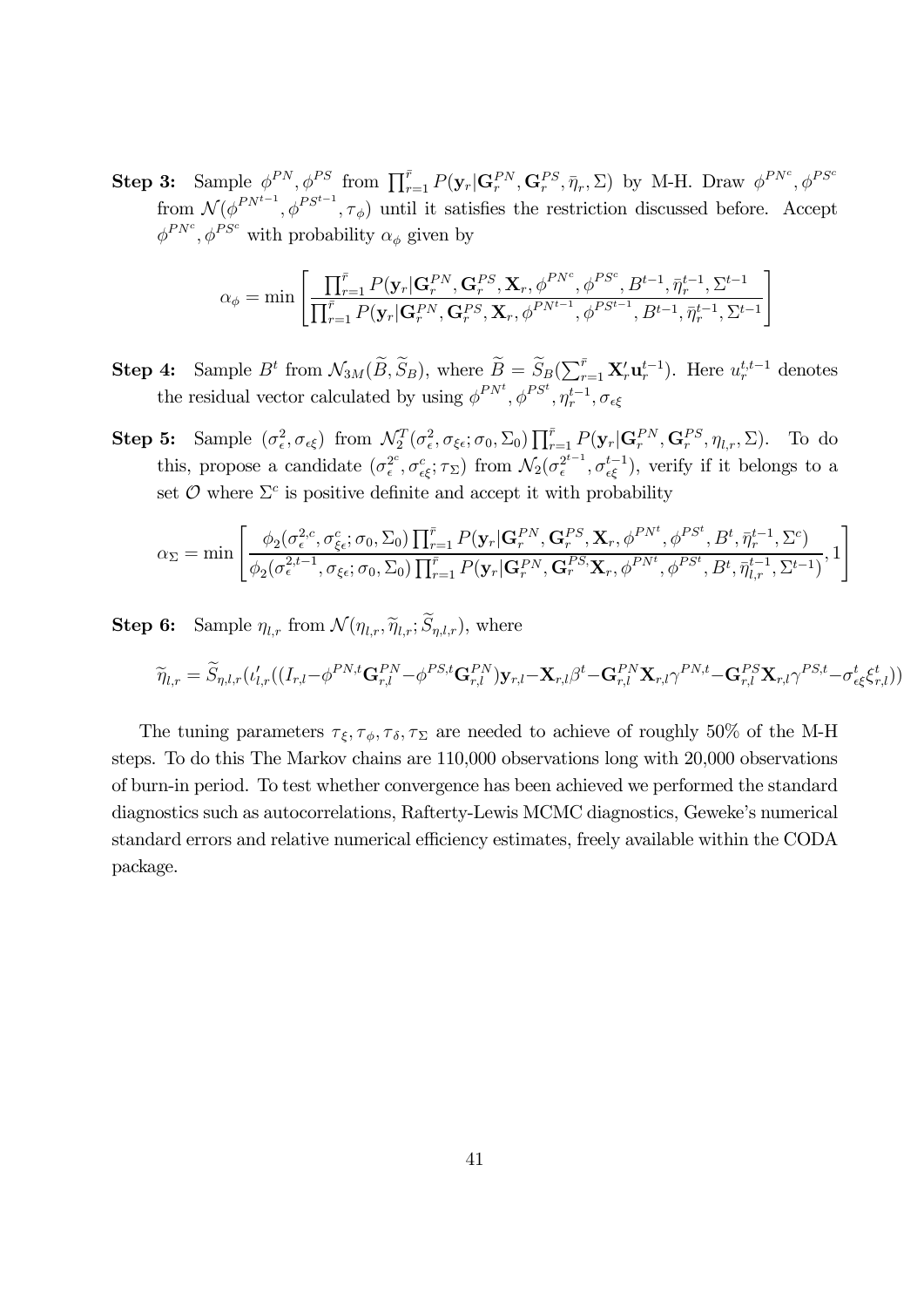## **C Extra tables**

|                                              | Dep. Var.: School Performance Index |                          |                         |                         |                         |                         |  |
|----------------------------------------------|-------------------------------------|--------------------------|-------------------------|-------------------------|-------------------------|-------------------------|--|
|                                              | (1)                                 | (2)                      | (3)                     | (1)                     | (2)                     | (3)                     |  |
| Peers in the neighborhood ( $\varphi^{PN}$ ) |                                     |                          |                         | $0.1477***$<br>(0.0125) | $0.1227***$<br>(0.0132) | $0.0671***$<br>(0.0135) |  |
| Peers at school $(\varphi^{PS})$             | $0.1522***$<br>(0.0095)             | $0.1466$ ***<br>(0.0112) | $0.1225***$<br>(0.0117) |                         |                         |                         |  |
| Individual characteristics                   | yes                                 | yes                      | Yes                     | yes                     | yes                     | yes                     |  |
| Peers' characteristics                       | no                                  | yes                      | Yes                     | no                      | yes                     | yes                     |  |
| Neighborhood fixed effects                   | no                                  | no                       | Yes                     | no                      | no                      | yes                     |  |
| N. obs.                                      | 838                                 | 838                      | 838                     | 838                     | 838                     | 838                     |  |
| N. networks                                  | 29                                  | 29                       | 29                      | 29                      | 29                      | 29                      |  |
| N. neighborhoods                             | 82                                  | 82                       | 82                      | 82                      | 82                      | 82                      |  |

## **Table C.1. Estimation results: Outcome equation only (separated models)**

Notes.We report estimates from a Bayesian spatial autoregressive model. Posterior means and standard deviation (in parentheses) are reported. Control variables are those listed in Table 1. \*, \*\*, \*\*\* indicate that zero is not contained in a 90, 95 and 99 percent confidence interval.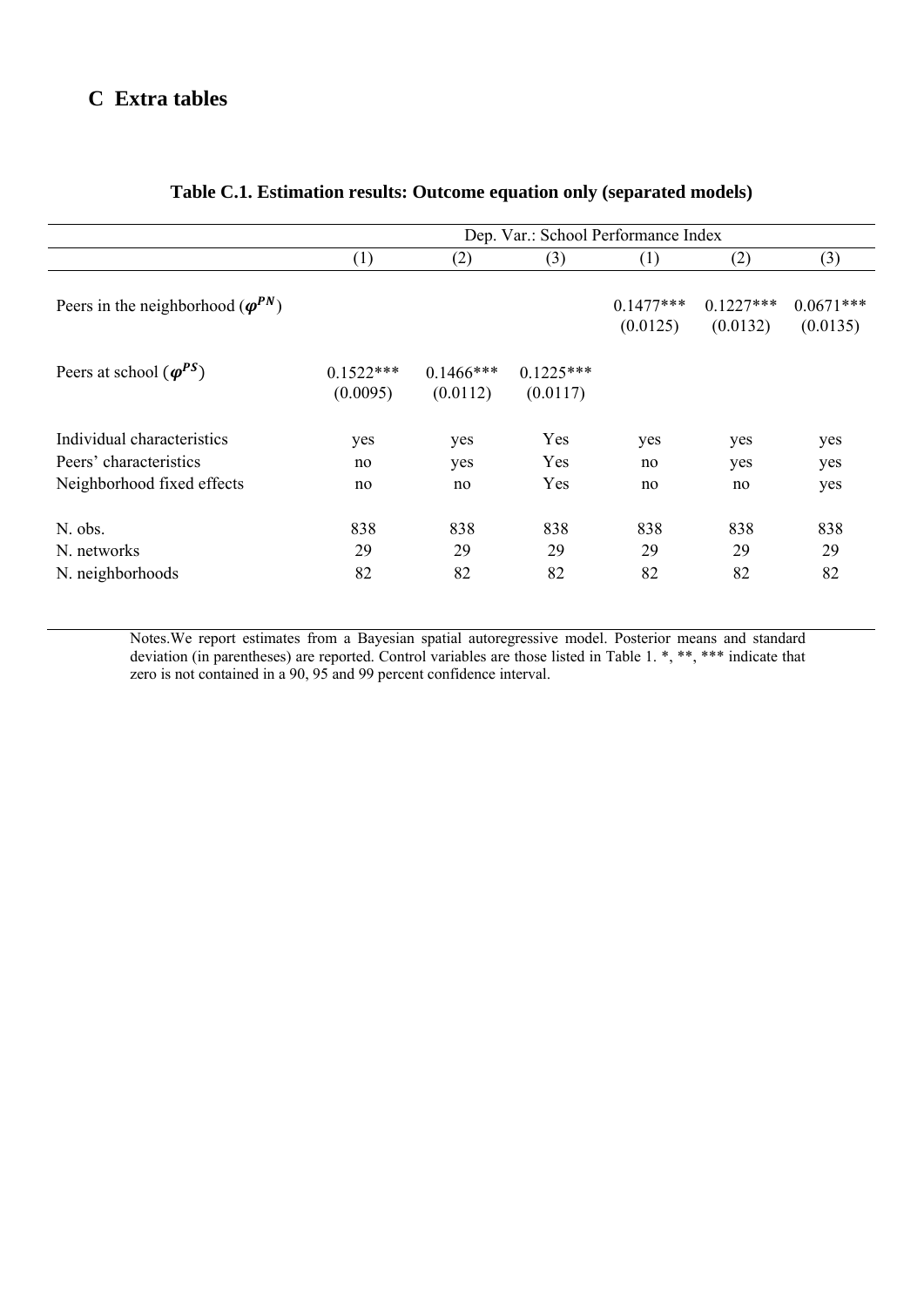## **Table C.2. Estimation results: Outcome equation only (homogeneous model)**

|                                    | (1)                     |
|------------------------------------|-------------------------|
| Endogenous peer effect $(\varphi)$ | $0.0937***$<br>(0.0090) |
| Individual characteristics         | yes                     |
| Peers' characteristics             | yes                     |
| Neighborhood fixed effects         | yes                     |
| N. obs.                            | 838                     |
| N networks                         | 29                      |
| N. neighborhoods                   | 82                      |

Dep. Var.: GPA Index

Notes. We report estimates from a Bayesian spatial autoregressive model. Posterior means and standard deviation (in parentheses) are reported. Control variables are those listed in Table 1. \*, \*\*, \*\*\* indicate that zero is not contained in a 90, 95 and 99 percent confidence interval.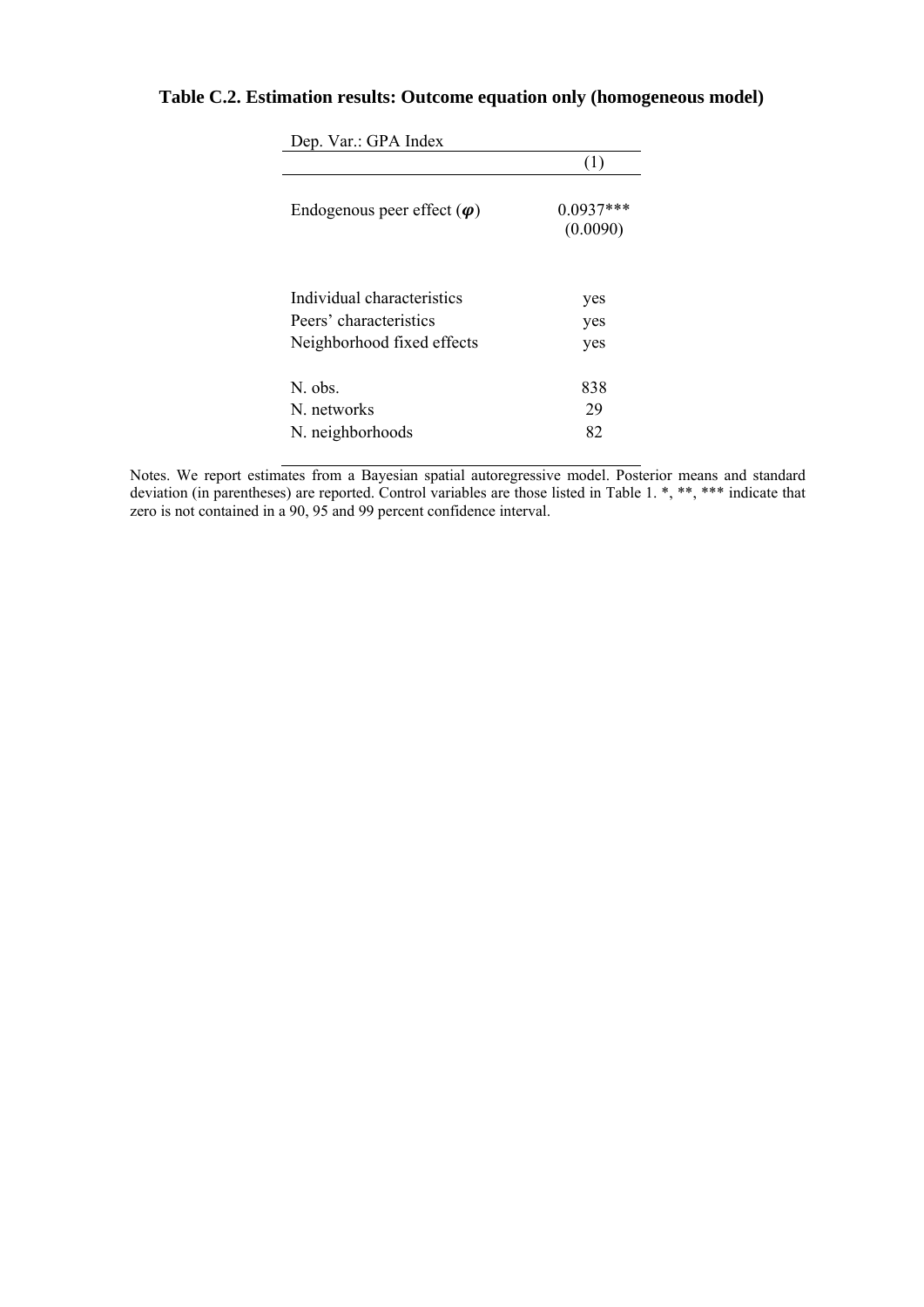|                         | (1)         | (2)         | (3)         | (4)         | (5)<br>Resident | (6)           | (7)         |
|-------------------------|-------------|-------------|-------------|-------------|-----------------|---------------|-------------|
|                         |             |             | Religion    | Family      | building        |               |             |
| <b>VARIABLES</b>        | Female      | Black       | practice    | income      | quality         | Student grade | Distance    |
|                         |             |             |             |             |                 |               |             |
| β                       | $0.130***$  | $0.125***$  | $0.149***$  | $0.121***$  | $0.183***$      | $0.128***$    | $0.106***$  |
|                         | (0.0270)    | (0.0298)    | (0.0317)    | (0.0284)    | (0.0312)        | (0.0401)      | (0.0374)    |
| ξ                       | $-0.0354$   | $-0.102$    |             |             |                 |               | 0.0178      |
|                         | (0.0404)    | (0.0989)    |             |             |                 |               | (0.0424)    |
| λ                       |             |             | $-0.0811$   | $-0.0318$   | $-0.0979$       | $-0.123$      |             |
|                         |             |             | (0.0589)    | (0.0634)    | (0.0612)        | (0.0777)      |             |
| $\delta$                |             |             | $-0.0422$   | $-0.0335$   | $-0.182**$      | 0.0296        |             |
|                         |             |             | (0.0424)    | (0.140)     | (0.0715)        | (0.0724)      |             |
| Female                  | $0.185***$  | $0.188***$  | $0.183***$  | $0.187***$  | $0.180***$      | $0.185***$    | $0.189***$  |
|                         | (0.0461)    | (0.0458)    | (0.0456)    | (0.0460)    | (0.0445)        | (0.0459)      | (0.0461)    |
| Black                   | $-0.0413$   | $-0.0437$   | $-0.0392$   | $-0.0429$   | $-0.0455$       | $-0.0417$     | $-0.0438$   |
|                         | (0.0549)    | (0.0540)    | (0.0544)    | (0.0552)    | (0.0545)        | (0.0555)      | (0.0551)    |
| Parental education      | $0.118*$    | $0.119*$    | $0.118*$    | $0.118*$    | $0.118*$        | $0.120*$      | $0.119*$    |
|                         | (0.0616)    | (0.0617)    | (0.0614)    | (0.0619)    | (0.0605)        | (0.0617)      | (0.0619)    |
| Two parents             | 0.0718      | 0.0717      | 0.0730      | 0.0719      | 0.0687          | 0.0741        | 0.0712      |
|                         | (0.0486)    | (0.0484)    | (0.0484)    | (0.0479)    | (0.0499)        | (0.0487)      | (0.0484)    |
| Family size             | 0.0194      | 0.0199      | 0.0210      | 0.0188      | 0.0195          | 0.0179        | 0.0191      |
|                         | (0.0456)    | (0.0452)    | (0.0460)    | (0.0450)    | (0.0441)        | (0.0450)      | (0.0454)    |
| Religion practice       | $-0.0965**$ | $-0.0974**$ | $-0.0965**$ | $-0.0974**$ | $-0.0908**$     | $-0.0955**$   | $-0.0991**$ |
|                         | (0.0414)    | (0.0416)    | (0.0414)    | (0.0415)    | (0.0413)        | (0.0417)      | (0.0417)    |
| Familyincome            | 0.209       | 0.205       | 0.214       | 0.208       | 0.197           | 0.206         | 0.205       |
|                         | (0.151)     | (0.150)     | (0.153)     | (0.149)     | (0.149)         | (0.150)       | (0.150)     |
| Familyincomerefused     | 0.115       | 0.111       | 0.121       | 0.114       | 0.103           | 0.113         | 0.111       |
|                         | (0.131)     | (0.130)     | (0.132)     | (0.130)     | (0.131)         | (0.130)       | (0.131)     |
| Student grade           | 0.0357      | 0.0378      | 0.0356      | 0.0354      | 0.0392          | 0.0341        | 0.0366      |
|                         | (0.0424)    | (0.0425)    | (0.0425)    | (0.0424)    | (0.0429)        | (0.0423)      | (0.0425)    |
| Constant                | $0.0437***$ | $0.0414***$ | $0.0437***$ | $0.0423***$ | $0.0376***$     | $0.0422***$   | $0.0411***$ |
|                         | (0.00602)   | (0.00654)   | (0.00580)   | (0.00610)   | (0.00598)       | (0.00608)     | (0.00652)   |
| Observations            | 1,853       | 1,853       | 1,853       | 1,853       | 1,853           | 1,853         | 1,853       |
| R-squared               | 0.075       | 0.074       | 0.075       | 0.074       | 0.081           | 0.076         | 0.074       |
| Number of neighborhoods | 82          | 82          | 82          | 82          | 82              | 82            | 82          |

## **Table C.3 Heterogeneous peer effects-baseline.**

Notes: We report OLS estimation results from model in equation (11):  $y_i = \beta y_j + \delta \Delta_{ij}^L y_j + \lambda \Delta_{ij}^H y_j + \gamma' X_i + \varepsilon_{ij}$  in columns (3), (4), (5), (6), and model in equation (12):  $y_i = \beta y_j + \xi \Delta_{ij}^D y_j + \gamma' X_i + \varepsilon_{ij}$  in columns (1), (2) and (7), respectively. Robust standard errors clustered at the neighborhood level in parentheses.\*\*\*  $p<0.01$ , \*\*  $p<0.05$ , \*  $p<0.1$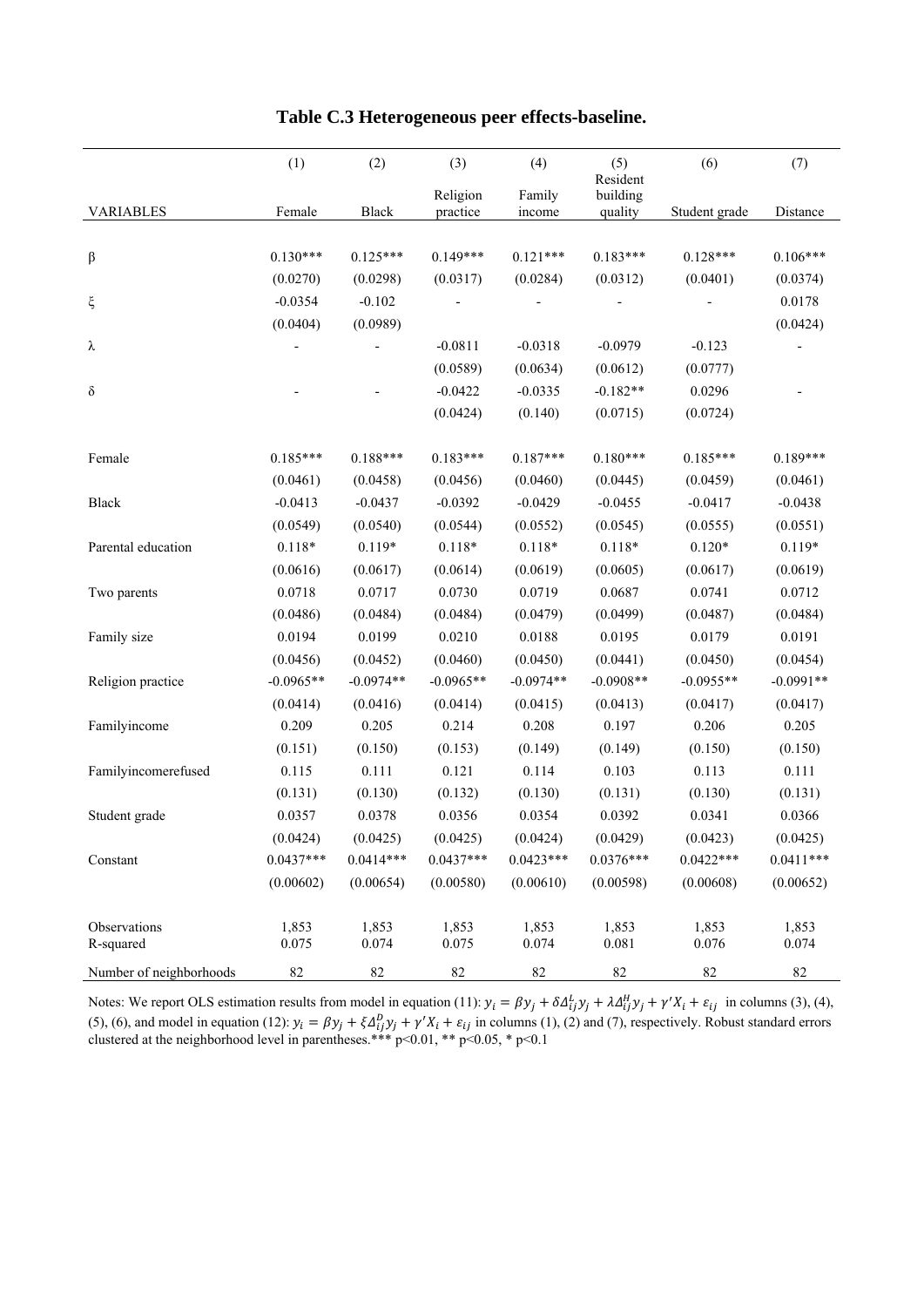**Figure 1. Star network with two neighboroods** 



Figure 2. Distribution of neighborhoods by neighborhoods size

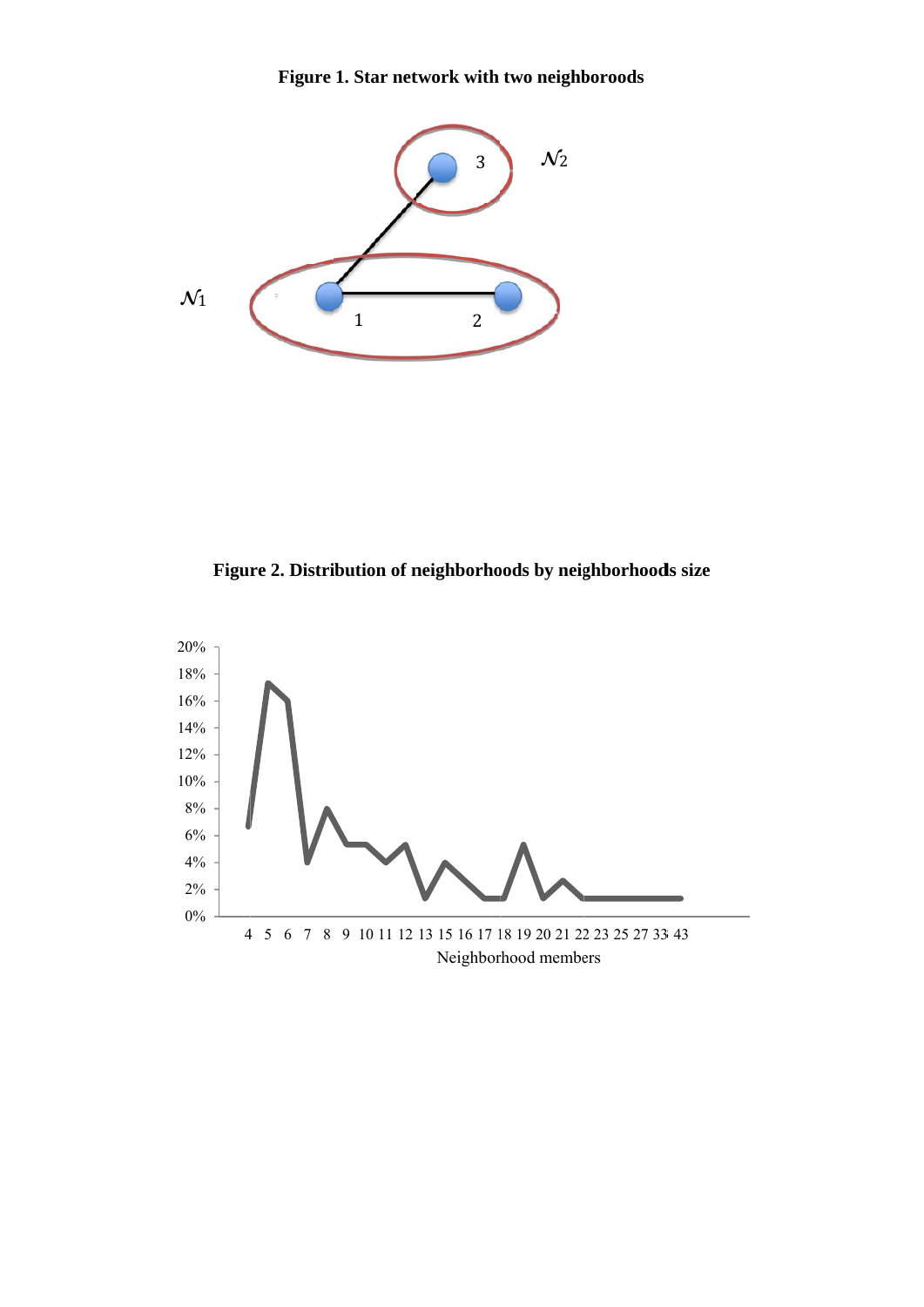

**Figure 3. An heuristic description of our data structure** 

**Figure 4. Distribution of friends by geographic distance** 

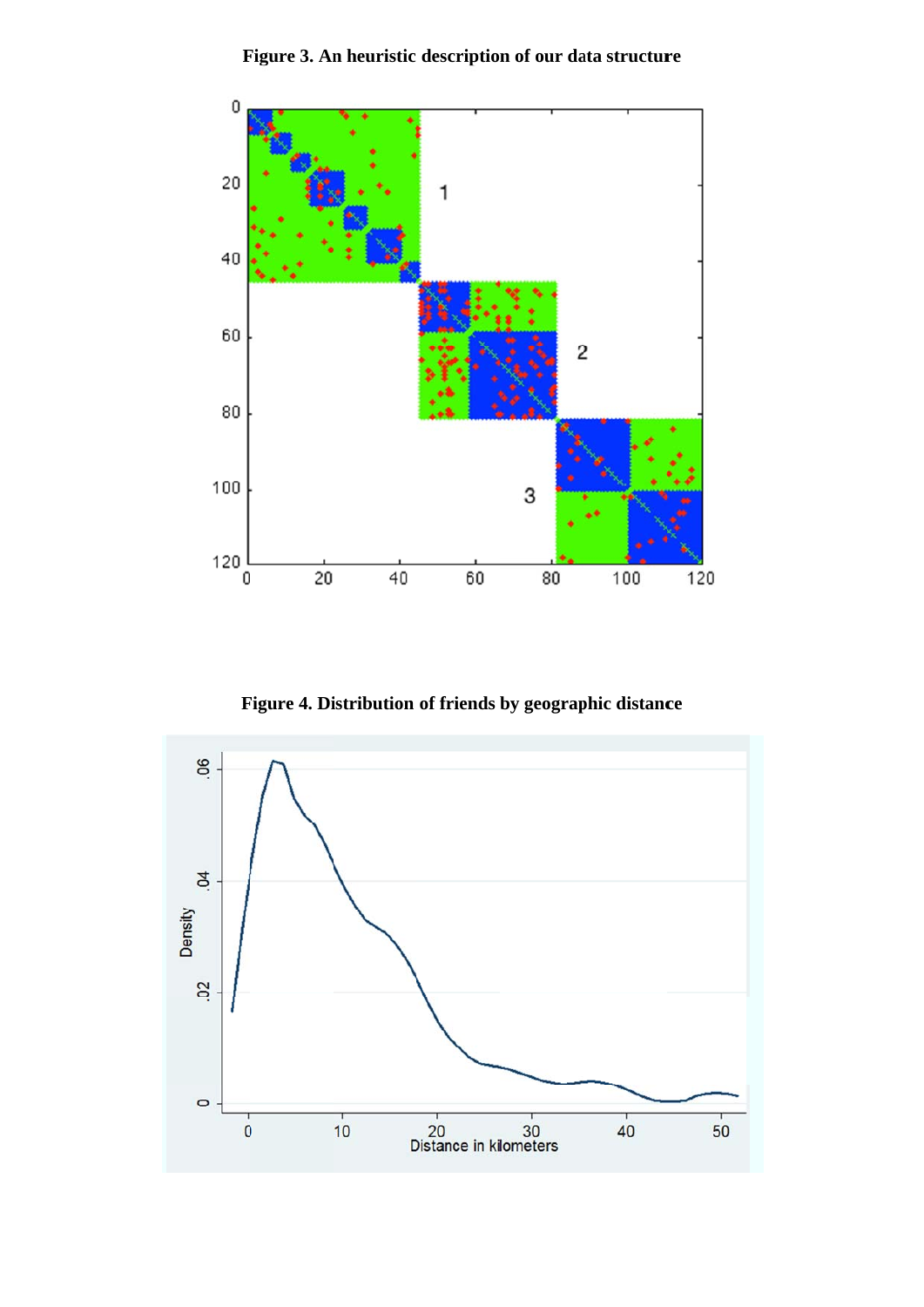Figure 5. Distribution of neighborhoods by average distance between residents



**Figure 6. Kernel density**  $\varphi^{PN}$  (Blue **y estimates**   $\lim_{\epsilon \to 0} \varphi^{PS}$  ( **of posterio (Green line r distributi ) ions** 

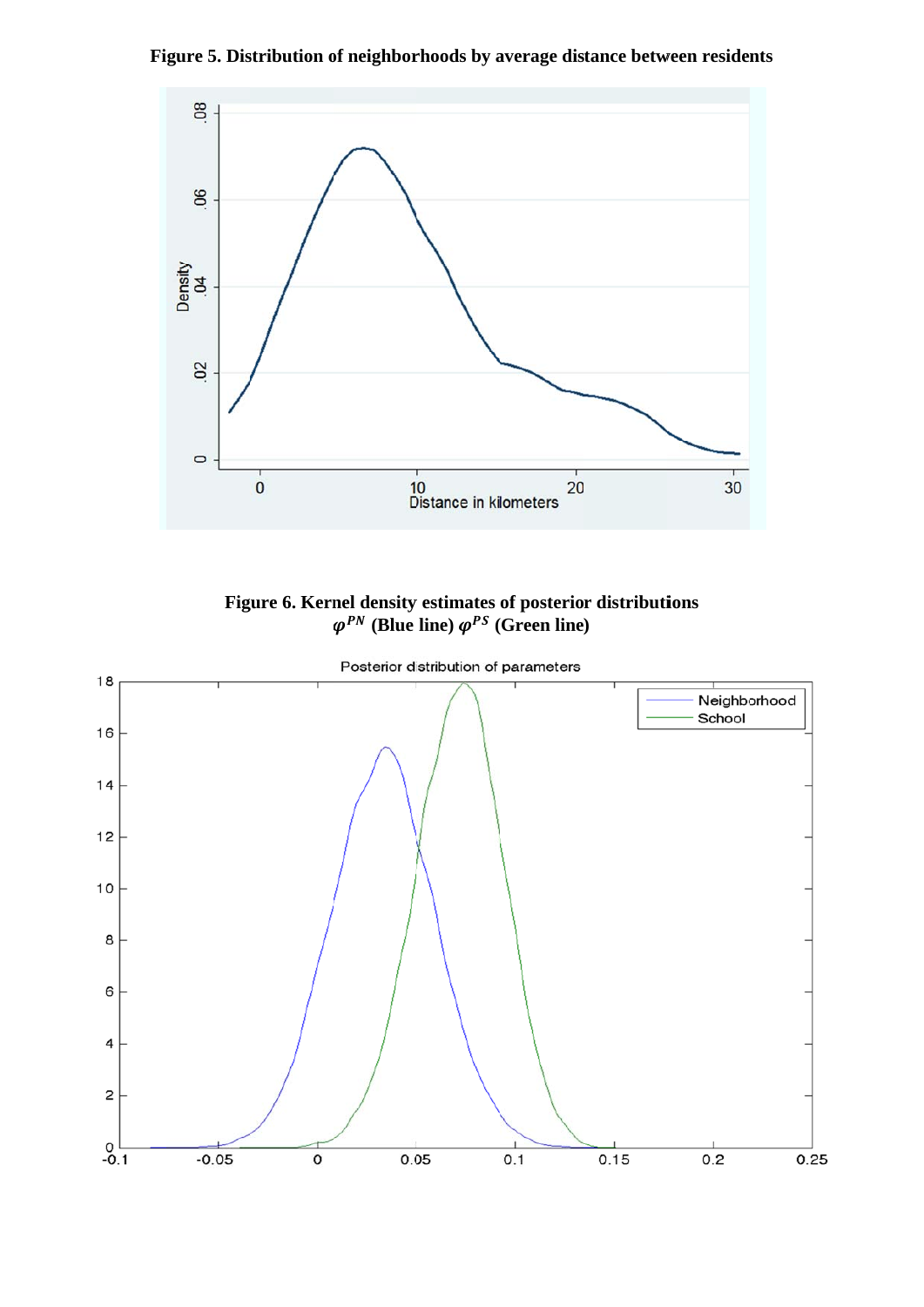



Notes: panel (a) shows the kernel density estimate of the posterior distribution of the parameter for peers in the neighborhood. Panel (b) depicts the Markov chain draws of the parameter. We show one value every 50 draws.



**Figure 8. Kernel density estimates of posterior distributions (a)** and draws from the ergodic Markov Chain (b) for parameter  $\varphi^{PS}$ 

Notes: Panel (a) shows the kernel density estimate of the posterior distribution of the parameter for peers in the neighborhood. Panel (b) depicts the Markov chain draws of the parameter. We show one value every 50 draws.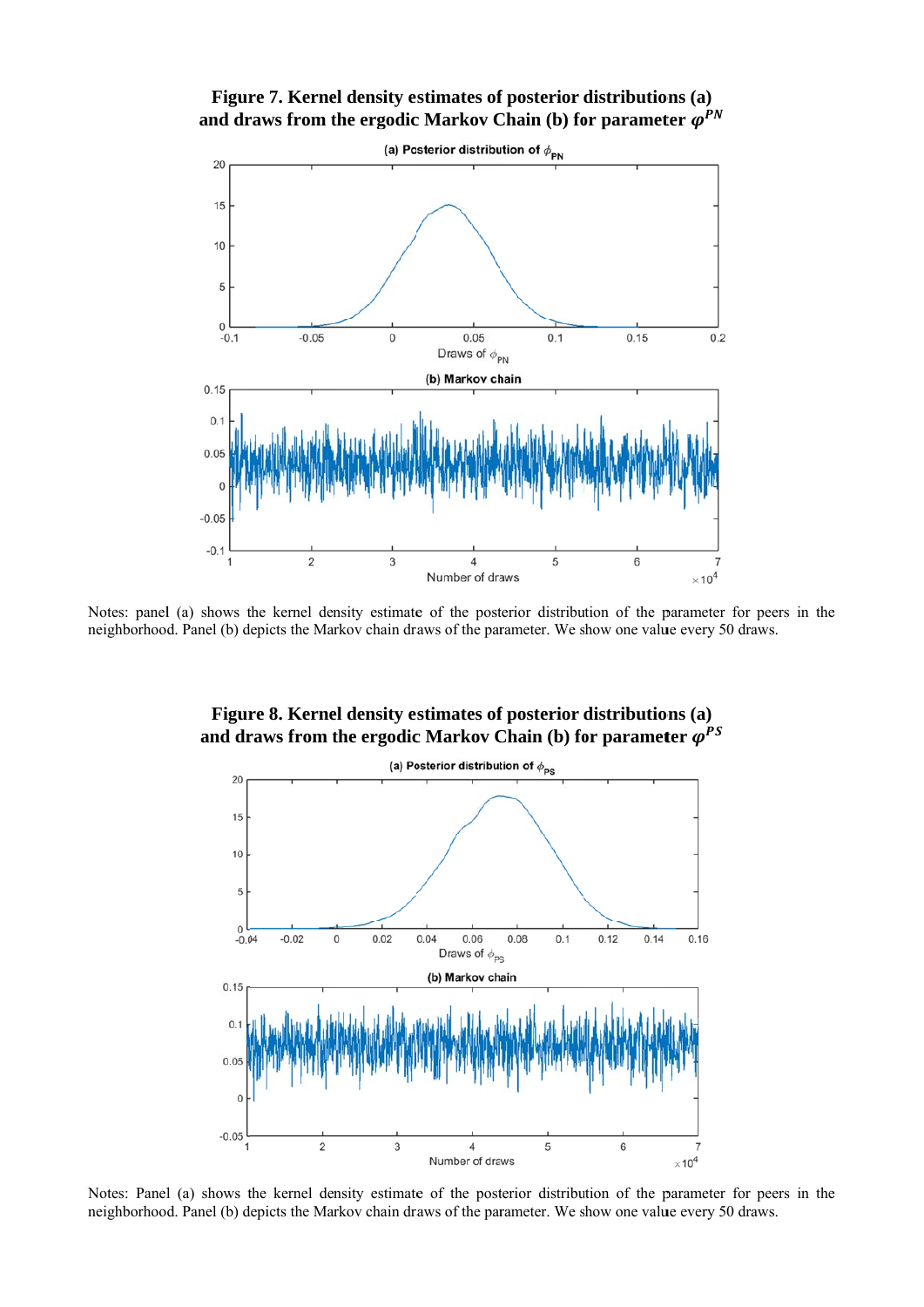|                                                   | Variable definition                                                                                                                                                                                                                                                                                                                                                                                                       | Mean  | St.dev |
|---------------------------------------------------|---------------------------------------------------------------------------------------------------------------------------------------------------------------------------------------------------------------------------------------------------------------------------------------------------------------------------------------------------------------------------------------------------------------------------|-------|--------|
| <b>Outcome variable</b>                           |                                                                                                                                                                                                                                                                                                                                                                                                                           |       |        |
| School Performance (GPA) Index                    | Grade Point Average (GPA) for mathematics, English, history<br>and science                                                                                                                                                                                                                                                                                                                                                | 2.93  | 0.75   |
| Individual characteristics                        |                                                                                                                                                                                                                                                                                                                                                                                                                           |       |        |
| Female                                            | Dummy variable taking value one if the respondent is female.                                                                                                                                                                                                                                                                                                                                                              | 0.47  | 0.50   |
| <b>Black</b>                                      | Race dummy. "White" is the reference group.                                                                                                                                                                                                                                                                                                                                                                               | 0.21  | 0.41   |
| Student grade                                     | Grade of student in the current year.                                                                                                                                                                                                                                                                                                                                                                                     | 9.34  | 3.02   |
| Religion practice                                 | Response to the question: "In the past 12 months, how often did<br>you attend religious services", coded as $1 =$ never, $2 =$ less than<br>once a month, 3= once a month or more, but less than once a<br>week, 4= once a week or more.                                                                                                                                                                                  | 2.89  | 1.16   |
| Household size                                    | Number of people living in the household.                                                                                                                                                                                                                                                                                                                                                                                 | 3.55  | 1.91   |
| Family income                                     | Total family income in thousands of dollars, before taxes. It<br>includes income of everybody in the household, and income<br>from welfare benefits, dividends, and all other sources                                                                                                                                                                                                                                     | 49.40 | 52.77  |
| Two parent family                                 | Dummy taking value one if the respondent lives in a household<br>with two parents(both biological and non biological).                                                                                                                                                                                                                                                                                                    | 0.17  | 0.38   |
| Parent education                                  | Schooling level of the (biological or non-biological) parent who<br>is living with the child, distinguishing between "never went to<br>school", "not graduate from high school", "high school<br>graduate", "graduated from college or a university",<br>"professional training beyond a four-year college", coded as 1<br>to 5. We considering only the education of the father if both<br>parents are in the household. | 3.65  | 2.23   |
| Physical developement                             | Answer to the question "How advanced is your physical<br>development compared to other boys your age?" Coded from 1<br>(younger) to 4 (older).                                                                                                                                                                                                                                                                            | 3.31  | 1.11   |
| Residential building quality                      | Interviewer response to the question "How well kept is the<br>building in which the respondent lives", coded as 4= very<br>poorly kept (needs major repairs), 3= poorly kept (needs minor<br>repairs), 2= fairly well kept (needs cosmetic work), 1= very<br>well kept.                                                                                                                                                   | 1.44  | 0.75   |
| Distance from school                              | Distance from school in kilometers.                                                                                                                                                                                                                                                                                                                                                                                       | 9.18  | 1.32   |
| Neighbors                                         | Dummy that takes the value 1 if two individuals i and j live in<br>the same Census block group.                                                                                                                                                                                                                                                                                                                           | 0.28  | 0.45   |
| Distance from friends                             | Distance between individual i and j if they are friends                                                                                                                                                                                                                                                                                                                                                                   | 10.51 | 9.27   |
| <b>Network characteristics</b>                    |                                                                                                                                                                                                                                                                                                                                                                                                                           |       |        |
| Network size                                      | Number of network members                                                                                                                                                                                                                                                                                                                                                                                                 | 28.89 | 25.88  |
| Number of friends (outdegree)                     | Number of friends                                                                                                                                                                                                                                                                                                                                                                                                         | 2.26  | 1.88   |
| Friends in the neighborhood                       | Number of friends in each neighborhood                                                                                                                                                                                                                                                                                                                                                                                    | 0.91  | 1.11   |
| Friends only at school                            | Number or friends only at school                                                                                                                                                                                                                                                                                                                                                                                          | 1.35  | 1.35   |
| Neighborhood characteristics<br>Neighborhood size | Number of neighborhood (Census block group) members<br>(in 82 neighborhoods)                                                                                                                                                                                                                                                                                                                                              | 10.21 | 7.47   |

## **Table 1. Description of Data (838 individuals, 29 networks)**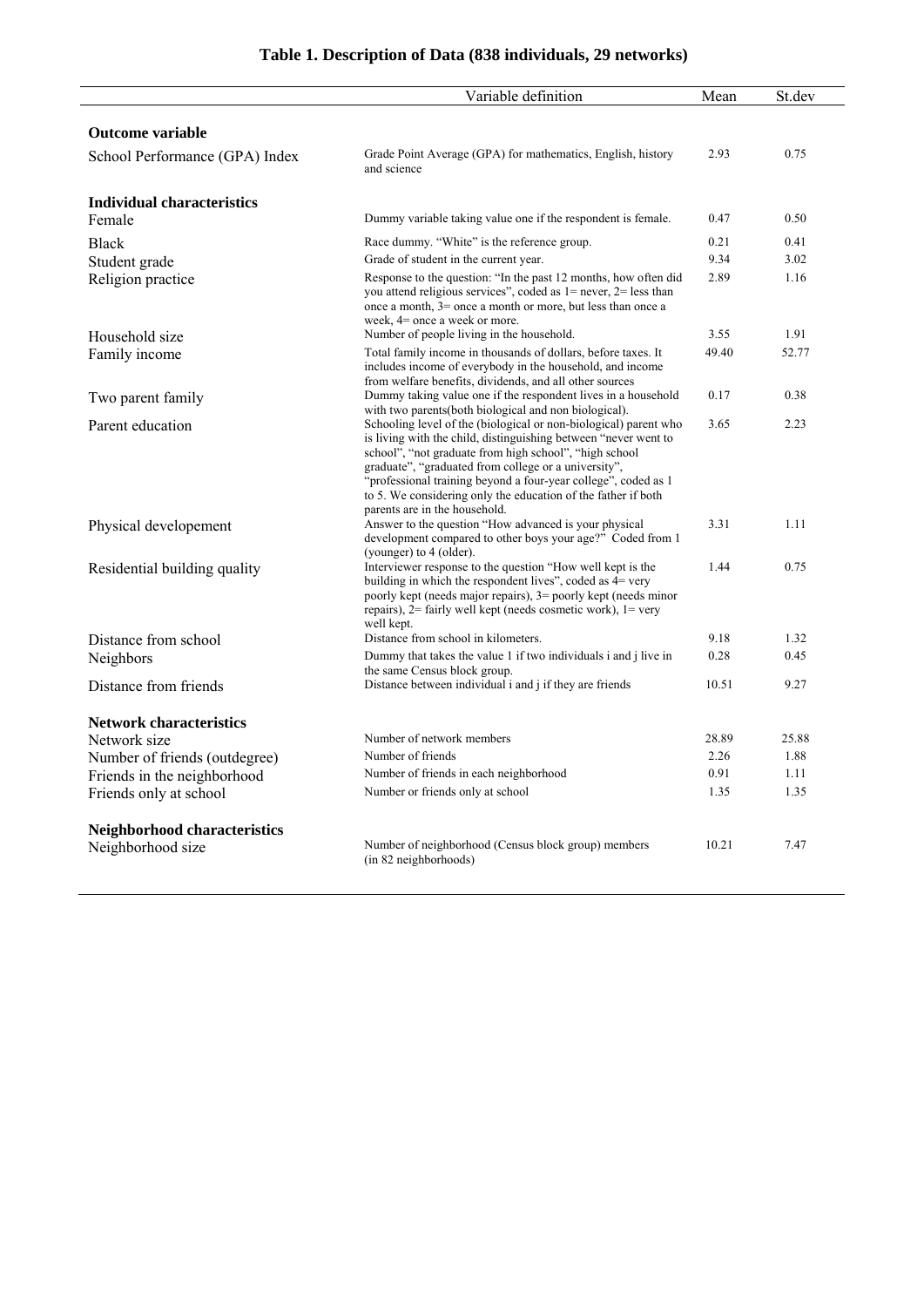| Panel 2a                     | Close friends | Distant friends | p-value   |
|------------------------------|---------------|-----------------|-----------|
| % of friends with the same   |               |                 |           |
| Female                       | 0.58          | 0.56            | 0.392     |
| <b>Black</b>                 | 0.96          | 0.95            | 0.462     |
| Parent education             | 0.43          | 0.44            | 0.503     |
| GPA index                    | 0.34          | 0.38            | $0.099*$  |
| Two parent family            | 0.64          | 0.63            | 0.591     |
| Household size               | 0.27          | 0.25            | 0.520     |
| Religion practice            | 0.42          | 0.44            | 0.503     |
| Family income                | 0.78          | 0.76            | 0.228     |
| Residential building quality | 0.57          | 0.51            | $0.016**$ |
| Student grade                | 0.74          | 0.70            | $0.055*$  |
| Panel 2b                     |               |                 |           |
| % of friends with higher     |               |                 |           |
| Parent education             | 0.28          | 0.28            | 0.924     |
| GPA index                    | 0.35          | 0.31            | $0.043**$ |
| Household size               | 0.37          | 0.36            | 0.813     |
| Religion practice            | 0.29          | 0.28            | 0.674     |
| Family income                | 0.09          | 0.10            | 0.624     |
| Residential building quality | 0.23          | 0.25            | 0.239     |
| Student grade                | 0.14          | 0.17            | $0.070*$  |

### **Table 2. Percentage of friends sharing the same characteristics by geographical distance**

Notes. For family income, the category "same" is assigned when the difference between ego's and alter's family income is less than one standard deviation. GPA score is rounded to the closest integer. We report the p-values of tests for equality in means between the close and distant friends. \*\*\*  $p < 0.01$ , \*\*  $p < 0.05$ , \*  $p < 0.10$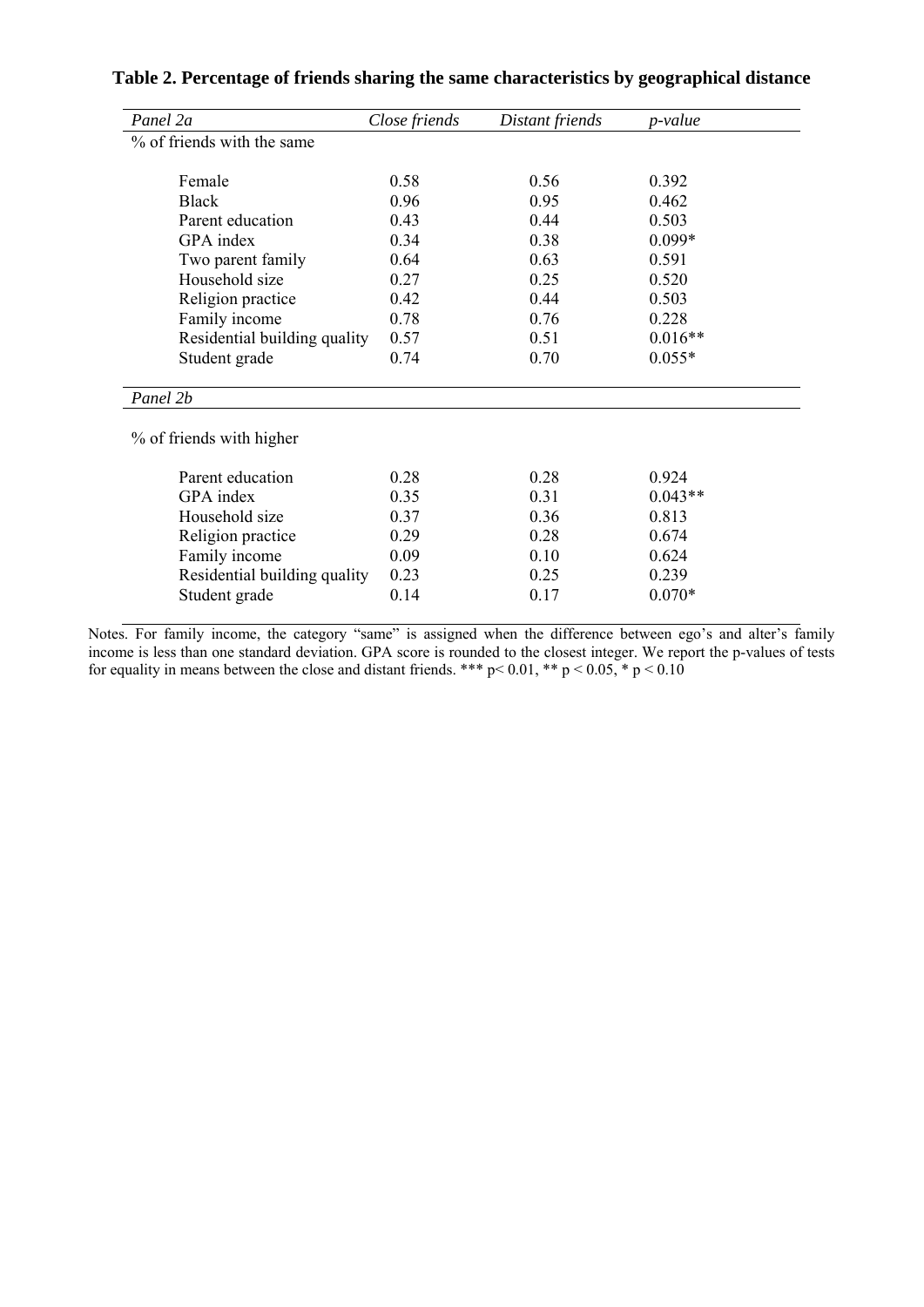|                                                      | Dep. Var.: GPA Index     |                          |                         |  |  |
|------------------------------------------------------|--------------------------|--------------------------|-------------------------|--|--|
|                                                      | (1)                      | (2)                      | (3)                     |  |  |
| Peersin the neighborhood ( $\varphi^{PN}$ )          | $0.1289$ ***<br>(0.0118) | $0.0800$ ***<br>(0.0094) | $0.0486***$<br>(0.0164) |  |  |
| Peers at school( $\varphi^{PS}$ )                    | $0.1415***$<br>(0.0095)  | $0.1195***$<br>(0.0094)  | $0.1102$ ***<br>(0.01)  |  |  |
| Individual characteristics                           | yes                      | yes                      | yes                     |  |  |
| Peers' characteristics                               | no                       | yes                      | yes                     |  |  |
| Neighborhood fixed effects                           | no                       | no                       | yes                     |  |  |
| % variance explained<br>by peers in the neighborhood | 22.69%                   | $16.64\%$                | 2.28%                   |  |  |
| % variance explained<br>by peers at school           | 33.82%                   | 27.80%                   | 5.15%                   |  |  |

## **Table 3. Estimation results: Outcome equation only**

Notes. We report estimates from a Bayesian spatial autoregressive model. Posterior means and standard deviation (in parentheses) are reported. Control variables are those listed in Table 1. \*, \*\*, \*\*\* indicate that zero is not contained in a 90, 95 and 99 percent confidence interval. N. obs. 838, n. networks 29, n. neighborhoods 82.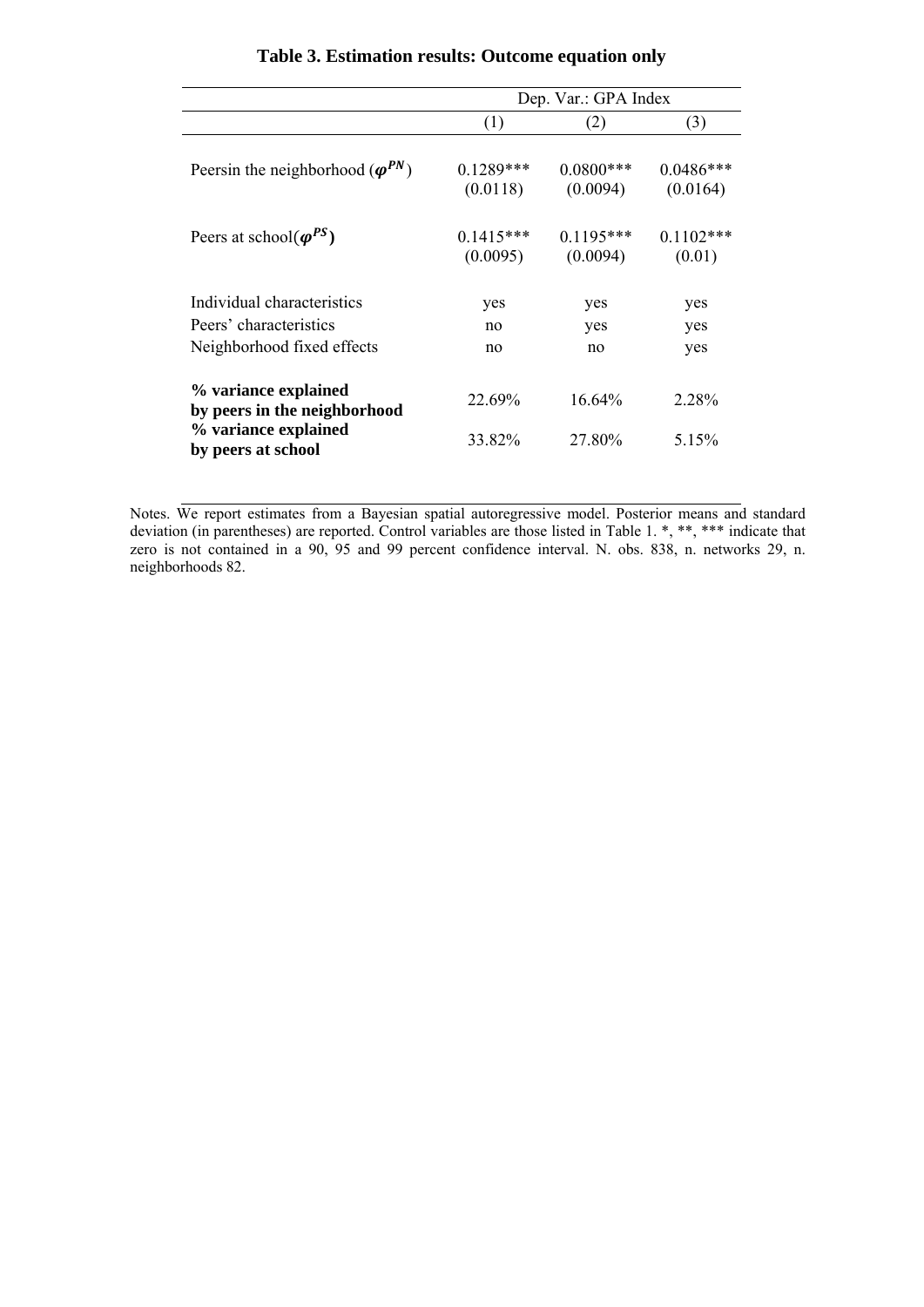|                                             |                        | Dep. Var.: GPA Index |                     |
|---------------------------------------------|------------------------|----------------------|---------------------|
|                                             | (1)                    | (2)                  | (3)                 |
|                                             | Outcome equation       |                      | Outcome equation    |
|                                             | without link formation | Link formation       | with link formation |
| Peersin the neighborhood ( $\varphi^{PN}$ ) | $0.0486***$            |                      | 0.0333              |
|                                             | (0.0164)               |                      | (0.0261)            |
| Peers at school $(\varphi^{PS})$            | $0.1102***$            |                      | $0.0715***$         |
|                                             | (0.01)                 |                      | (0.022)             |
| Female                                      | $0.1744$ ***           | $-0.153***$          | $0.1725***$         |
|                                             | (0.0202)               | (0.0402)             | (0.0552)            |
| <b>Black</b>                                | $0.1403***$            | $-0.5897***$         | $0.1403***$         |
|                                             | (0.0263)               | (0.059)              | (0.0705)            |
| Physical developement                       | $0.0501***$            | $-0.0689***$         | $0.0478***$         |
|                                             | (0.0139)               | (0.0307)             | (0.0375)            |
| Parent education                            | $0.0818***$            | $-0.0153$            | $0.0834$ ***        |
|                                             | (0.0154)               | (0.0328)             | (0.0419)            |
| Two parent family                           | $0.1347***$            | 0.003                | $0.1346$ ***        |
|                                             | (0.0155)               | (0.0252)             | (0.042)             |
| Household size                              | $-0.0224*$             | $-0.0749***$         | $-0.0197$           |
|                                             | (0.0147)               | (0.0334)             | (0.0399)            |
| Residential building quality                | $-0.0856***$           | $-0.0574*$           | $-0.0889**$         |
|                                             | (0.0151)               | (0.0291)             | (0.0405)            |
| Religion practice                           | $-0.025$               | $-0.0583$            | $-0.0248$           |
|                                             | (0.0211)               | (0.0436)             | (0.0574)            |
| Family income                               | $0.0885***$            | $-0.057$             | $0.0864*$           |
|                                             | (0.0177)               | (0.0462)             | (0.0473)            |
| Distance from school                        | 0.0117                 | $-0.1631***$         | 0.0098              |
|                                             | (0.0211)               | (0.0425)             | (0.0567)            |
| Student grade                               | 0.0235                 | $-2.3471***$         | 0.0245              |
|                                             | (0.0231)               | (0.0661)             | (0.063)             |
| Neighbors                                   |                        | $0.3439$ ***         |                     |
|                                             |                        | (0.0571)             |                     |
| Constant                                    |                        | $-2.247***$          |                     |
|                                             |                        | (0.1061)             |                     |
| Unobservables ( $\sigma_{\varepsilon\xi}$ ) |                        | $0.8181***$          | $-0.0013$           |
|                                             |                        | (0.0488)             | (0.0316)            |
| Peers' characteristics                      | yes                    |                      | yes                 |
| Neighborhood fixed effects                  | yes                    |                      | yes                 |
| Obs                                         | 837                    | 42012                | 837                 |
| N of networks                               | 29                     | 29                   | 29                  |
| N of neighborhoods                          | 82                     | 82                   | 82                  |

#### **Table 4. Estimation results: Outcome equation and link formation**

Notes.Columns (2) and (3) report the means and the standard deviations of the posterior distributions of the parameters. We draw random samples from each parameter's marginal conditional distribution using Markov Chain Monte Carlo (MCMC) techniques. We let our chain run for 70,000 iterations, discarding the first 10,000 iterations. Ergodicity of the Markov Chain is achieved quite fast (see Figures 7 and 8). Control variables are described in Table 1. In column (2) the regressors are differences in terms of the listed variables between friends. Column (2) reports results on the dyadic model (18), the covariates are differences in terms of the listed characteristics. Columns (1) and (3) show results on model (20). \*, \*\*, \*\*\* indicate that zero is not contained in a 90, 95 and 99 percent confidence interval.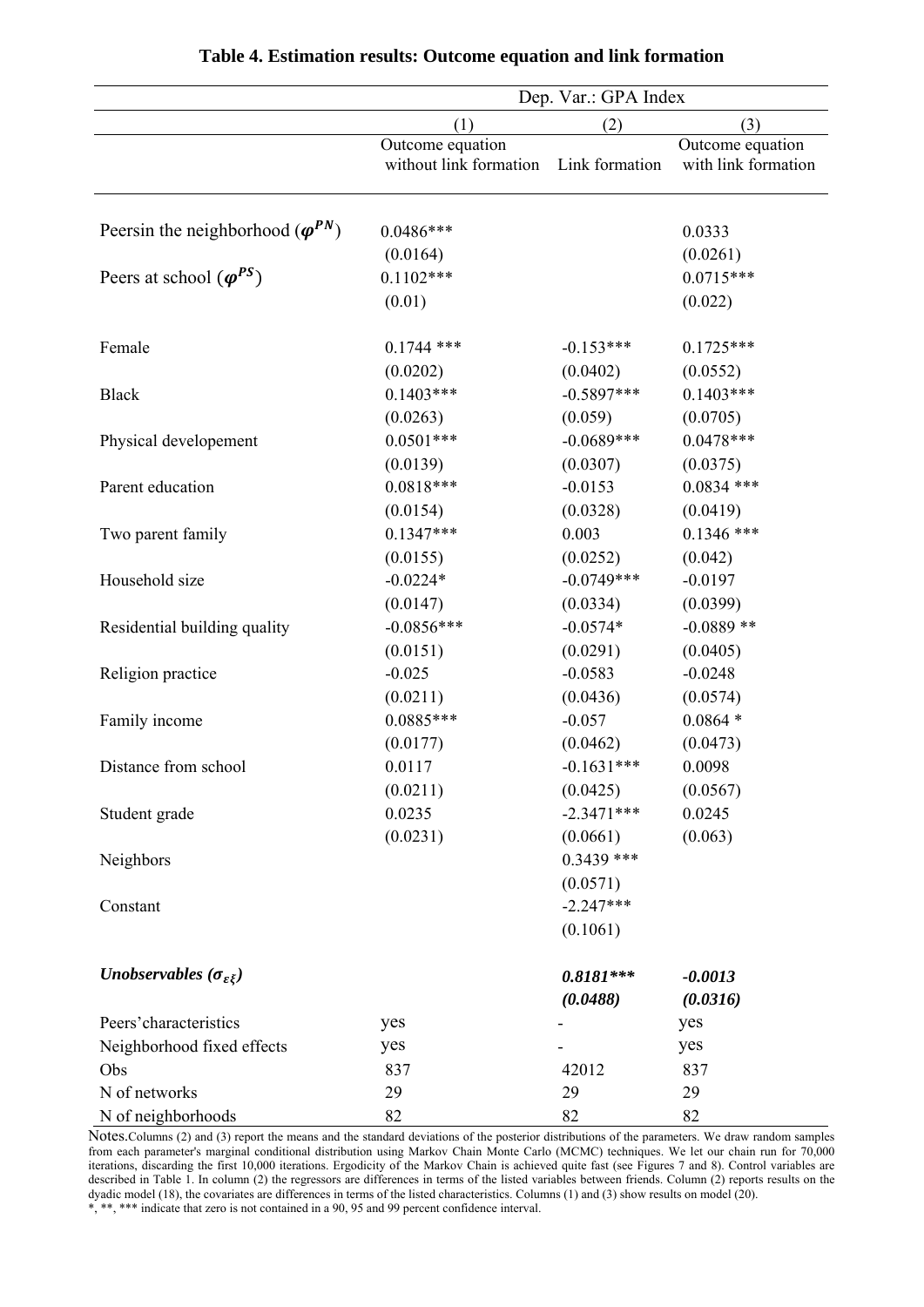|                            |             |              | Dep. Var.: Ego's GPA Index |            |              |            |
|----------------------------|-------------|--------------|----------------------------|------------|--------------|------------|
|                            | (1)         | (2)          | (3)                        | (4)        | (5)          | (6)        |
|                            |             | Whole sample |                            |            | Only friends |            |
|                            |             |              |                            |            |              |            |
| D1 $(d \leq 4km)$          | $-0.0456$   | $-0.0208$    |                            | $-0.0576$  | $-0.0604$    |            |
|                            | (0.0566)    | (0.0547)     |                            | (0.0657)   | (0.0610)     |            |
| $D1 *$ alter's gpa         | $0.134***$  | $0.119***$   | $0.0341***$                | $0.244***$ | $0.223***$   | $0.124***$ |
|                            | (0.0225)    | (0.0211)     | (0.00975)                  | (0.0508)   | (0.0457)     | (0.0423)   |
|                            |             |              |                            |            |              |            |
| D2 $(4km < d < 9km)$       | $-0.0125$   | 0.0135       | 0.0143                     | 0.0382     | 0.0281       | 0.00674    |
|                            | (0.0659)    | (0.0651)     | (0.0249)                   | (0.0654)   | (0.0589)     | (0.0592)   |
| $D2 *$ alter's gpa         | $0.0875***$ | $0.0712***$  | $-0.0103$                  | $0.230***$ | $0.195***$   | $0.108*$   |
|                            | (0.0292)    | (0.0269)     | (0.00741)                  | (0.0721)   | (0.0722)     | (0.0592)   |
| D3 $(9km < d < 15km)$      | 0.0384      | 0.0756       | 0.0381                     | 0.0700     | 0.0894       | 0.0619     |
|                            | (0.0611)    | (0.0610)     | (0.0315)                   | (0.0741)   | (0.0791)     | (0.0718)   |
| D3 $*$ alter's gpa         | $0.0628***$ | $0.0568***$  | $-0.0141$                  | $0.232***$ | $0.232***$   | $0.159***$ |
|                            | (0.0152)    | (0.0163)     | (0.00856)                  | (0.0423)   | (0.0413)     | (0.0409)   |
|                            |             |              |                            |            |              |            |
| $D4$ (d $>15km$ )          | 0.0388      | 0.0633       | 0.0418                     | 0.102      | 0.0917       | 0.0911     |
|                            | (0.0807)    | (0.0760)     | (0.0349)                   | (0.0627)   | (0.0683)     | (0.0806)   |
| D4 * alter's gpa           | $0.0764***$ | $0.0667***$  | $-0.0109$                  | $0.193***$ | $0.196***$   | $0.0912*$  |
|                            | (0.0196)    | (0.0169)     | (0.00901)                  | (0.0561)   | (0.0570)     | (0.0474)   |
| Controls                   | no          | yes          | yes                        | no         | yes          | yes        |
| Neighborhood fixed effects | no          | no           | yes                        | no         | no           | yes        |
| Obs                        | 42,134      | 42,134       | 42,134                     | 1,853      | 1,853        | 1,853      |
| N of neighborhoods         |             |              | 82                         |            |              | 82         |

## **Table 5. Spatial correlation decay - dyadic model**

Notes. Robust standard errors clustered at the neighborhood level are in parentheses. \*, \*\*, \*\*\* indicate statistical significance at the 10, 5 and 1 percent levels. For each network of size  $n_i$ , there are  $n_i(n_i - 1)$  links, thus for 29 networks the whole sample size is  $\sum_i n_i(n_i - 1)$ .